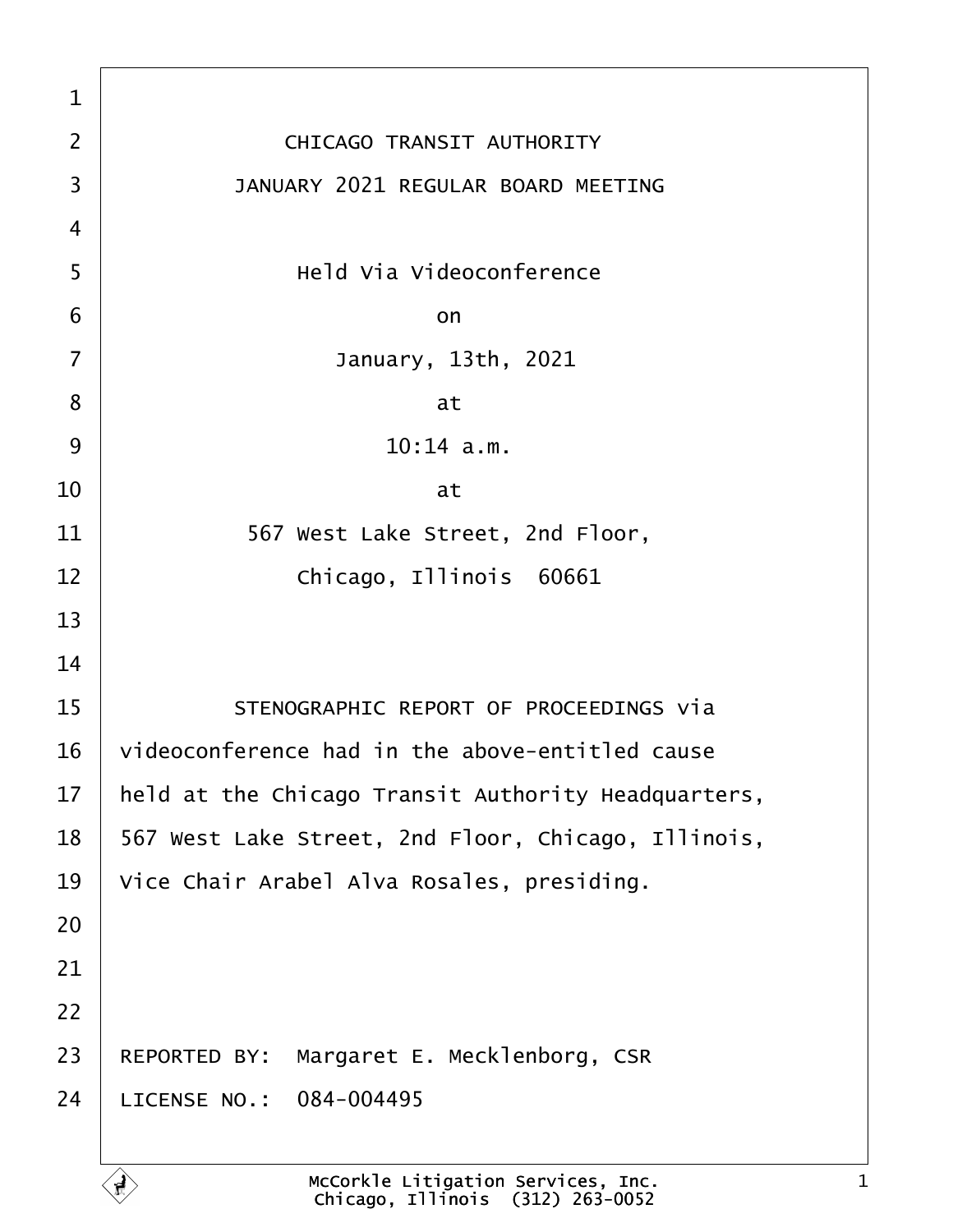| 1  | <b>APPEARANCES:</b>                                                                        |
|----|--------------------------------------------------------------------------------------------|
| 2  | MS. ARABEL ALVA ROSALES, Vice Chair;<br>MR. GREGORY LONGHINI, Secretary;                   |
| 3  | MR. DORVAL R. CARTER, JR., President;<br>MS. KAREN SEIMETZ, General Counsel;               |
| 4  | MR. ALEJANDRO SILVA, Director;<br>MR. KEVIN IRVINE, Director;                              |
| 5  | DR. L. BERNARD JAKES, Director;<br>REV. JOHNNY L. MILLER, Director;                        |
| 6  |                                                                                            |
| 7  | <b>ALSO PRESENT:</b><br>MR. CHRISTOPHER BUSHELL,                                           |
| 8  | Senior Vice President, Infrastructure;<br>MS. TAMMY CHASE,                                 |
| 9  | Director of Communications and Media Relations,<br>MS. MICHELE CURRAN,                     |
| 10 | Vice President of Budget and Capital Finance;<br>MR. JEREMY FINE, Chief Financial Officer; |
| 11 | MS. CAROLINE GALLAGHER,<br>Chief Strategy, Data and Technology Officer;                    |
|    | MS. ERIN KLEIST-GAYNOR,                                                                    |
| 12 | Director, Strategy and Business Operations;<br>MS. NORA LEERHSEN, Chief of Staff;          |
| 13 | MS. ELLEN MCCORMACK, Vice President of<br>Purchasing and Supply Chain;                     |
| 14 | MR. WILLIAM MOONEY,<br>Chief Infrastructure Officer;                                       |
| 15 | MS. APRIL MORGAN,<br>Chief of Staff, Office of the Chairman;                               |
| 16 | MR. HERB NITZ,<br>Director, Technology Engineering;                                        |
| 17 | MR. JUANPABLO PRIETO,                                                                      |
| 18 | Director of Diversity Programs and<br>Disadvantaged Business Enterprise Liaison            |
| 19 | Officer;<br>MR. SAMUEL SMITH,                                                              |
| 20 | Vice President, Legislative Affairs.<br>MS. NANCY-ELLEN ZUSMAN, Senior Advisor to COO.     |
| 21 |                                                                                            |
| 22 |                                                                                            |
| 23 |                                                                                            |
| 24 |                                                                                            |
|    |                                                                                            |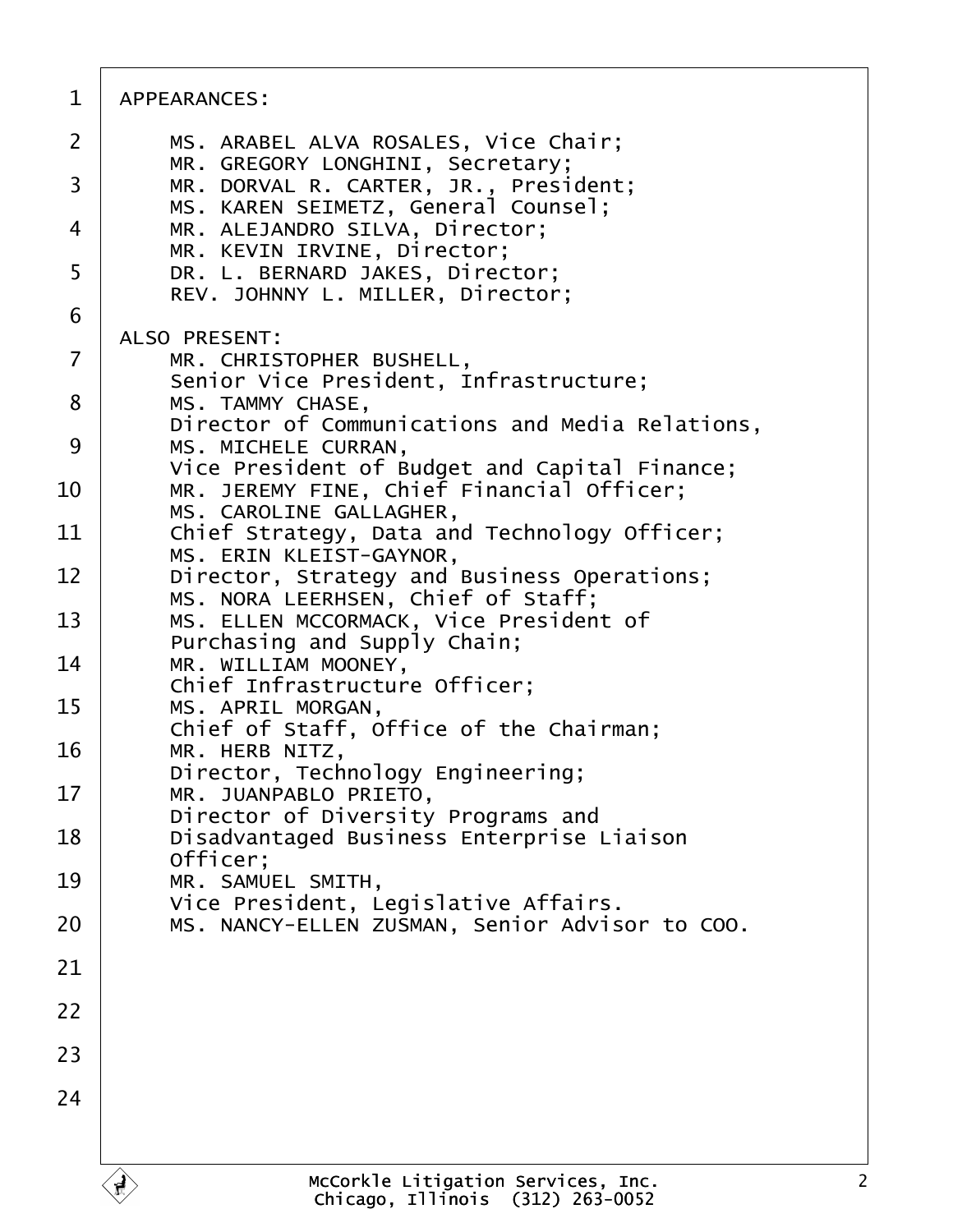<span id="page-2-0"></span>

| 1              | (Whereupon, the following                          |
|----------------|----------------------------------------------------|
| 2              | proceedings commenced at                           |
| 3              | 10:14 a.m. via Zoom.)                              |
| 4              | SECRETARY LONGHINI: All right. It is now           |
| 5              | $10:14$ . So we can begin. We'll begin the meeting |
| 6              | of the regular Chicago Transit Board meeting.      |
| $\overline{7}$ | Chairman Alva Rosales, whenever you wish to start. |
| 8              | VICE CHAIR ROSALES: Great. Good morning            |
| 9              | everyone and happy new year. At least I'm hoping   |
| 10             | this is going to be a happy -- happy year for all  |
| 11             | of us.                                             |
| 12             | SECRETARY LONGHINI: Good morning.                  |
| 13             | VICE CHAIR ROSALES: I'd like to call to order      |
| 14             | the regularly scheduled meeting of the Chicago     |
| 15             | Transit Board for January 13th, 2021. Will the     |
| 16             | secretary call the role?                           |
| 17             | SECRETARY LONGHINI: I'd be happy to. Director      |
| 18             | Irvine?                                            |
| 19             | DIRECTOR IRVINE: Here.                             |
| 20             | <b>SECRETARY LONGHINI: Director Miller?</b>        |
| 21             | DIRECTOR MILLER: Here.                             |
| 22             | <b>SECRETARY LONGHINI: Director Jakes?</b>         |
| 23             | <b>DIRECTOR JAKES: Here.</b>                       |
| 24             | <b>SECRETARY LONGHINI: Director Silva?</b>         |
|                |                                                    |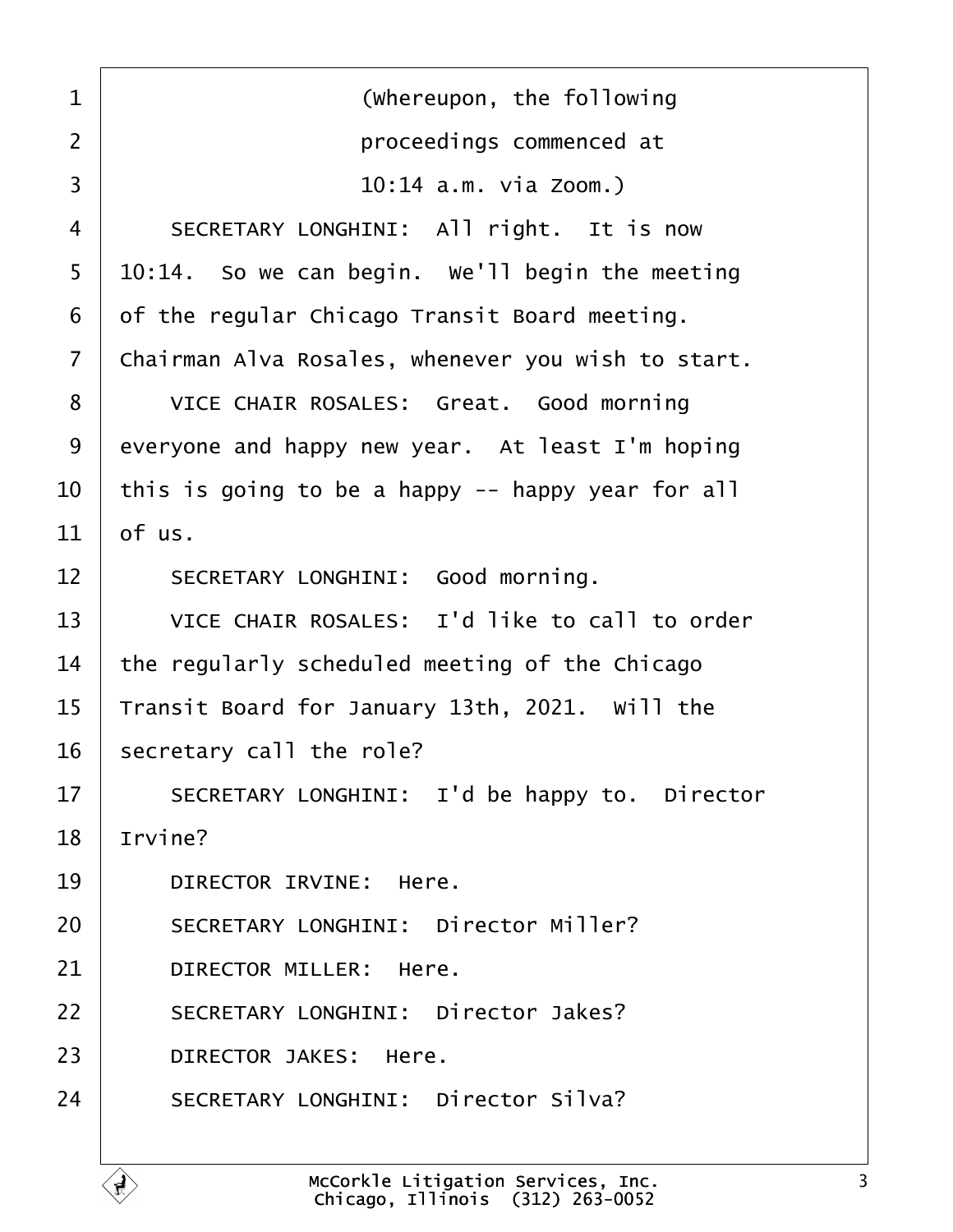<span id="page-3-0"></span>

| 1              | <b>DIRECTOR SILVA: Here.</b>                         |
|----------------|------------------------------------------------------|
| $\overline{2}$ | <b>SECRETARY LONGHINI: Chairman Alva Rosales?</b>    |
| 3              | <b>VICE CHAIR ROSALES: Here.</b>                     |
| 4              | SECRETARY LONGHINI: We have a quorum of all          |
| 5              | five members of the Board present. Let the record    |
| 6              | show also that General Counsel Karen Seimetz and     |
| 7              | myself are actually in the 567 West Lake Street      |
| 8              | headquarters building. Thank you.                    |
| 9              | VICE CHAIR ROSALES: Thank you. Our first             |
| 10             | order of business today is public comment. Greg,     |
| 11             | will we have public comment today?                   |
| 12             | SECRETARY LONGHINI: No, ma'am. We will not.          |
| 13             | There is no public comment.                          |
| 14             | <b>VICE CHAIR ROSALES: Great. Next business</b>      |
| 15             | order of business today is the approval of the       |
| 16             | December 16th, 2020 Board minutes. The minutes       |
| 17             | were previously distributed. I will now entertain    |
| 18             | a motion to approve the minutes of the Regular       |
| 19             | Board Meeting of December 16th, 2020.                |
| 20             | DIRECTOR IRVINE: So moved.                           |
| 21             | <b>DIRECTOR JAKES: Second.</b>                       |
| 22             | <b>SECRETARY LONGHINI: Moved by Director Irvine.</b> |
| 23             | Seconded by Director Jakes. I will now take the      |
| 24             | roll call vote. Director Irvine?                     |

Г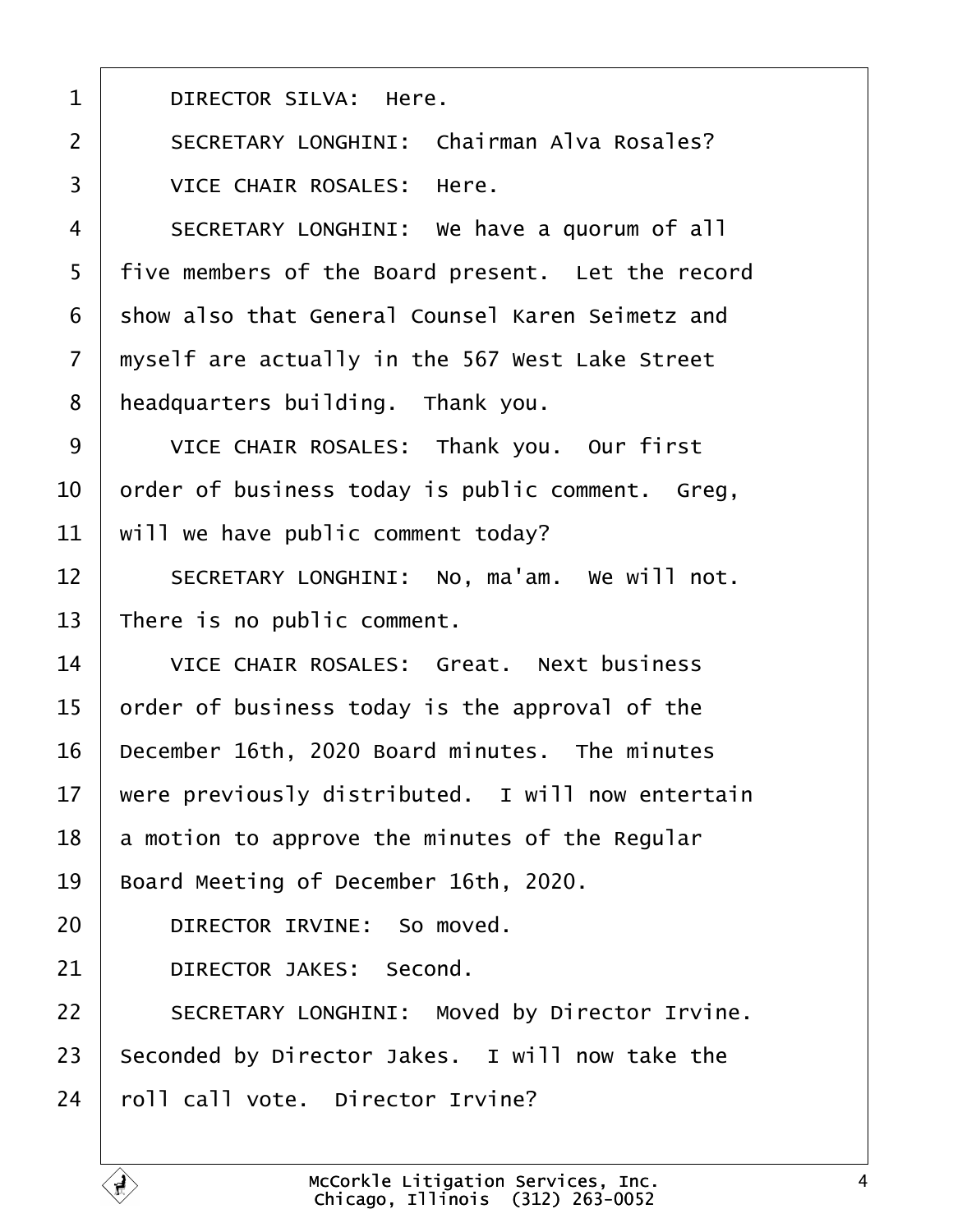<span id="page-4-0"></span>

| 1              | DIRECTOR IRVINE: Yes.                                |
|----------------|------------------------------------------------------|
| 2              | <b>SECRETARY LONGHINI: Director Miller?</b>          |
| 3              | <b>DIRECTOR MILLER: Yes.</b>                         |
| 4              | <b>SECRETARY LONGHINI: Director Jakes?</b>           |
| 5              | <b>DIRECTOR JAKES: Yes.</b>                          |
| 6              | <b>SECRETARY LONGHINI: Director Silva?</b>           |
| $\overline{7}$ | <b>CHAIRMAN SILVA: Yes.</b>                          |
| 8              | <b>SECRETARY LONGHINI: Chairman Alva Rosales?</b>    |
| 9              | DIRECTOR ROSALES: Yes.                               |
| 10             | SECRETARY LONGHINI: The minutes are approved         |
| 11             | with five yes votes.                                 |
| 12             | VICE CHAIR ROSALES: The next order of business       |
| 13             | is executive session. It's my understanding,         |
| 14             | Karen, that there is executive session today?        |
| 15             | MS. SEIMETZ: Yes, Vice Chair. We will have           |
| 16             | executive session pursuant to Section 2, paragraph   |
| 17             | C, subparagraph 11, of the Open Meetings Act.        |
| 18             | VICE CHAIR ROSALES: Thank you, Karen. I'll           |
| 19             | how entertain the motion to recess into executive    |
| 20             | session for the reasons stated from our general      |
| 21             | counsel.                                             |
| 22             | DIRECTOR IRVINE: So moved.                           |
| 23             | <b>DIRECTOR JAKES: Second.</b>                       |
| 24             | <b>SECRETARY LONGHINI: Moved by Director Irvine.</b> |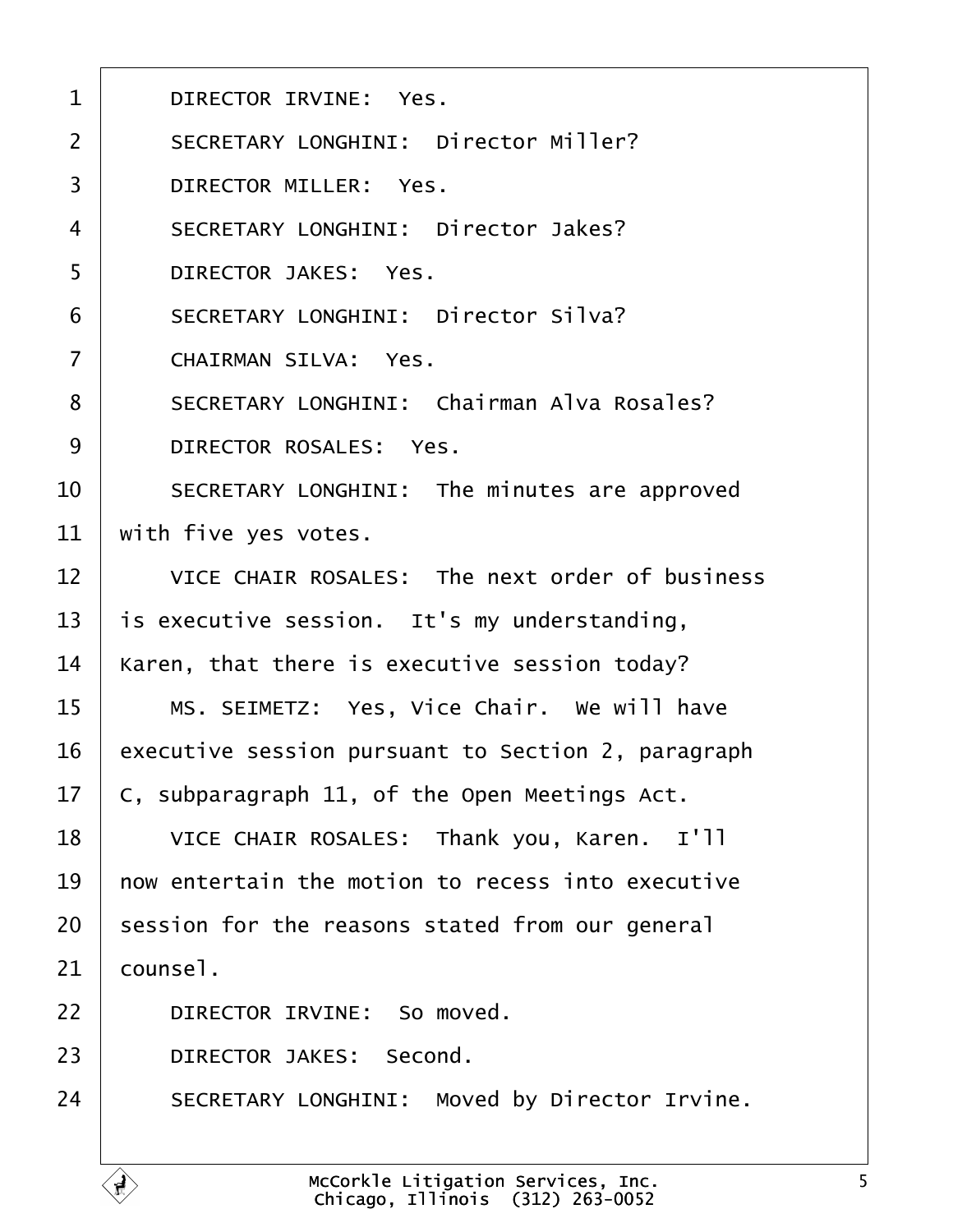- <span id="page-5-0"></span>1 Seconded by Director Jakes. And we'll take a vote.
- 2 Director Irvine?
- 3 | DIRECTOR IRVINE: Yes.
- 4 | SECRETARY LONGHINI: Director Miller?
- 5 | DIRECTOR MILLER: Yes.
- 6 | SECRETARY LONGHINI: Director Jakes?
- 7 | DIRECTOR JAKES: Yes.
- 8 | SECRETARY LONGHINI: Chairman -- Director
- 9 Silva?
- $10~\pm~$  CHAIRMAN SILVA: Yes.
- 11 | SECRETARY LONGHINI: Chairman Alva Rosales?
- 12 | DIRECTOR ROSALES: Yes.
- 13 | SECRETARY LONGHINI: Motion to recess into
- 14 executive session is approved with five yes -- five
- $15$  ves votes. So we will now recess into executive
- 16 session. Again we will return afterwards to open
- 17 session. Thank you.
- 18 | VICE CHAIR ROSALES: Thank you. 19 | **Whereupon, the Board** 20 **Produce Figure 20** *recessed into Executive Session* 21 **at 10:17 a.m.)** 22 **I** (Whereupon the meeting 23  $\vert$  reconvened at 10:54 a.m.  $24$  as follows:)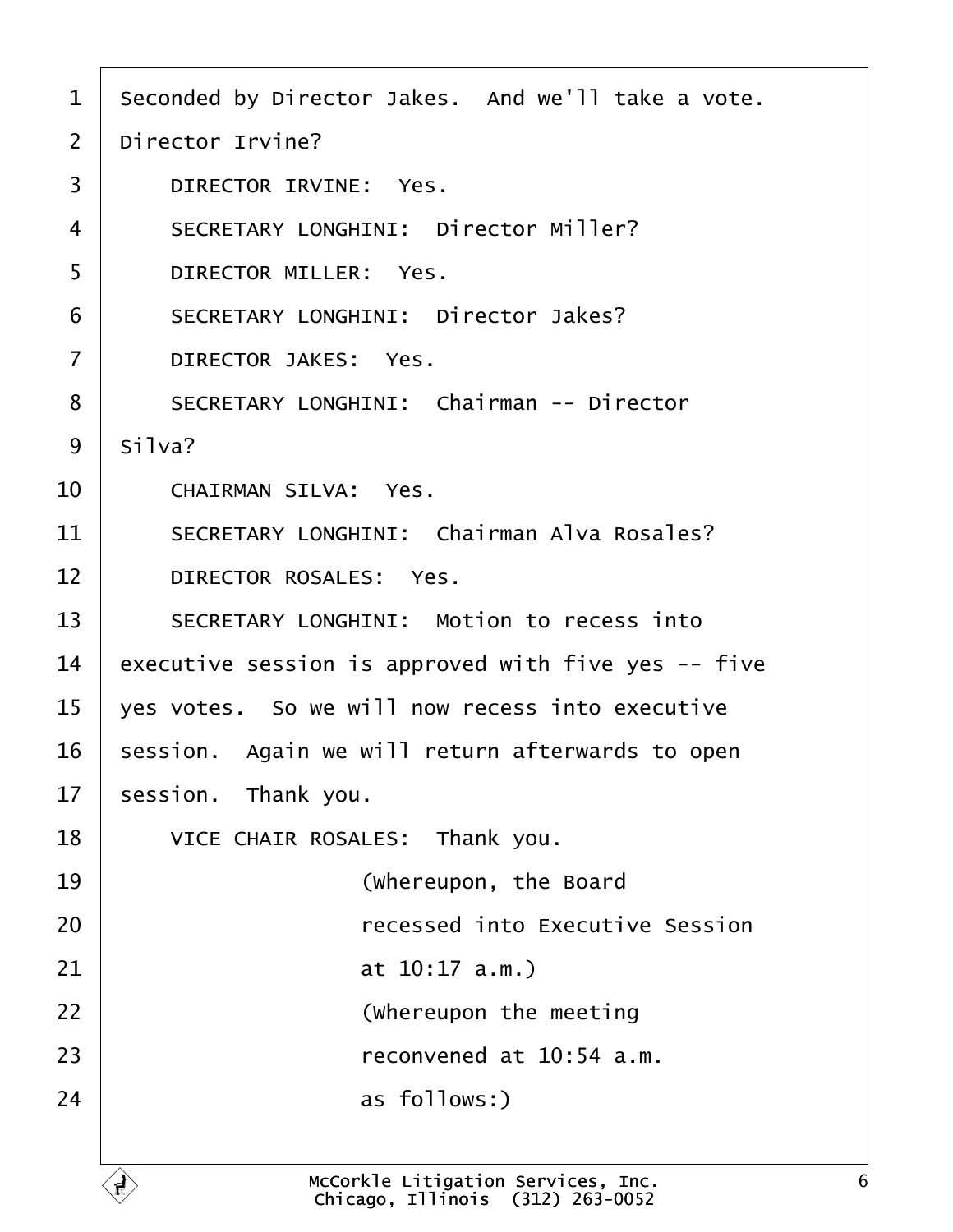<span id="page-6-0"></span>

| 1              | SECRETARY LONGHINI: Thank you. We can now            |
|----------------|------------------------------------------------------|
| 2              | reconvene for the Chicago Transit Board meeting.     |
| 3              | Chairman Silva -- I'm sorry. Chairman Alva           |
| 4              | Rosales.                                             |
| 5              | VICE CHAIR ROSALES: Great. Thank you. I will         |
| 6              | now entertain a motion to return to open session of  |
| $\overline{7}$ | the January 13th, 2021 CTA Regular Board Meeting.    |
| 8              | DIRECTOR IRVINE: So moved.                           |
| 9              | DIRECTOR JAKES: Second.                              |
| 10             | <b>SECRETARY LONGHINI: Moved by Director Irvine.</b> |
| 11             | Seconded by Director Jakes. I'll take a vote.        |
| 12             | Director Irvine?                                     |
| 13             | DIRECTOR IRVINE: Yes.                                |
| 14             | <b>SECRETARY LONGHINI: Director Miller?</b>          |
| 15             | <b>DIRECTOR MILLER: Yes.</b>                         |
| 16             | <b>SECRETARY LONGHINI: Director Miller?</b>          |
| 17             | DIRECTOR MILLER: Yes.                                |
| 18             | <b>SECRETARY LONGHINI: Thank you. Director</b>       |
| 19             | Jakes?                                               |
| 20             | <b>DIRECTOR JAKES: Yes.</b>                          |
| 21             | <b>SECRETARY LONGHINI: Director Silva? Director</b>  |
| 22             | Silva, are you --                                    |
| 23             | DIRECTOR SILVA: Here. I'm sorry. Yes.                |
| 24             | SECRETARY LONGHINI: That's okay. No problem,         |
|                |                                                      |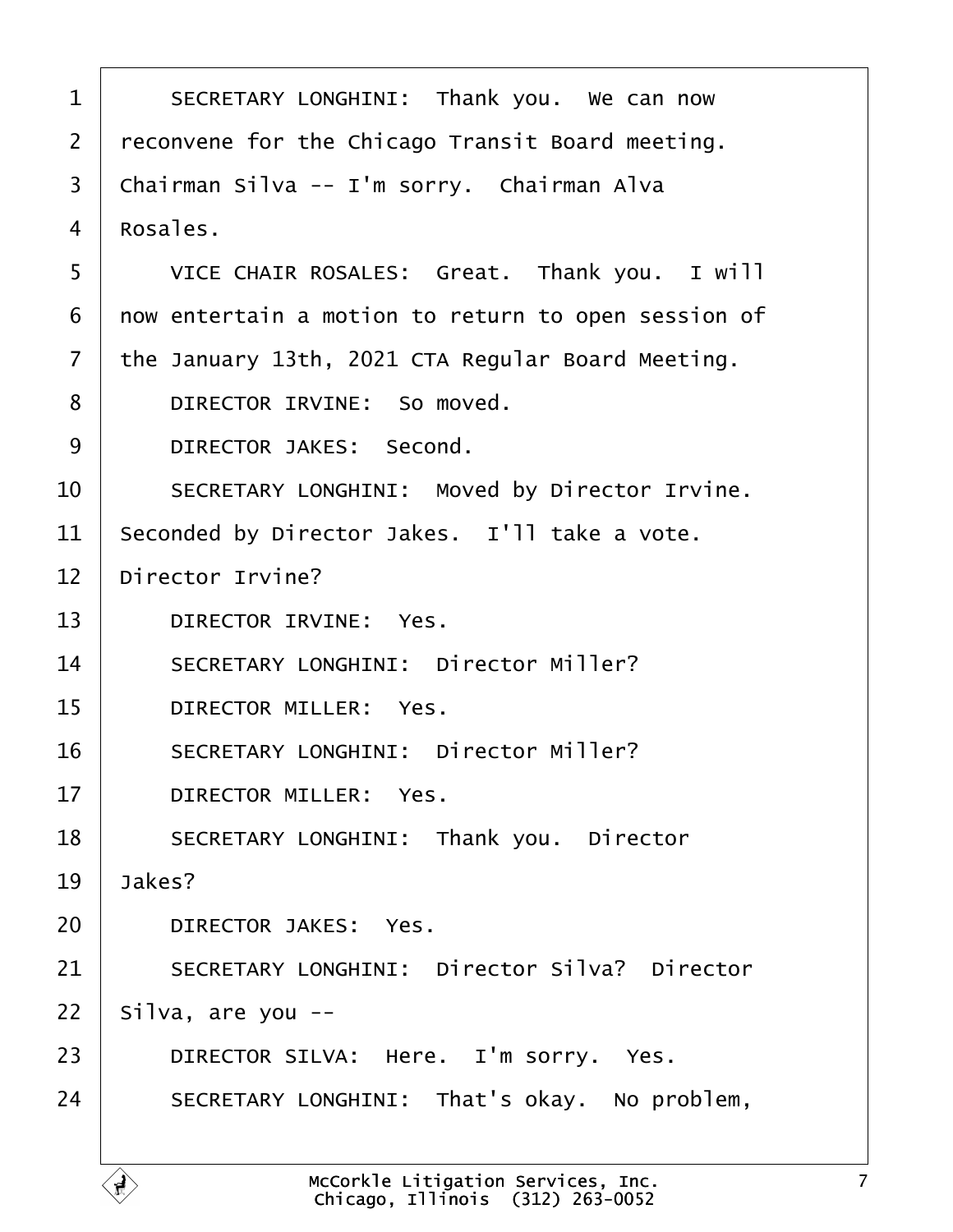- <span id="page-7-0"></span>1 Director. And Chairman Rosales?
- 2 VICE CHAIR ROSALES: Yes.
- 3 | SECRETARY LONGHINI: Chairman, that motion to
- 4 reconvene is passed with five yes votes.
- 5 VICE CHAIR ROSALES: Thank you. The Board will
- 6 now consider agenda item number 4-A, an item
- 7 discussed in executive session. Karen.
- 8 | MS. SEIMETZ: Thank you, Vice Chair. In
- 9 executive session we discussed the lawsuit brought
- 10 by Christopher and Kathryn Straka, S-t-r-a-k-a,
- 11 versus CTA and bus operator Sharon Jones. This
- 12 lawsuit involves an accident that occurred on
- 13 November 21st, 2017, at approximately 11:30 a.m.,
- 14 at Austin Boulevard and 55th Street, when a CTA bus
- 15 collided with plaintiff Christopher Straka's
- 16 vehicle. CTA admitted negligence in the case. The
- 17 lawsuit was mediated this last week with former
- 18 Judge Lynn Egan and Plaintiffs Christopher and
- 19 Kathryn Straka have agreed to accept 1.1 million to
- 20 resolve this litigation in its entirety. The law
- 21 department recommends settlement in this amount.
- 22 | VICE CHAIR ROSALES: Thank you, Karen. I'll
- 23 how entertain a motion to approve an ordinance
- 24 recommending a settlement of 1.1 million in the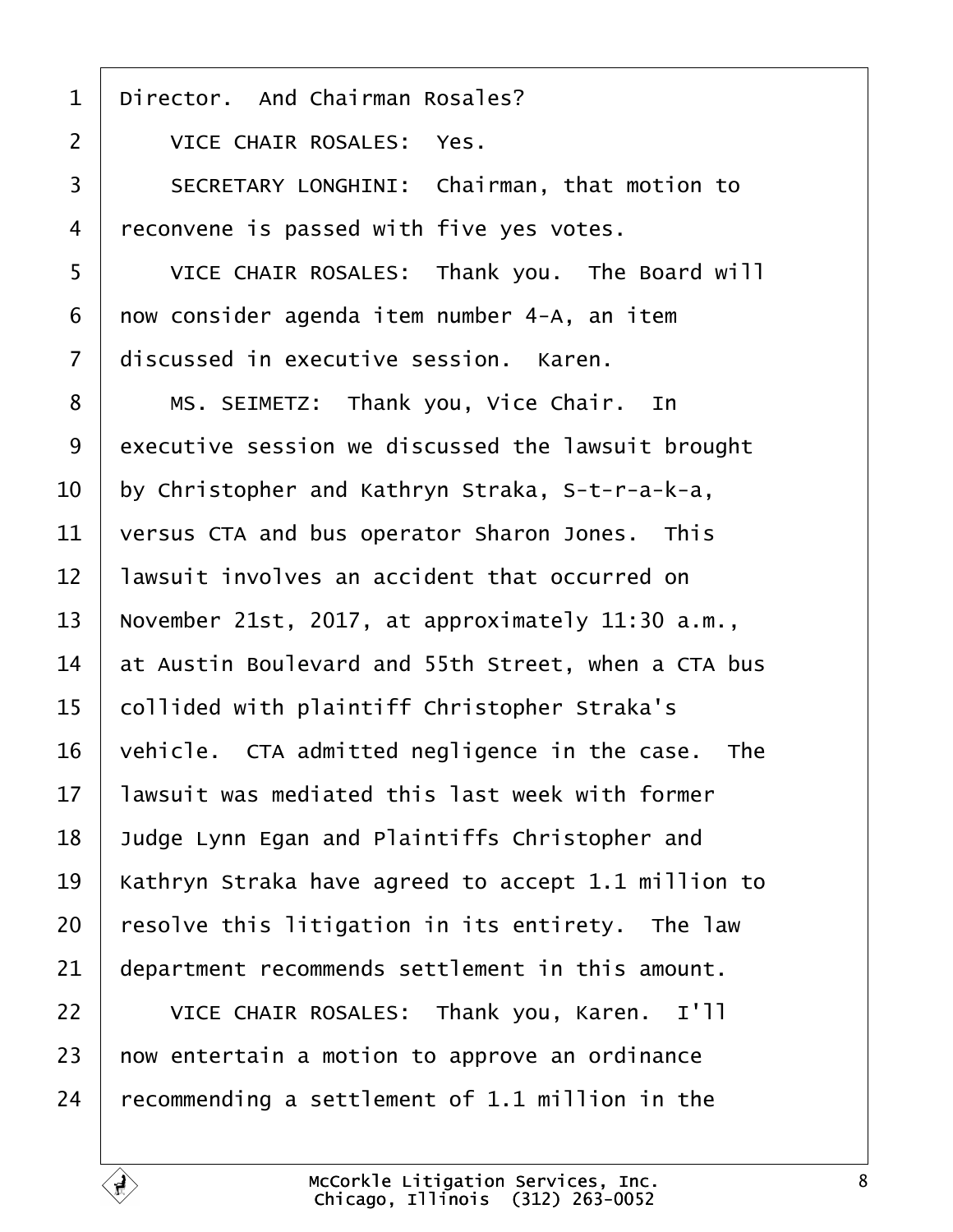<span id="page-8-0"></span>

| 1              | dase of Christopher and Kathryn Straka versus           |
|----------------|---------------------------------------------------------|
| 2              | <b>Chicago Transit Authority and Sharon Jones, Cook</b> |
| 3              | County Circuit Court, number 18 L 6951.                 |
| 4              | DIRECTOR IRVINE: So moved.                              |
| 5              | DIRECTOR JAKES: Second.                                 |
| 6              | <b>SECRETARY LONGHINI: Moved by Director Irvine.</b>    |
| $\overline{7}$ | Seconded by Director Jakes. I'll take a -- take a       |
| 8              | vote now. Director Irvine?                              |
| 9              | <b>DIRECTOR IRVINE: Yes.</b>                            |
| 10             | <b>SECRETARY LONGHINI: Director Miller?</b>             |
| 11             | DIRECTOR MILLER: Yes.                                   |
| 12             | <b>SECRETARY LONGHINI: Director Jakes?</b>              |
| 13             | <b>DIRECTOR JAKES: Yes.</b>                             |
| 14             | <b>SECRETARY LONGHINI: Director Silva?</b>              |
| 15             | <b>CHAIRMAN SILVA: Yes.</b>                             |
| 16             | <b>SECRETARY LONGHINI: Chair Alva Rosales?</b>          |
| 17             | <b>VICE CHAIR ROSALES: Yes.</b>                         |
| 18             | <b>SECRETARY LONGHINI: The settlement motion is</b>     |
| 19             | approved with five yes votes.                           |
| 20             | VICE CHAIR ROSALES: Great. Thank you. Our               |
| 21             | hext order of business, a report from the Committee     |
| 22             | on Finance, Audit and Budget. Director Silva?           |
| 23             | <b>CHAIRMAN SILVA: The Committee on Finance,</b>        |
| 24             | Audit and Budget met earlier this morning via Zoom      |
|                |                                                         |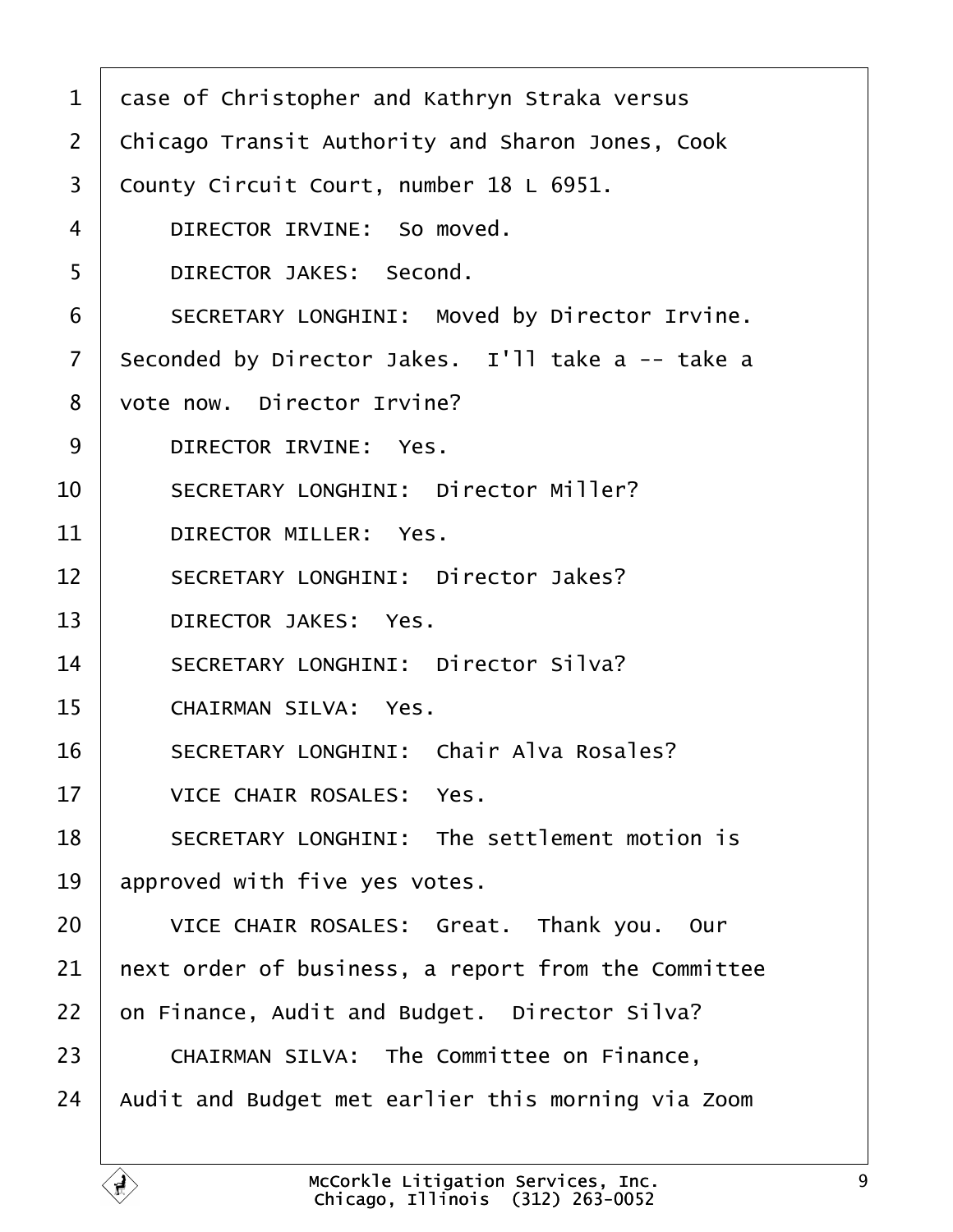<span id="page-9-0"></span>

| 1              | video teleconference. The committee approved the    |
|----------------|-----------------------------------------------------|
| $\overline{2}$ | December 16th, 2020. The committee reviewed the     |
| 3              | finance report. The committee also reviewed the     |
| 4              | following two ordinances. An ordinance consenting   |
| 5              | to the assignment of a lease for property located   |
| 6              | at 1909-11 North Western Avenue, Chicago, Illinois, |
| 7              | Blue Line. An ordinance authorizing the transfer    |
| 8              | of real property located at 4331-4359 West          |
| 9              | Chicago Avenue, Illinois, the city of Chicago. The  |
| 10             | committee also reviewed eight purchase and sales    |
| 11             | award recommendations. The committee approved all   |
| 12             | items and recommends Board approval of all items.   |
| 13             | The committee placed both ordinance and all eight   |
| 14             | contracts on the omnibus. That concludes my         |
| 15             | report, Chairman Alva Rosales.                      |
| 16             | VICE CHAIR ROSALES: Thank you, Director Silva.      |
| 17             | May I now have a motion to approve the omnibus as   |
| 18             | stated by Director Silva?                           |
| 19             | DIRECTOR IRVINE: So moved.                          |
| 20             | <b>DIRECTOR JAKES: Second.</b>                      |
| 21             | SECRETARY LONGHINI: Moved by Director Irvine.       |
| 22             | Seconded by Director Jakes. I'll take the roll      |
| 23             | call vote now. Director Irvine?                     |
| 24             | DIRECTOR IRVINE: Yes.                               |
|                |                                                     |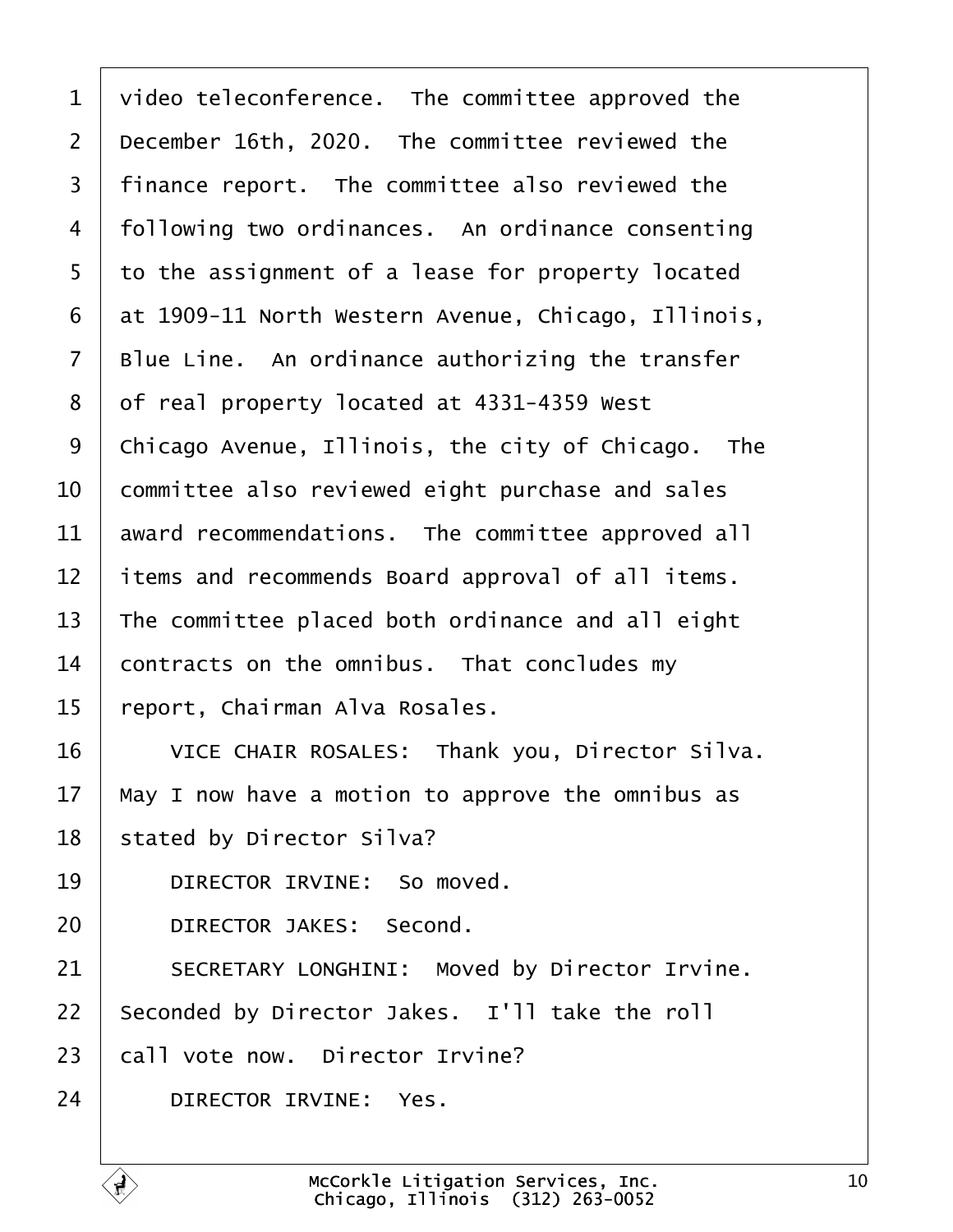<span id="page-10-0"></span>

| 1              | <b>SECRETARY LONGHINI: Director Miller?</b>        |
|----------------|----------------------------------------------------|
| $\overline{2}$ | <b>DIRECTOR MILLER: Yes.</b>                       |
| 3              | <b>SECRETARY LONGHINI: Director Jakes?</b>         |
| 4              | <b>DIRECTOR JAKES: Yes.</b>                        |
| 5              | <b>SECRETARY LONGHINI: Director Silva?</b>         |
| 6              | <b>DIRECTOR SILVA: Yes.</b>                        |
| $\overline{7}$ | <b>SECRETARY LONGHINI: Chairman Alva Rosales?</b>  |
| 8              | VICE CHAIR ROSALES: Yes. The ominbus --            |
| 9              | dmnibus motion is approved with five yes votes.    |
| 10             | VICE CHAIR ROSALES: Great. Thanks. Our next        |
| 11             | order of business is the construction report. Bill |
| 12             | Mooney.                                            |
| 13             | SECRETARY LONGHINI: Yes. Herb, are we ready        |
| 14             | for Bill?                                          |
| 15             | MR. NITZ: We are ready.                            |
| 16             | SECRETARY LONGHINI: All right, Bill.               |
| 17             | MR. MOONEY: Good morning. Bill Mooney, your        |
| 18             | Chief Infrastructure Officer. And I have the       |
| 19             | construction report for you today. Moving to our   |
| 20             | first project which is where we normally start our |
| 21             | yearly review of Jefferson Park to O'Hare signals  |
| 22             | project. The project remains on budget and tight   |
| 23             | to schedule. And it has had some significant       |
| 24             | milestone events since we last met. We've          |
|                |                                                    |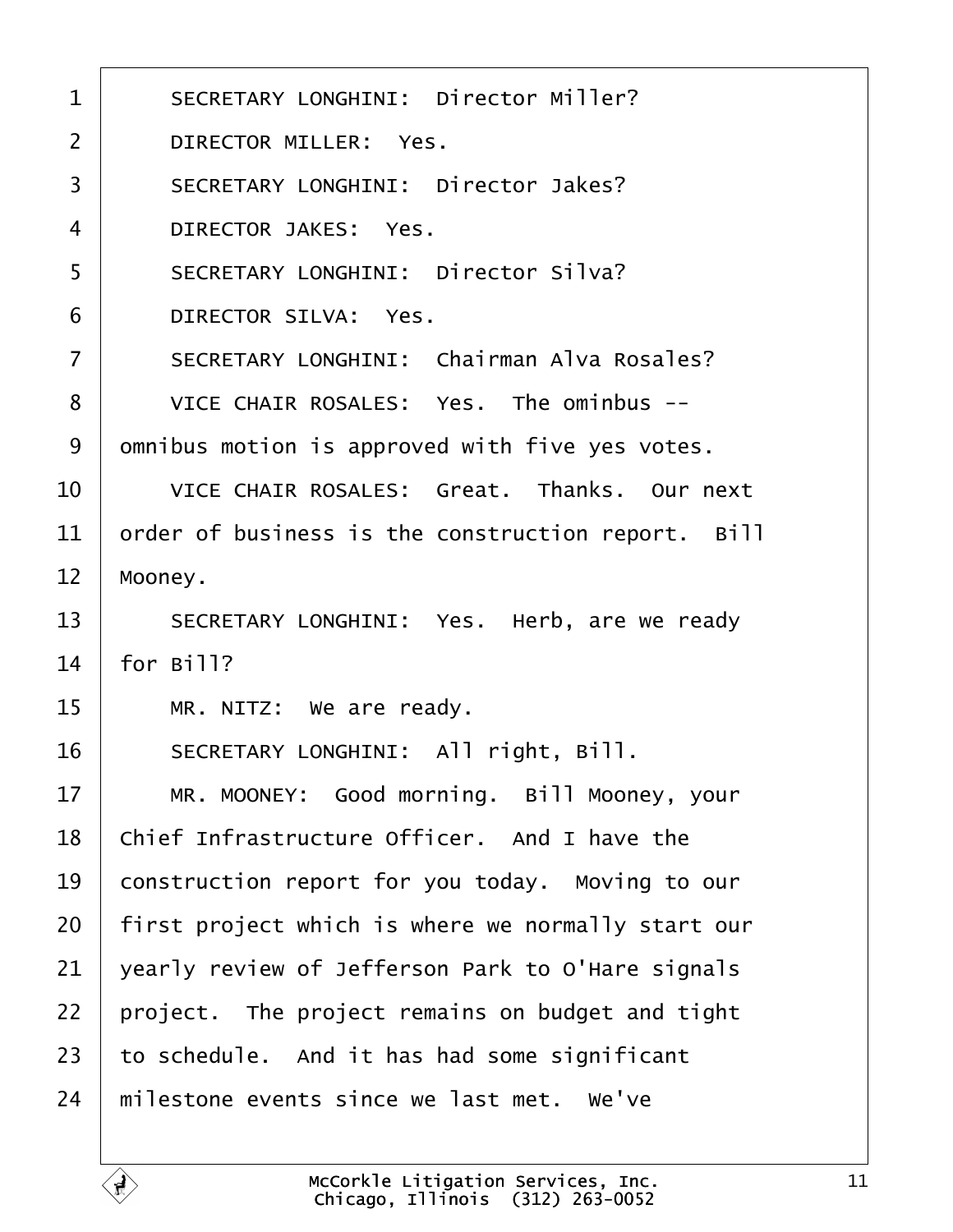<span id="page-11-0"></span>

| $\mathbf 1$    | dommissioned the Foster relay house and the Central |
|----------------|-----------------------------------------------------|
| $\overline{2}$ | relay house as well as put into service the         |
| 3              | interlockings associated with the Foster middle     |
| 4              | track. Last month I showed you a bunch of           |
| 5              | infrastructure work going on in that area. This is  |
| 6              | just north of Jefferson Park Station on the Blue    |
| $\overline{7}$ | Line. It was a pretty big turnover of work and      |
| 8              | we've received Nagle relay house and have started   |
| 9              | preparations to install and cut over that house in  |
| 10             | the upcoming week. If we can flip to the pictures.  |
| 11             | This first picture here is what we call a tie in    |
| 12             | rack. This is actually at Harlem on the Blue Line.  |
| 13             | This actually is a temporary installation that will |
| 14             | allow us to communicate with the new signal system  |
| 15             | at Nagle which is just south of this location. So   |
| 16             | when we install the new signal systems, we actually |
| 17             | have to create some bridge connections to the old   |
| 18             | signals so they communicate together and function   |
| 19             | as one cohesive unit until that -- that house gets  |
| 20             | replaced in the future. So with each of these       |
| 21             | installations, we have to go into these older       |
| 22             | facilities and make some temporary work as part of  |
| 23             | that. So this is the new work at Harlem. Next       |
| 24             | slide, please. Here is an installation what we're   |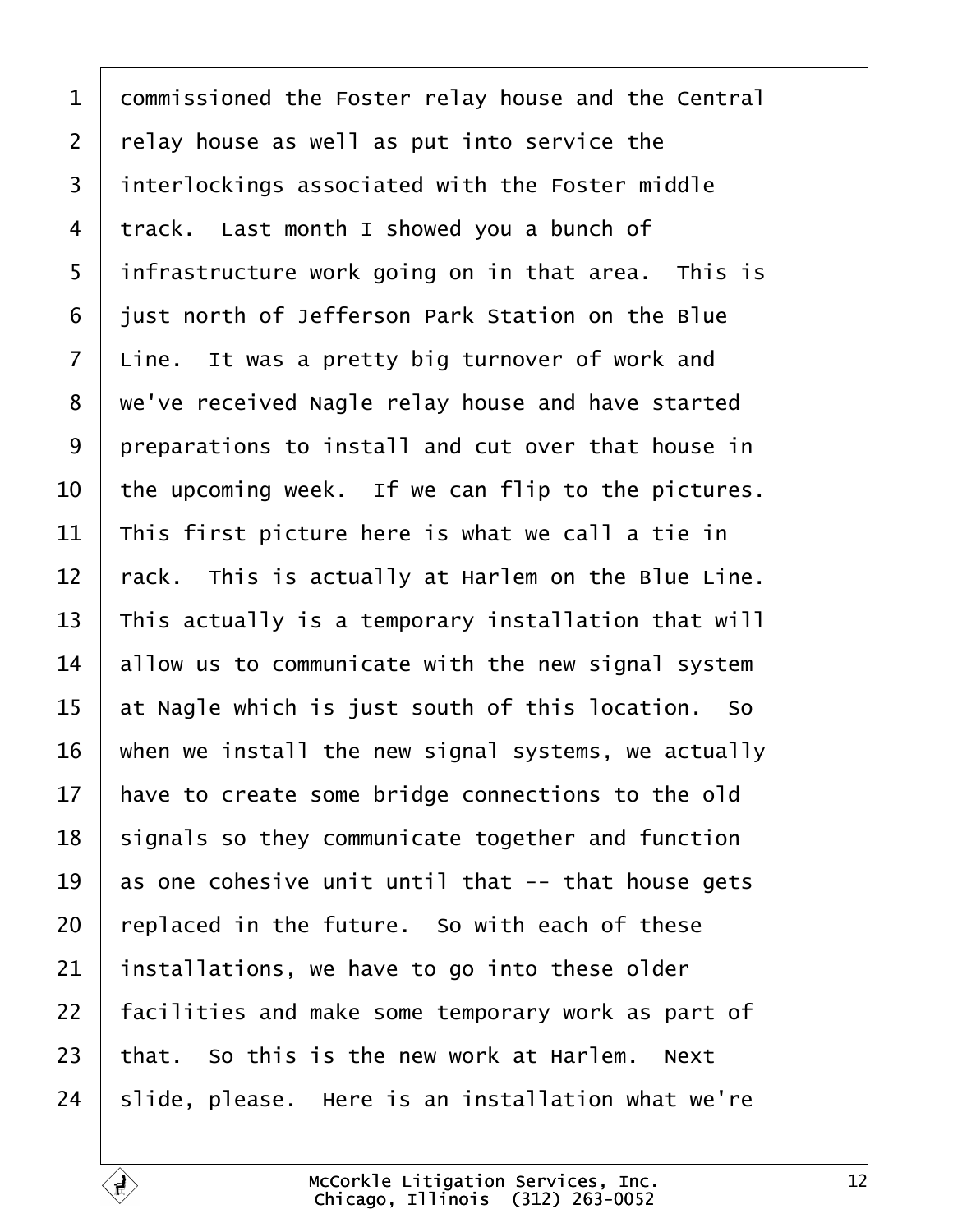<span id="page-12-0"></span>

| 1              | dalling -- it was called a wheel detector.          |
|----------------|-----------------------------------------------------|
| $\overline{2}$ | It's -- it's associated with how we communicate     |
| 3              | information back to control center about occupancy  |
| 4              | of trains as well as how we do some of our          |
| 5              | diagnostic equipment. It's a newer technology       |
| 6              | we're using with this project as well as Chris's    |
| $\overline{7}$ | signal job on RPM. And it really is important for   |
| 8              | some of the -- the advancements we're making        |
| 9              | in -- in how we envision use of signal and          |
| 10             | leveraging that technology for management of the    |
| 11             | railroad as a whole. Next picture, please. Here     |
| 12             | they're installing the new power feeds for the      |
| 13             | Nagle house that we'll -- is upcoming in the        |
| 14             | installation. You've seen that at Jefferson Park    |
| 15             | and other places. We're bringing two new            |
| 16             | Commonwealth Edison lines to support these          |
| 17             | facilities. Next slide, please. And here is a new   |
| 18             | signal in service at Foster. As this came on line   |
| 19             | It -- it shows you a signal for the entrance into   |
| 20             | the middle track there but also the orange box on   |
| 21             | the right is what we call a worker ahead system.    |
| 22             | So this is one of the overlays we have in our       |
| 23             | signal system when workers are in the area of curbs |
| 24             | predominantly or other blind spots. We activate     |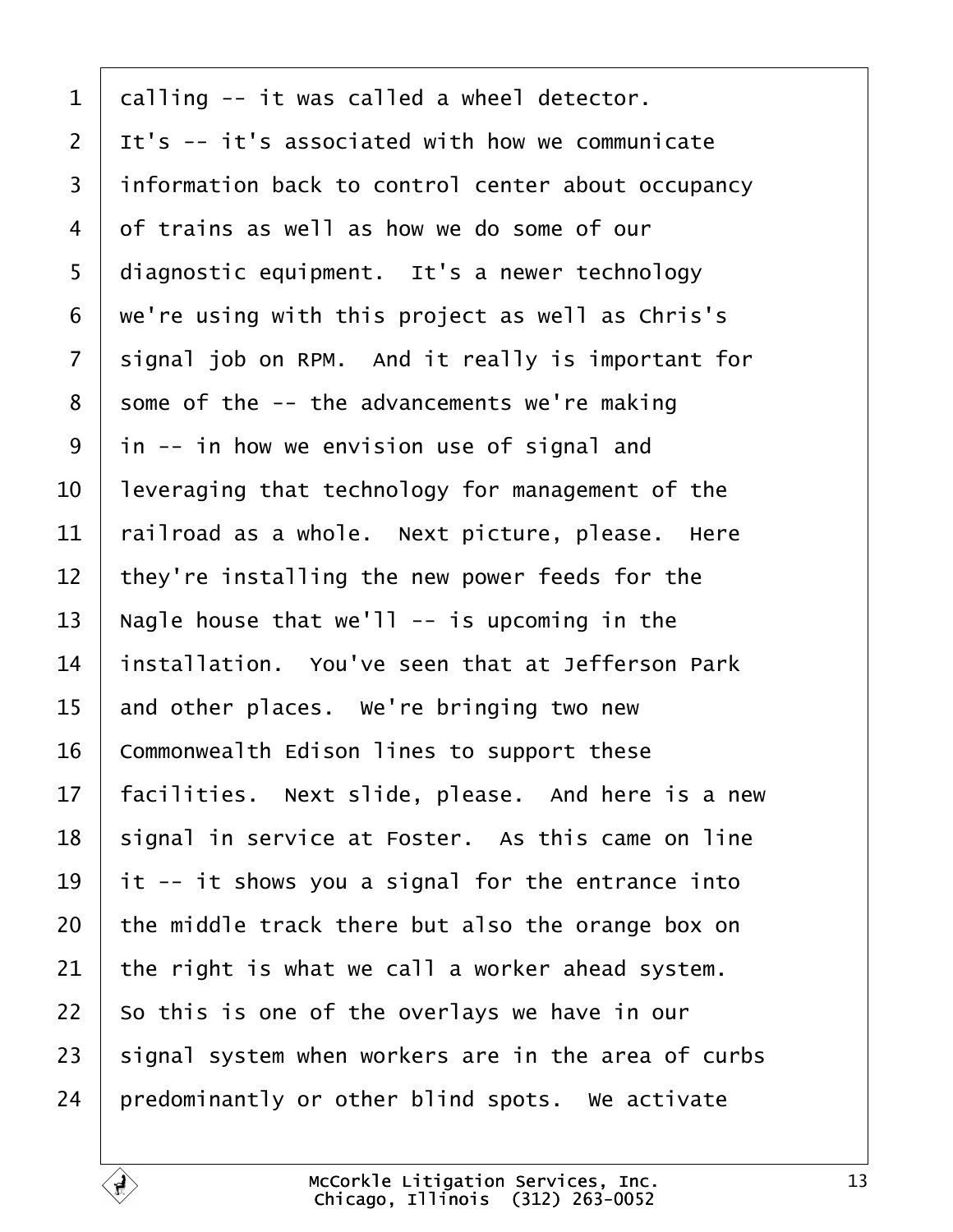<span id="page-13-0"></span>1 this system and it provides a flashing light to the 2 deperators to let them know there are workers on the 3 right of way ahead of them and also reduces the 4 speed of the allowable train movement to restrict 5 to fifteen in this circumstance. 6 **Next slide, please.** My next project is 7 dur E bus en route charging station. I'm very 8 excited to report this will be the last time I'm 9 reporting on this project. It has certainly been a 10 challenge bringing this first-in-nation technology 11 here and getting it commissioned and really 12 detting it -- it approved to be used in the United 13 States on this project which has been one of the 14 larger hurdles. As we came to completion on the 15 Navy Pier portion of this project, I think you'll 16  $\,$  see in the photos it's a really beautiful site to 17 add kind of to that facility. So next slide, 18 blease. So here is the electric bus charging 19 station with new mast on site with the electric bus 20 for part of the commissioning process. You can get 21  $\,$  a sense of how that -- how that will work is 22 there's a pantograph system actually that comes 23 down from that mast that makes the connection to 24 the top of the bus and cause -- and allows that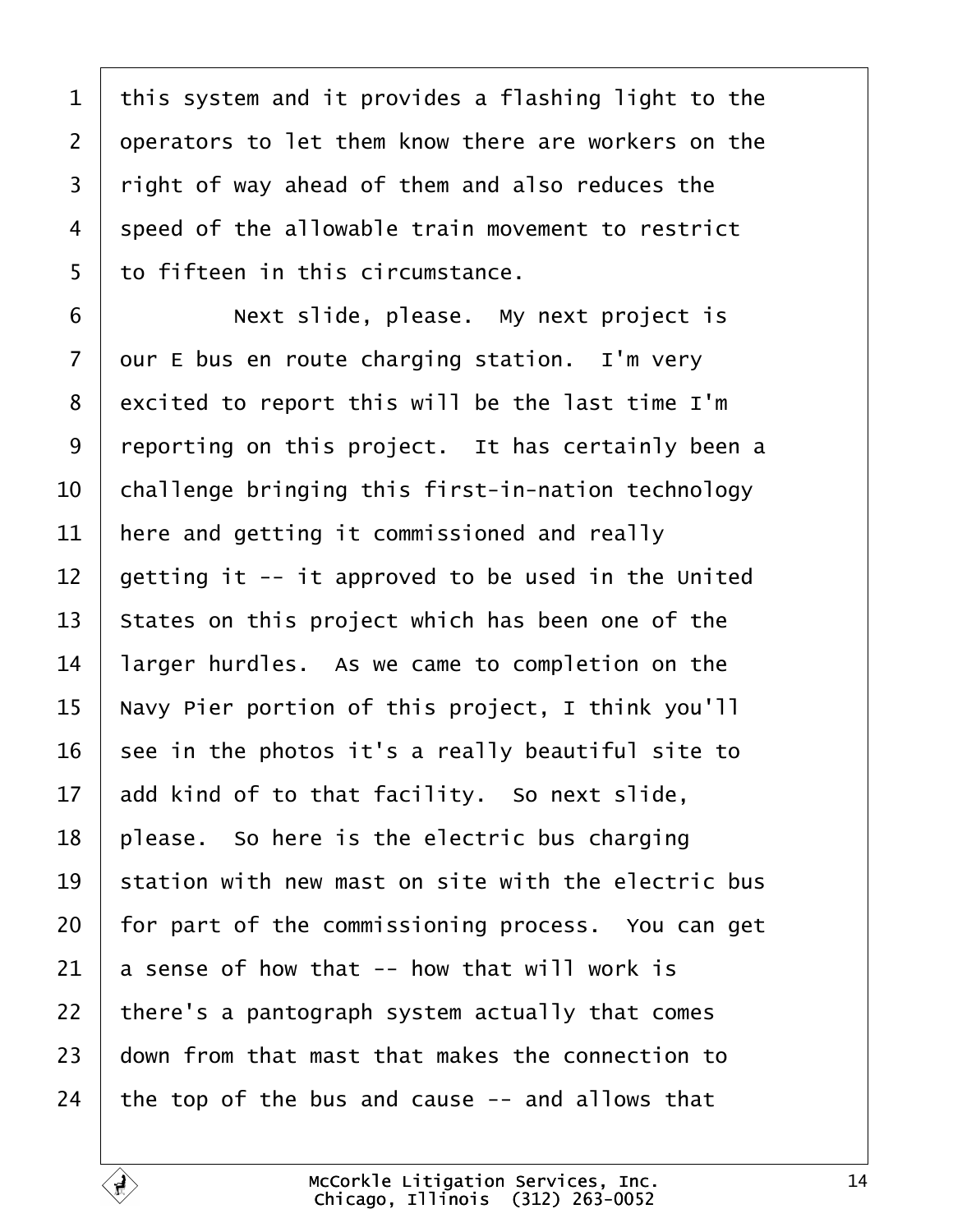<span id="page-14-0"></span>

| 1              | charge to occur on the bus. Next slide, please.     |
|----------------|-----------------------------------------------------|
| $\overline{2}$ | Here is the new substation on site and you can see  |
| 3              | kind of the -- the turnaround is around that        |
| 4              | building. And you can see Navy Pier kind of         |
| 5              | in -- in the background there. It's a very -- you   |
| 6              | know, as of the nature of a lot of our substations  |
| 7              | they tend to be a little more nondescript. But it   |
| 8              | does have some nice kind of fine architectural      |
| 9              | features that augment off the rest of the complex.  |
| 10             | Next slide, please. And here it's a little pulled   |
| 11             | back so you can get a sense of kind of it's         |
| 12             | existence in relationship to the rest here. It's    |
| 13             | kind of a neat photo from a drone view of the       |
| 14             | turnaround itself in relationship to Navy Pier. So  |
| 15             | really congratulate my team and the work they did   |
| 16             | to see this through fruition. It was a very         |
| 17             | challenging project for them but in the end I think |
| 18             | will be, you know, a large step in our commitment   |
| 19             | towards an electric fleet.                          |
| 20             | Next project, please. The next project is           |
| 21             | our transformer replacement project which remains   |
| 22             | on schedule, on budget. We've completed the         |
| 23             | last -- the one transformer at Douglas Substation   |
| 24             | in the last month and we've moved on to planning    |
|                |                                                     |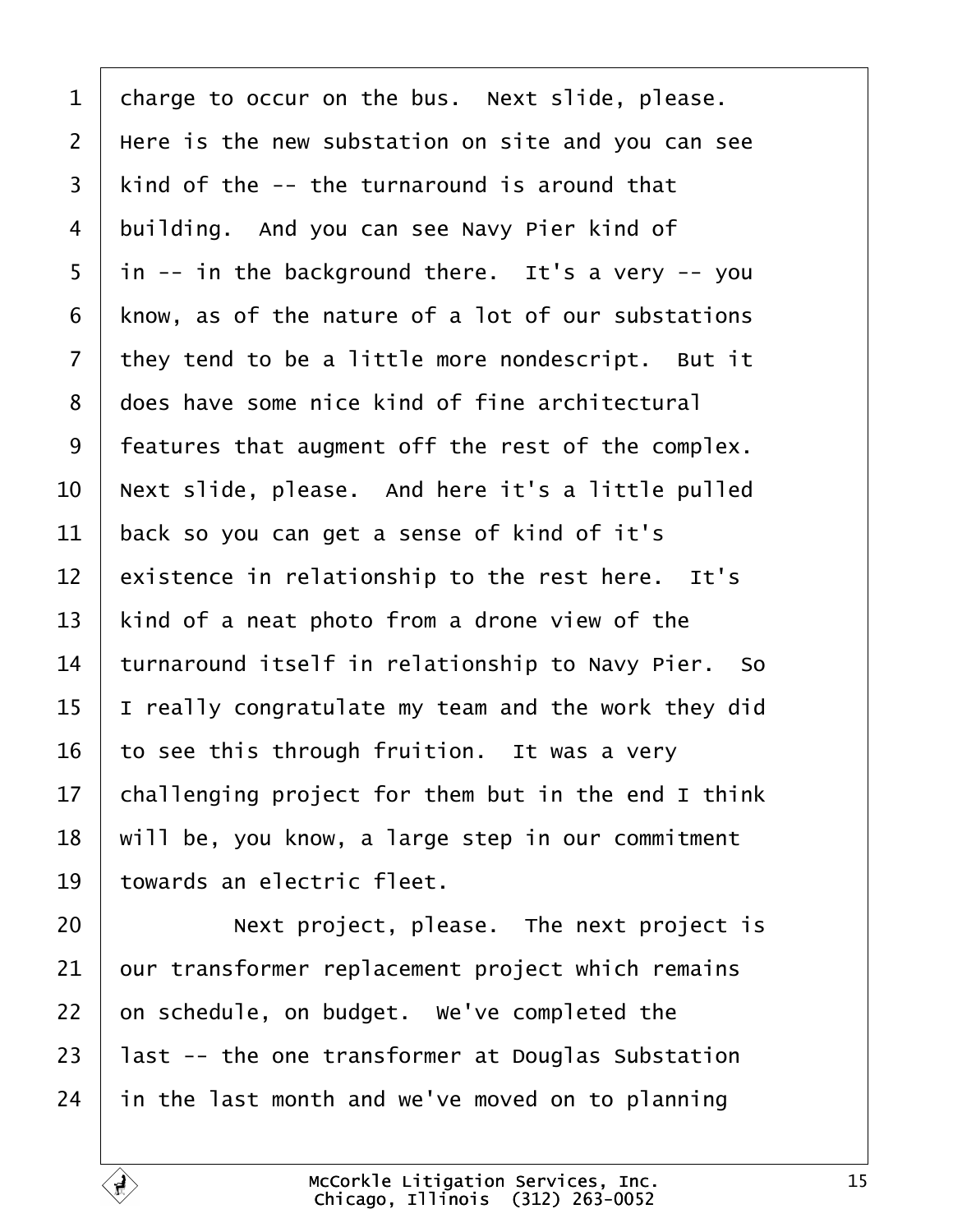<span id="page-15-0"></span>

| 1              | for Franklin. Franklin actually has three           |
|----------------|-----------------------------------------------------|
| $\overline{2}$ | replacement transformers. They are actually oil     |
| 3              | type transformers. So they're a little different    |
| 4              | than the ones we've been installing at these other  |
| 5              | Ipcations. It's also a pretty critical piece of     |
| 6              | infrastructure so those are actually in a different |
| 7              | procurement path and testing right now in           |
| 8              | dommissioning. So next slide, please. So here's     |
| 9              | the new transformer being installed at Douglas.     |
| 10             | It's being dropped on the pad of the exterior of    |
| 11             | the building and the photo on the right shows the   |
| 12             | cabling being brought in to connect that            |
| 13             | transformer to the rectifier and the other pieces   |
| 14             | of equipment in the facility.                       |
| 15             | Next slide. This is another project I'll            |
| 16             | be reporting on for the last time. This is our      |
| 17             | 98th Rail Shop bridge, deck and drainage project.   |
| 18             | -- this is one of my favorite projects that we've   |
| 19             | done over the last year. It's been a great little   |
| 20             | project that wouldn't necessarily draw a lot of     |
| 21             | fanfare as it's a maintenance facility but it's     |
| 22             | really kind of a neat structural project. It was a  |
| 23             | great team with a newer project manager that's been |
| 24             | homegrown out of the CTA. It's a veteran person     |
|                |                                                     |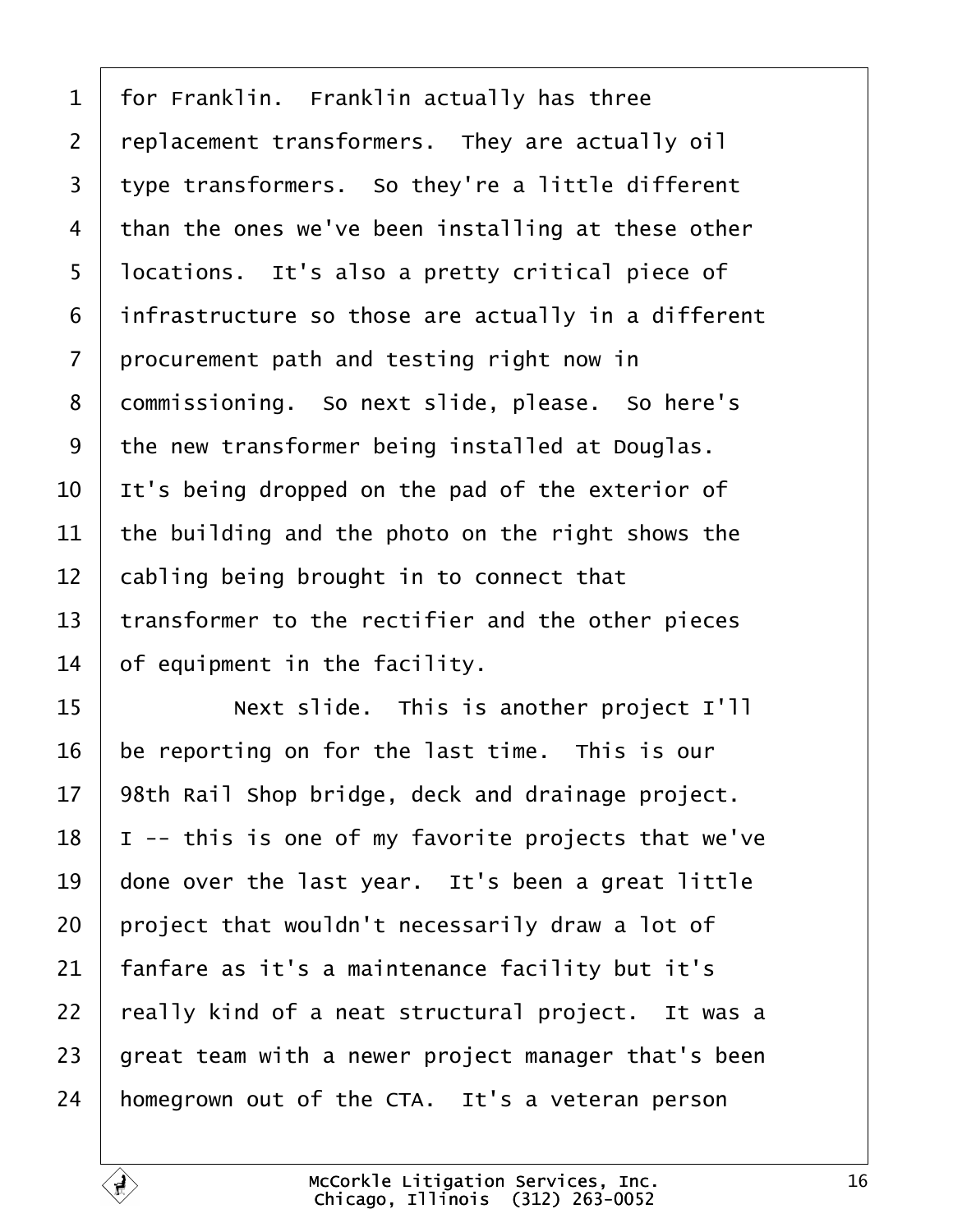<span id="page-16-0"></span>

| $\mathbf 1$     | that's -- that's taken a role as a project manager  |
|-----------------|-----------------------------------------------------|
| 2               | so it was one of her first major projects and did a |
| 3               | great job in navigating it to success. If you can   |
| 4               | move to the pictures, please. So here's a before    |
| 5               | and after of the surface level of that bridge deck. |
| 6               | It services the shop which is a multi-story         |
| $\overline{7}$  | facility. This is the top floor where you actually  |
| 8               | enter it from street level. So you can see          |
| 9               | the -- the drastic appearance difference there.     |
| 10              | What is most notable is that -- that bridge was     |
| 11              | actually getting to the point that it was           |
| 12              | structurally deficient and we were not going to be  |
| 13              | able to use it, continue much longer without this   |
| 14              | investment. So you can see that -- that investment  |
| 15              | up there and the improvement up there. Next slide.  |
| 16              | Here you can see a side angle and you get a better  |
| 17 <sub>2</sub> | sense of that structural challenge of that bridge   |
| 18              | and that deterioration point. And kind of that      |
| 19              | difference. You can also see all that               |
| 20              | deterioration on the facade of the building so this |
| 21              | was caused over water damage after many, many years |
| 22              | kind of running down the side of the building due   |
| 23              | to lack of drainage. And so, you know, you can see  |
| 24              | kind of that improvement that we made to the side   |
|                 |                                                     |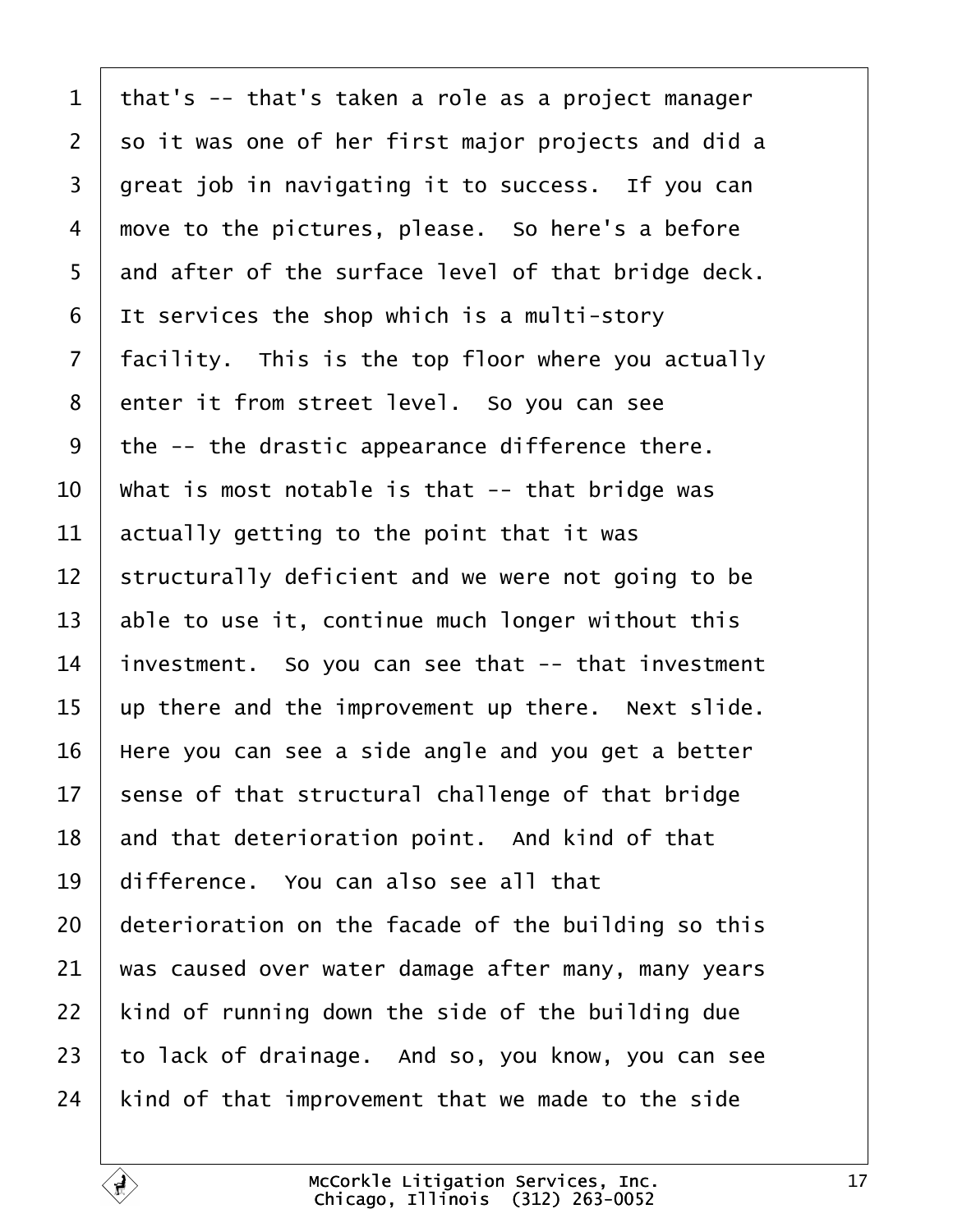<span id="page-17-0"></span>

| $\mathbf 1$    | of the building to repair that water damage. Next   |
|----------------|-----------------------------------------------------|
| $\overline{2}$ | slide, please. This is the interior of that top     |
| 3              | deck. This is what we call the penthouse. So        |
| $\overline{4}$ | we -- we broke out that entire floor, replaced it   |
| 5              | all and that's new topping coated floor there.      |
| 6              | Next slide. And this is the side of that facade     |
| $\overline{7}$ | underneath the bridge. Again you can kind of see    |
| 8              | the change in -- in that water damage and replacing |
| 9              | all those windows as well as the underside of the   |
| 10             | deck. Next slide. And then this is actually         |
| 11             | underneath that penthouse floor. So this is         |
| 12             | actually the penthouse floor was the ceiling to     |
| 13             | these two rooms. And so we actually came in and     |
| 14             | ended up replacing -- as we replaced the floor,     |
| 15             | updating that structural steel, replacing the       |
| 16             | lighting and the -- and the locker room actually    |
| 17             | got new lockers as part of the project. Next        |
| 18             | slide, please. And then this is ground level where  |
| 19             | we actually ended up having to rebuild a portion of |
| 20             | that wall and replacing all the doors associated    |
| 21             | with that. So again it was a great little project   |
| 22             | that came to success.                               |
| 23             | President Carter asked me to highlight              |
| 24             | some of the accomplishments we had. And I think     |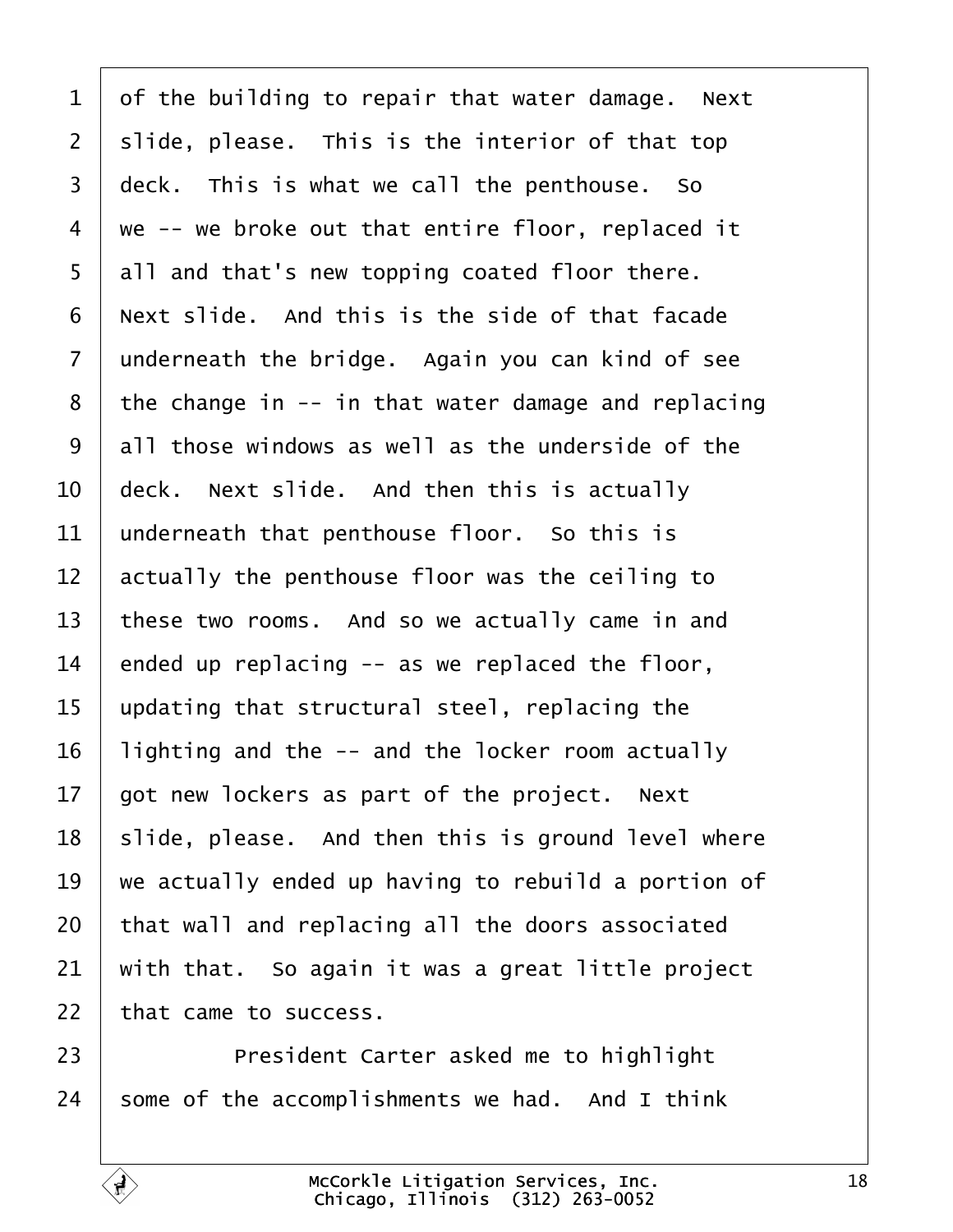<span id="page-18-0"></span>

| 1              | this felt like an even longer year than normal.     |
|----------------|-----------------------------------------------------|
| $\overline{2}$ | And we often kind of lost sight of some of the      |
| 3              | things that happened early in the year and so it    |
| 4              | was great to take a chance and highlight some of    |
| 5              | the great things we did. So did over \$125,000,000  |
| 6              | worth of construction projects to come to           |
| $\overline{7}$ | donclusion this year. The most notable was our      |
| 8              | East Lake and Milwaukee Illinois Substation upgrade |
| 9              | which was completed in the early part of the year   |
| 10             | kind of right before the pandemic. It was a very    |
| 11             | complicated technical project as we kept these      |
| 12             | substations on line. We also completed our Logan    |
| 13             | Square Station rehab. The rehab out of Grand,       |
| 14             | Chicago and Division. A couple of our quick moving  |
| 15             | fast track projects. One in the southbound          |
| 16             | State Street and Ravenswood 2 investments.          |
| 17             | If we can move to the photos, please. So            |
| 18             | here's some photos from the completed East Lake.    |
| 19             | This courtyard used to be kind of a rundown -- it   |
| 20             | was a collapsed actually courtyard. It was          |
| 21             | structurally unstable because it was vaulted with   |
| 22             | all the cable vaults. It was completely rebuilt.    |
| 23             | As well as the facade of that building was          |
| 24             | completely rehabbed. It's a gorgeous old building   |
|                |                                                     |

 $\overline{1}$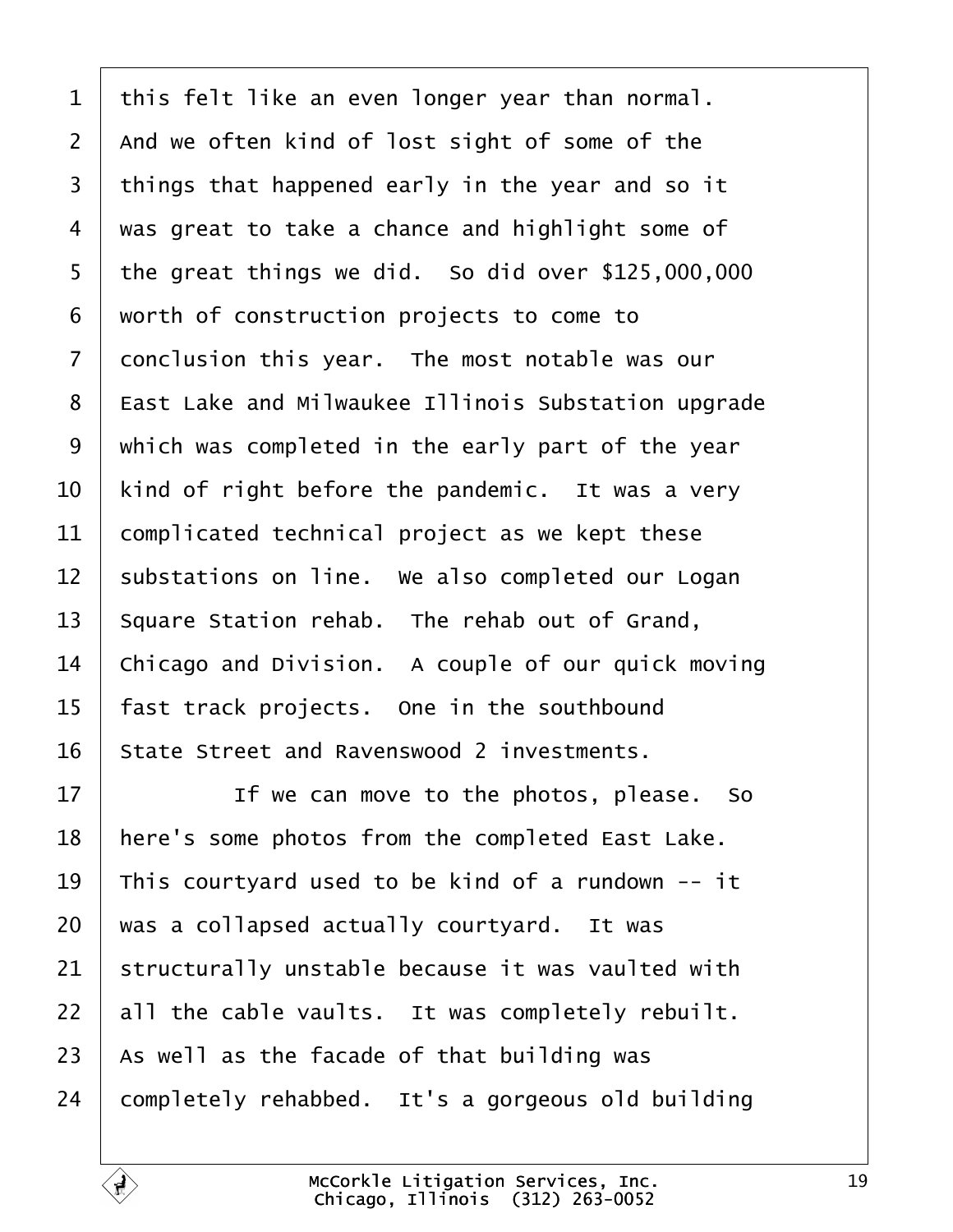<span id="page-19-0"></span>

| 1              | in downtown Chicago. And then there is that new     |
|----------------|-----------------------------------------------------|
| $\overline{2}$ | equipment that is really the heart of our -- our    |
| 3              | system that keeps the train powering. Next slide.   |
| 4              | Here's before and afters of Logan Square. It        |
| 5              | was -- it was a lighter project than a lot of our   |
| 6              | station rehabs but it got a pretty heavy cosmetic   |
| $\overline{7}$ | dverlift and a refresh as well as some -- some      |
| 8              | water remediation work that our -- our customers    |
| 9              | dan appreciate that and new fresh look. It really   |
| 10             | brightened up the place.                            |
| 11             | The next slide. And Grand, Chicago,                 |
| 12             | Division was a much larger investment of the        |
| 13             | project. So here's a picture of Grand before the    |
| 14             | project. Next slide. And here's the after. And,     |
| 15             | you know, kind of one of those unique things we did |
| 16             | do at Grand was the contrasting stair treads. It's  |
|                | 17 a pilot as a request coming out of our ADA       |
| 18             | committee. That's something we're looking at        |
| 19             | advancing and we're very anxious to see the results |
| 20             | of this project and incorporating it into our ASAP  |
| 21             | projects as we go forward. The next slide. And      |
| 22             | then kind of one of the more notable features of    |
| 23             | the project was the improvements at street level.   |
| 24             | Enclosing these entrances from the weather and kind |
|                |                                                     |

 $\lceil$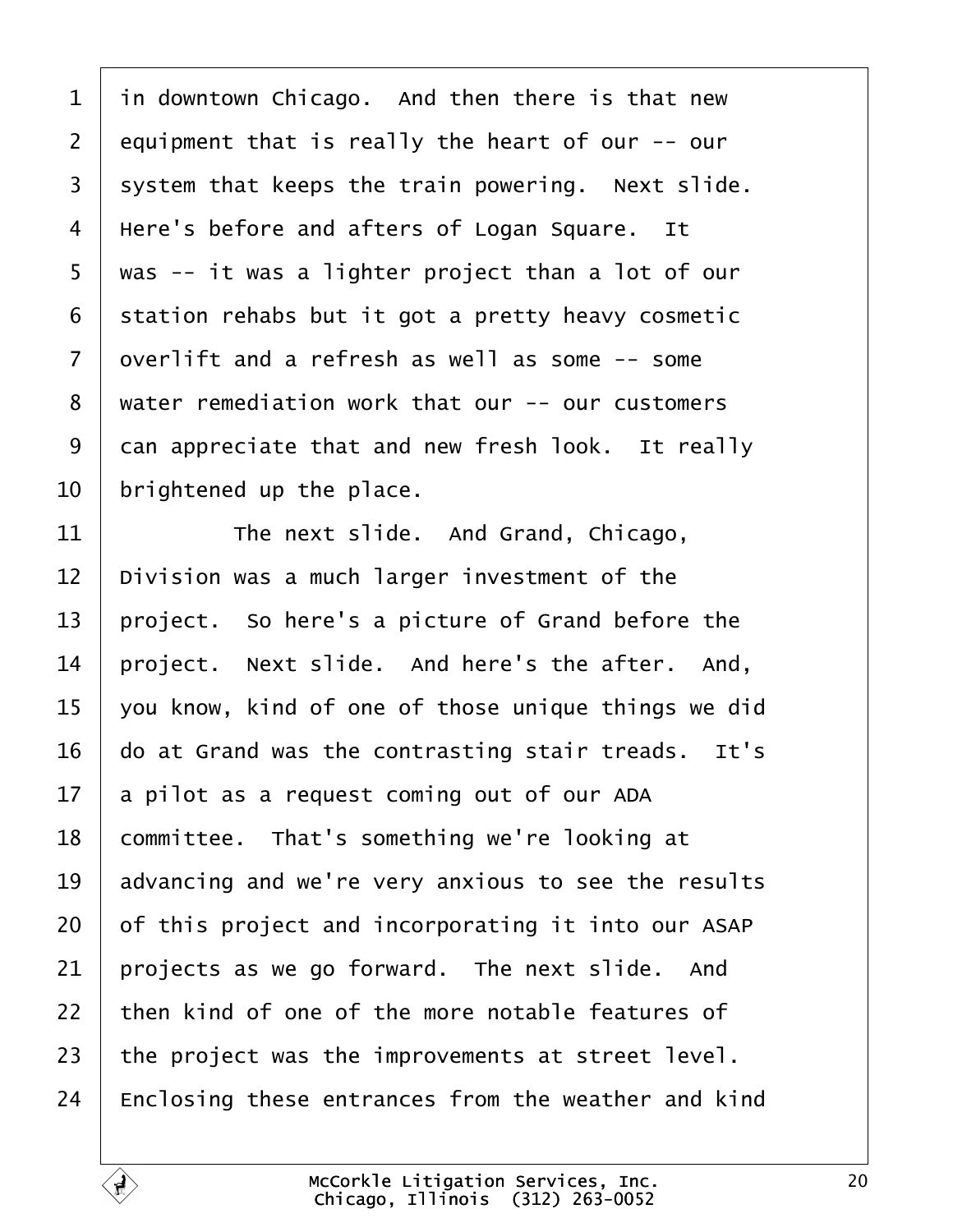<span id="page-20-0"></span>1 of making them identifiers in a vibrant 2 neighborhood off the Blue Line. So this is 3 replacement of the head house. You can see here's 4 the existing head house at Grand on the left and 5 then the new ones after on the after side. Really 6 notable architectural piece. 7 **Next slide, please.** And then here's our 8 southbound State Street track project. We went in 9 and did a bunch of the remediation work on the 10 track and really a lot of water mitigation work as 11 these subways are underneath the water table in 12 downtown Chicago and we are at a constant battle to 13 keep water out of them and protect the tracks. So 14 this was a quick moving project. It was on our 15 fast track program to mitigate slow zones and it 16 was a good investment of dollars and base 17 infrastructure in the heart of our -- our city. 18 Next slide. And here's another one our fast track 19 projects. This one the large focal piece of it was 20 the replacement the Kedzie grade crossing on the 21 Brown Line. Kedzie being one of the higher traffic 22 routes we experience at grade level. That grade 23 brossing was really, really beat up and, you know, 24  $\,$  it was suffering a lot of damage from the truck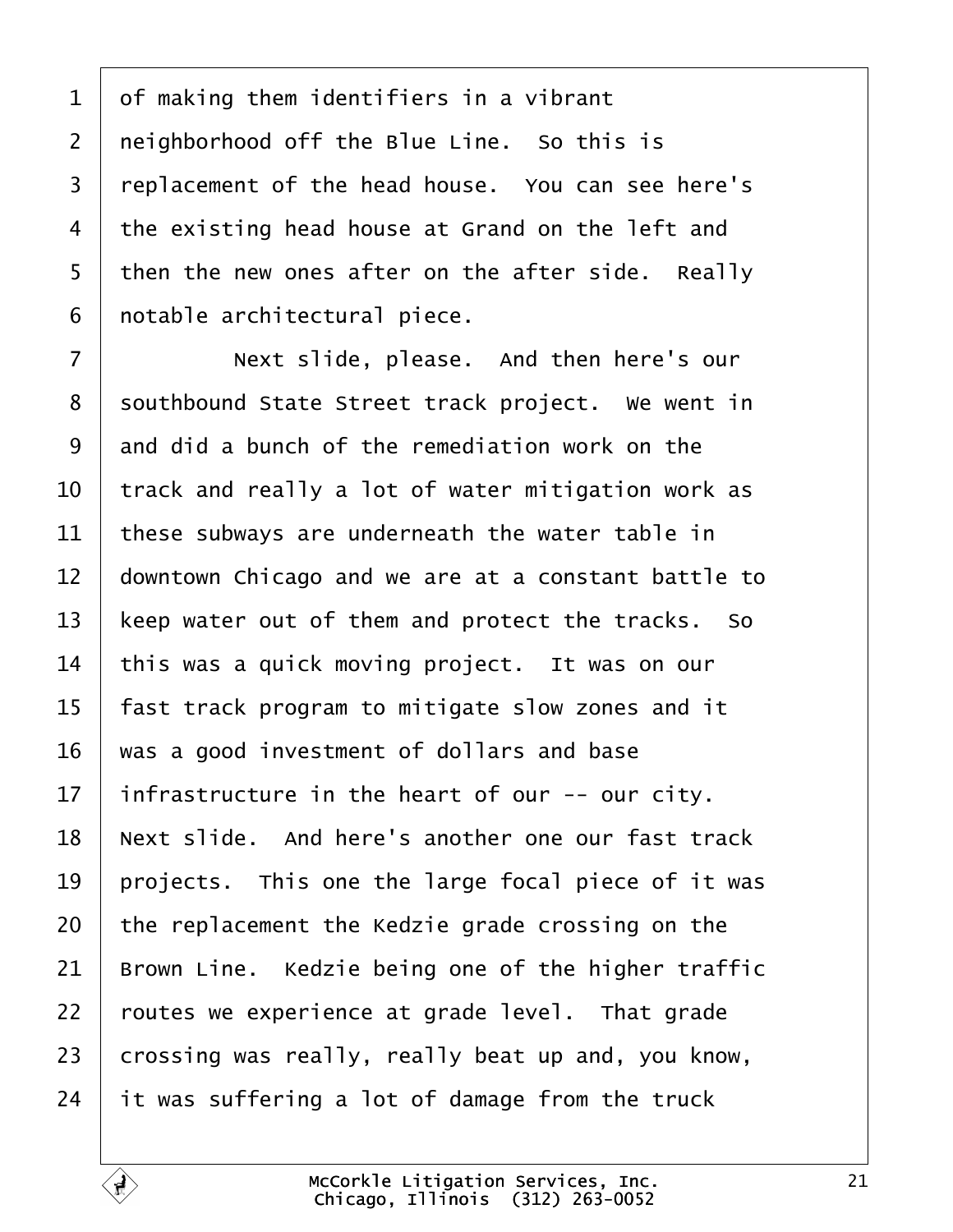<span id="page-21-0"></span>1 movement and the car movement in the area and it is 2 very heavily used as even a bike and pedestrian 3 routes. We've invested in a concrete tub here 4 which will provide us a much longer lasting life. 5 It's a really nice investment and a good little 6 project.  $7 \mid$  And moving forward to 2021, it's a really 8 big year. We spent a lot of 2020 planning these 9 projects coming out of the state capital program. 10 And these are projects that we're looking to launch 11 in some form or another. So we have the 12 hon-revenue vehicle shop which the Board just 13 awarded which we're very excited to start 14 **construction on that design-build project.** And it 15 will -- it will provide us a maintenance facility 16 for our -- our equipment that helps us maintain the 17 tracks and -- and our rail born. We will be 18 looking to award a construction contract for Barry, 19 Damen and Canal substations. These are a part of 20 bur investment into the Blue Line infrastructure to 21 brovide for more train traffic as well as the 22 advancement of the 7000s on those lines. We will 23 be doing a northbound State and Dearborn fast 24 tracks project similar to the one I just talked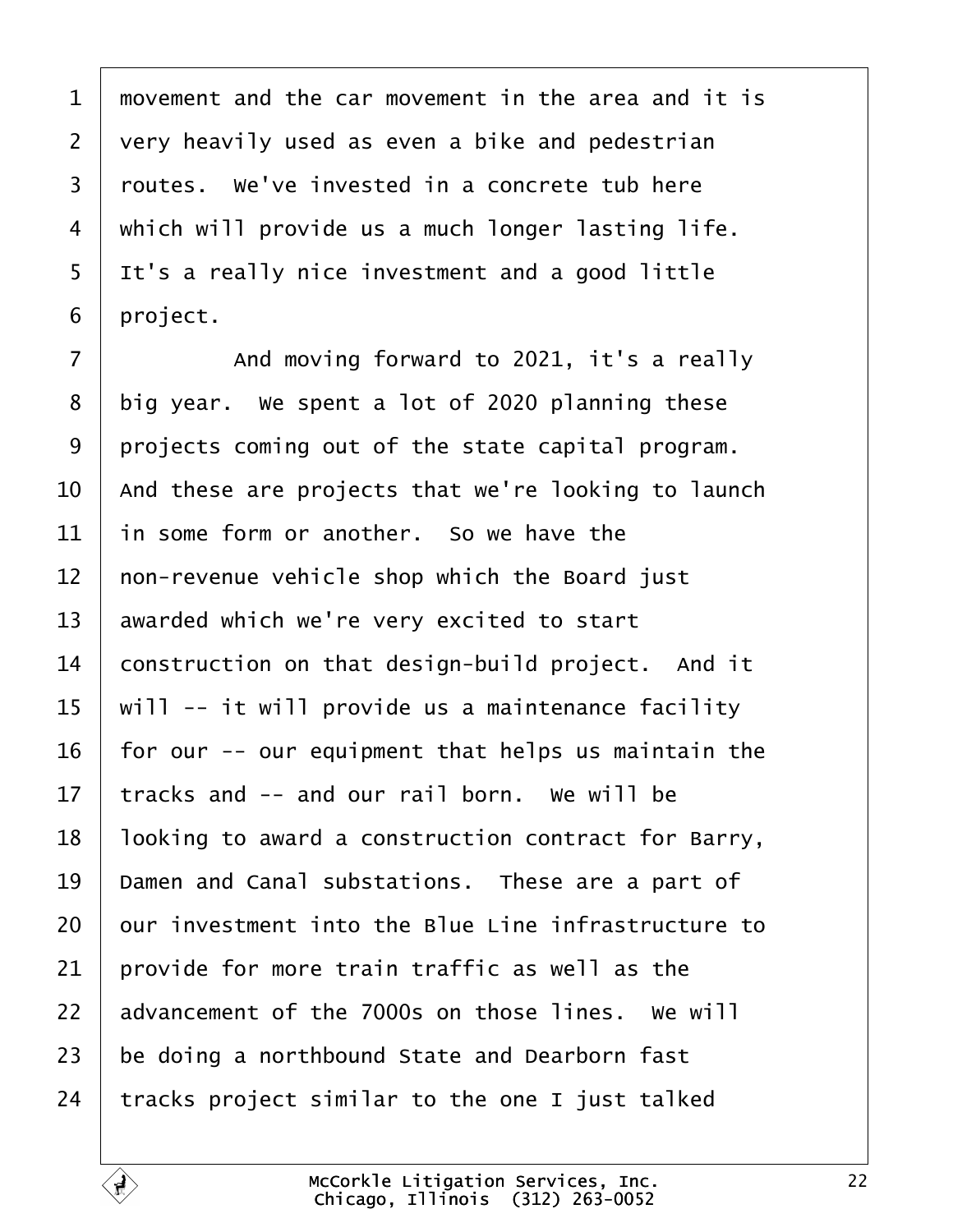<span id="page-22-0"></span>

| $\mathbf 1$    | about on southbound State. This will be on the      |
|----------------|-----------------------------------------------------|
| 2              | northbound side as well as investment in the        |
| 3              | Dearborn subway. We'll begin construction on a new  |
| 4              | danopy at Irving Park on the Blue Line as well as   |
| 5              | replacements of the two escalators there. We will   |
| 6              | launch the design for our largest project on the    |
| $\overline{7}$ | infrastructure side of the state capital program    |
| 8              | which is the renewal of the Congress branch on the  |
| 9              | Blue Line which will be basically replacing all the |
| 10             | track down to the dirt out to the Illinois Medical  |
| 11             | District from the subway. And we lunched the ASAP   |
| 12             | program. We're very excited to begin the phase one  |
| 13             | of the ASAP. And so Austin we've already            |
| 14             | identified the design contractor and begun design   |
| 15             | on Austin really pitching the full design at the    |
| 16             | beginning of this year. We will launch design task  |
| 17             | prders for Montrose, California and Racine. So      |
| 18             | that -- and with the four stations being done in    |
| 19             | RPM covers actually a little more than what was     |
| 20             | envisioned in phase one of ASAP because Racine is   |
| 21             | kind of a bonus station. And we will do             |
| 22             | Harlem -- up at Harlem and O'Hare. We will start    |
| 23             | design on a new bus station. That station sits in   |
| 24             | a median on the highway and we have a bus           |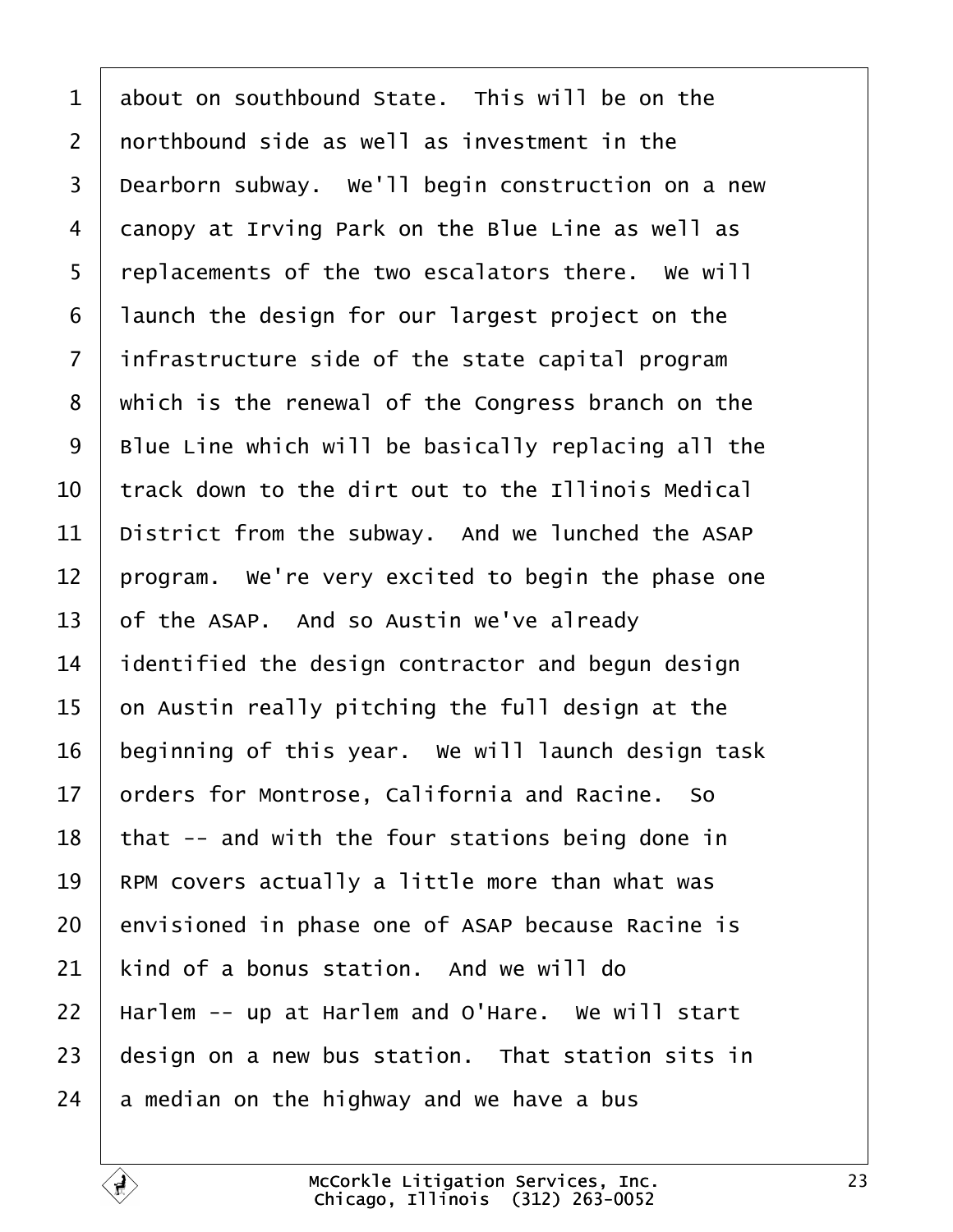<span id="page-23-0"></span>1 turnaround that -- that sits over the highway and 2 we have a bridge associated with that bus 3 turnaround at this point that needs a major 4 structural renewal. So it's a pretty large scale 5 structural project for us and a very interesting 6 project.  $7$  | All said and done it's  $-$  it's over, you 8 know, \$400,000,000 worth of projects that we'll be 9 kicking off in some form of this year so it's a 10 very busy year and we're excited to get going on 11  $\,$  it. Herb, can you flip to the next slide? Here's 12 a rendering of the non-revenue shop to give you a 13 sense of kind of what that facility is going to 14 look like. It's a really great investment in the 15 heighborhood. This currently is a warehouse and 16 storage yard we use -- we have for material. We're 17 blanning on reorganizing the material to make way 18 for the space and  $-$  and reducing the shop. The 19 shop will also have a lot of landscape on the 20 public frontage which will be a major visual 21 improvement for the neighborhood as well as we'll 22 be incorporating public art as is the nature of our 23 commitment to the public art program. Next slide, 24 please. And here's a couple renderings of the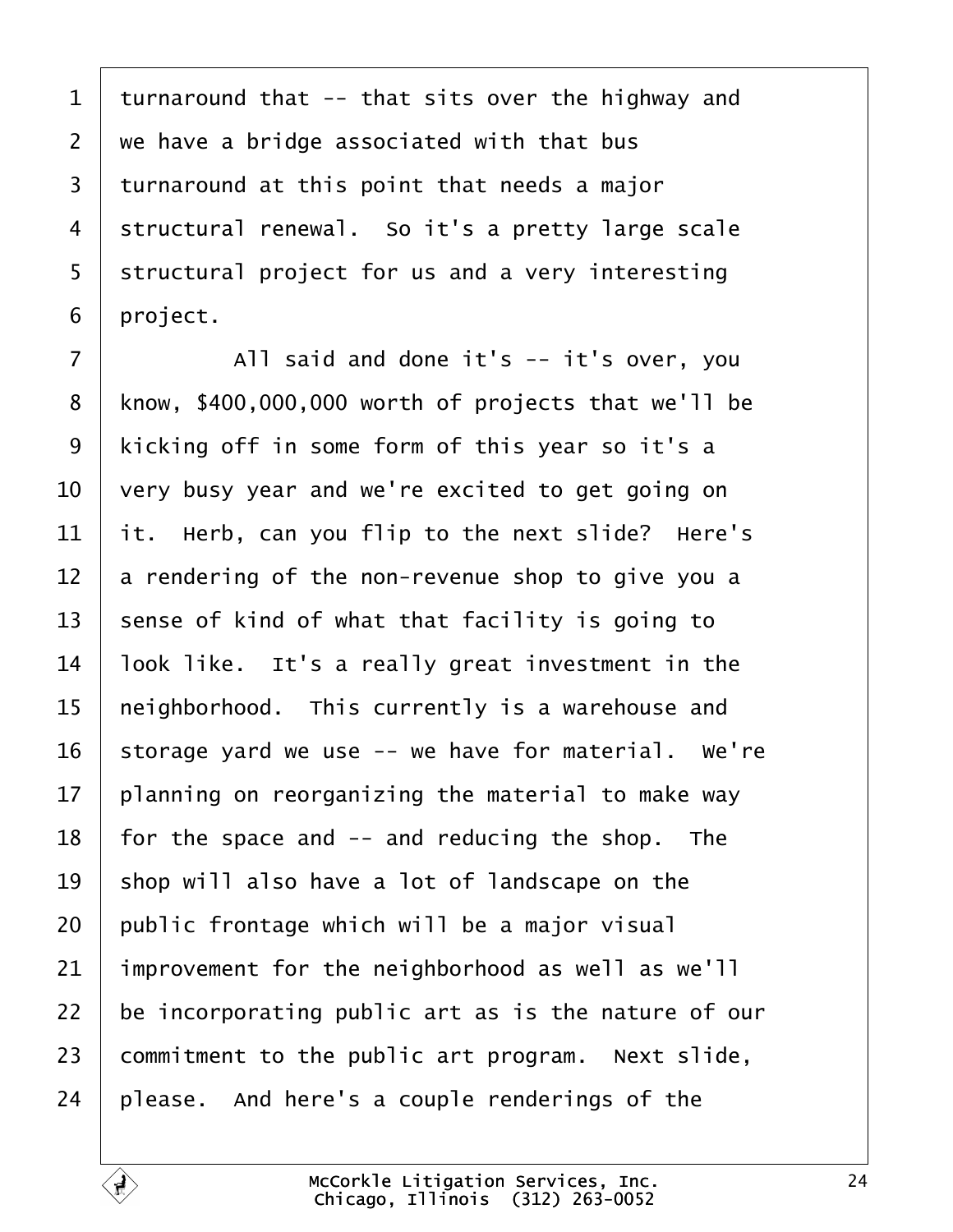<span id="page-24-0"></span>1 substations that are tied to -- this is Damon and 2 Barry substation. They are different than any 3 substation we've done before. They are in the 4 heart of two very populous neighborhoods right on 5 very noticeable frontages that we own there and so ·6· ·we -- we looked very deeply and the team tried to 7 be very creative about how they interact with the 8 reighborhood and their appearance. So the top 9 slide is -- the facility is designed by Carol Ross 10 Barney who did the canopy at Belmont on the Blue 11 Line as well for us and she calls -- Carol refers 12 to this as a lantern. It's actually a glass top of 13 the facility. It's a very heavy, insulated sealed 14 glass that will allow the building to be slightly 15 backlit and kind of with a light glow at night. 16 Nothing more intrusive than what streetlight is 17 creating. And it has a terra cotta facade that 18 kind of dampers that. It gives it this very neat 19 feeling as you approach it and it's very symbolic 20 of the neighborhoods. Very Chicago elements in 21 brick and terra cotta which is probably the most 22 bredominant elements of the architecture of 23 Chicago. It's a really neat facility and we're 24 very excited to  $-$  to see it built. And the bottom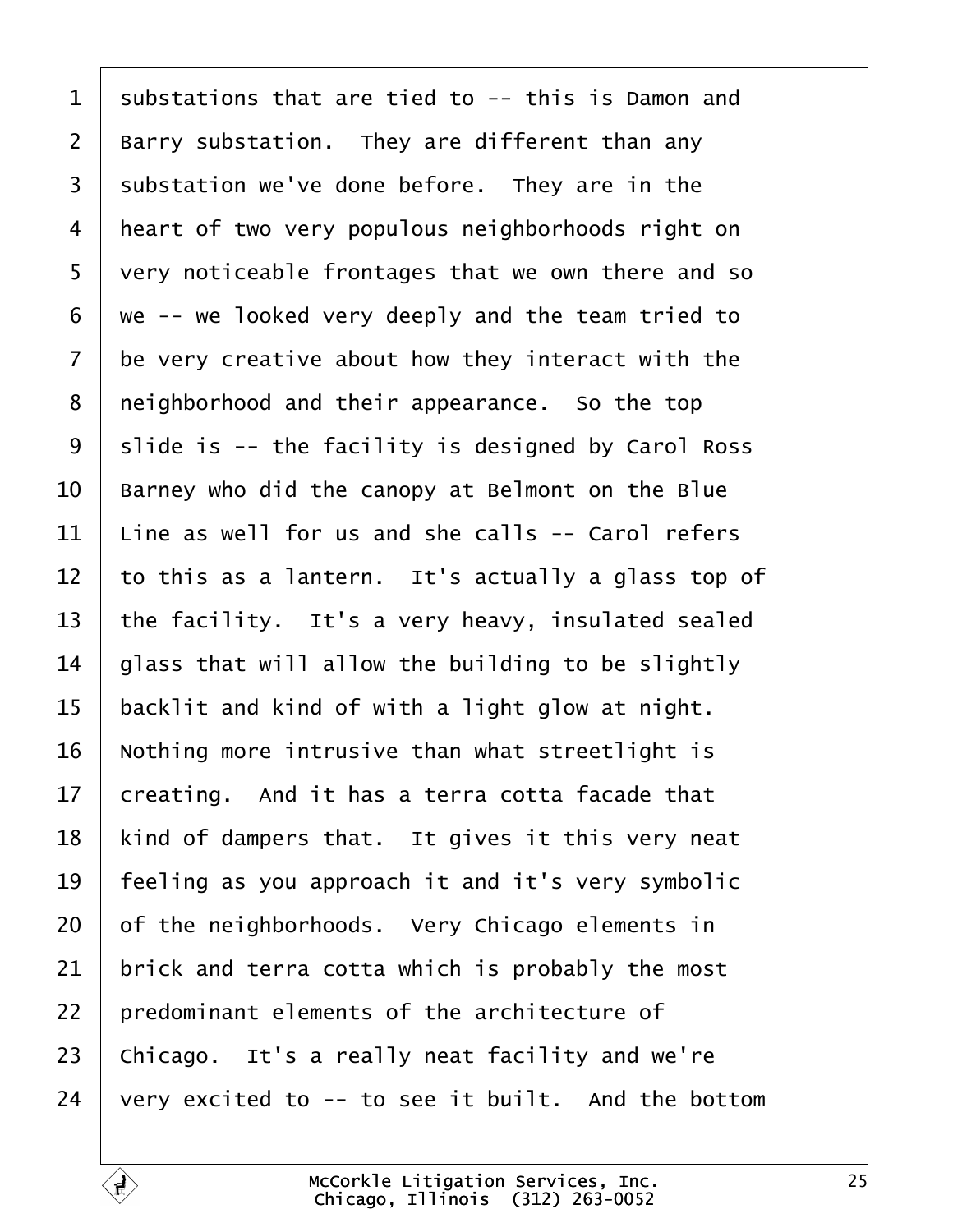<span id="page-25-0"></span>

| $\mathbf 1$    | is Damen and Damen actually will also have glass as |
|----------------|-----------------------------------------------------|
| $\overline{2}$ | well. So again it's designed by Carol Ross Barney   |
| 3              | Architects. And the overall engineering firm        |
| 4              | leading is T.Y. Lin and the facility actually will  |
| 5              | have these glass fronted windows on the second      |
| 6              | floor that will be viewable from the Damen Blue     |
| $\overline{7}$ | Line Station. So you'll actually be able to look    |
| 8              | from the edge of the platform into the top floor of |
| 9              | the station and be able to see some of the tracks   |
| 10             | and power equipment which is kind of a neat peek    |
| 11             | behind the scenes. They are still hard and secure   |
| 12             | acilities. Well protected for the infrastructure    |
| 13             | that's in them. But we try to be very conscious     |
| 14             | about how they interact in these neighborhoods.     |
| 15             | Damen actually has a courtyard that will be right   |
| 16             | here on North Avenue that will have some public     |
| 17             | art in that courtyard. This will be the first time  |
| 18             | we're incorporating public art in an infrastructure |
| 19             | project like this. And that concludes my portion    |
| 20             | of the construction report. I'll be glad to take    |
| 21             | any questions at this time.                         |
| 22             | VICE CHAIR ROSALES: Well, thank you. Well, I        |
| 23             | just want to say thank you for the summary as well  |
| 24             | because honestly we vote on these throughout the    |
|                |                                                     |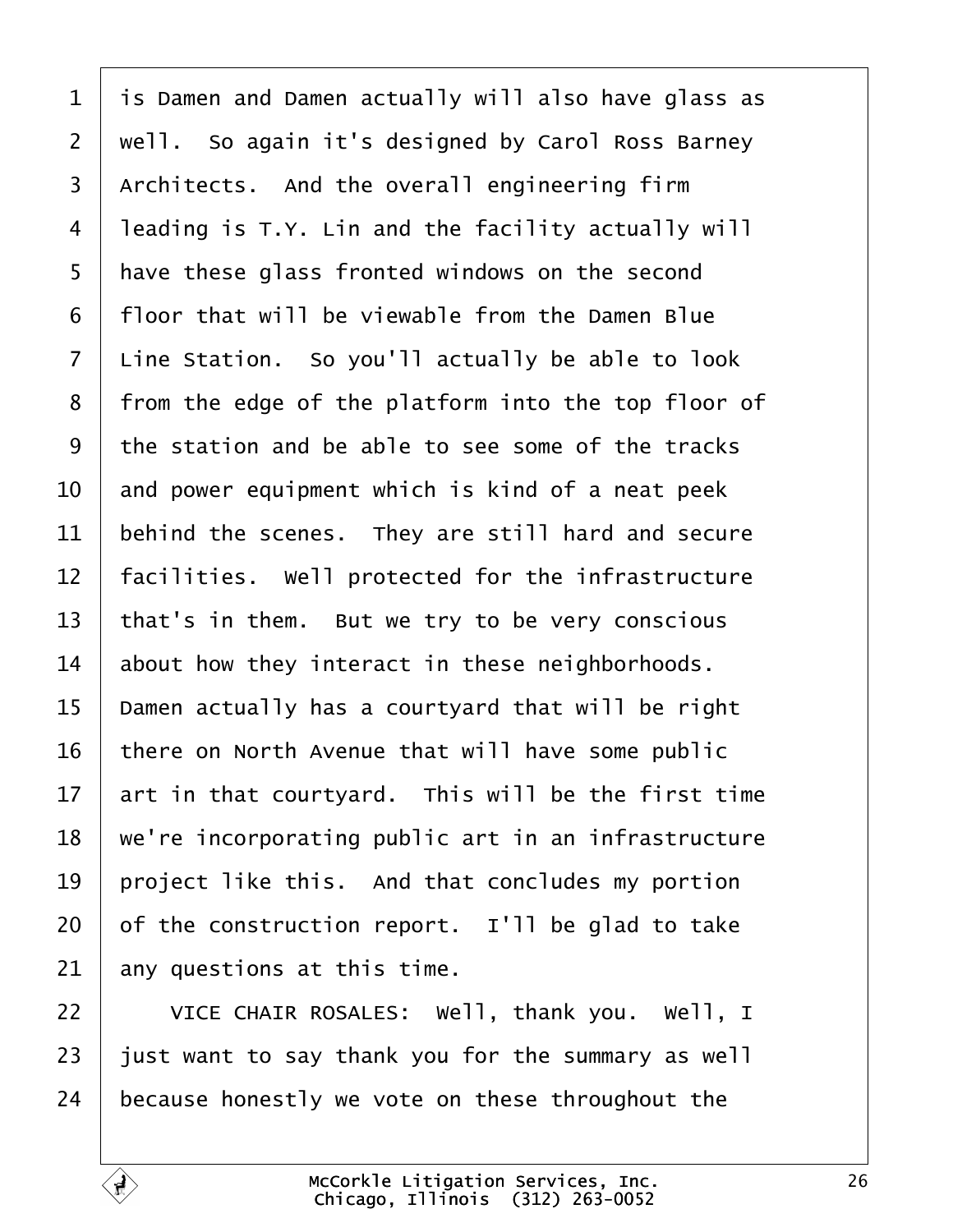<span id="page-26-0"></span>

| 1              | year and just to see it all in one place            |
|----------------|-----------------------------------------------------|
| $\overline{2}$ | it's -- it's pretty astounding. I mean all the      |
| 3              | work that was done. Especially with the kind of     |
| 4              | year that we had 2020 being. Right? Such a          |
| 5              | difficult year. So thank you for that.              |
| 6              | It's -- it's a lot. And so much that's coming       |
| $\overline{7}$ | also. That's -- that's really great to hear. I      |
| 8              | also just want to comment that you called it        |
| 9              | notable architectural pieces which is great because |
| 10             | hot only are they great at functioning and          |
| 11             | improving, you know, the work that's being done in  |
| 12             | those areas on the service that we provide but      |
| 13             | they're esthetically pleasing as well which is      |
| 14             | hot -- I don't think people realize how difficult   |
| 15             | that is to do. But that -- that takes a lot of      |
| 16             | collaboration. So thank you for that. I've got      |
| 17             | to -- just going way back to the beginning,         |
| 18             | you -- you mentioned something called a wheel       |
| 19             | detector that is now being used. I know that was    |
| 20             | like way, way at the beginning. Is that a --        |
| 21             | MR. MOONEY: Yeah.                                   |
| 22             | VICE CHAIR ROSALES: Is that something that's        |
| 23             | attached now to the wheel? What does that measure?  |
| 24             | MR. MOONEY: So as we continue -- so as we've        |
|                |                                                     |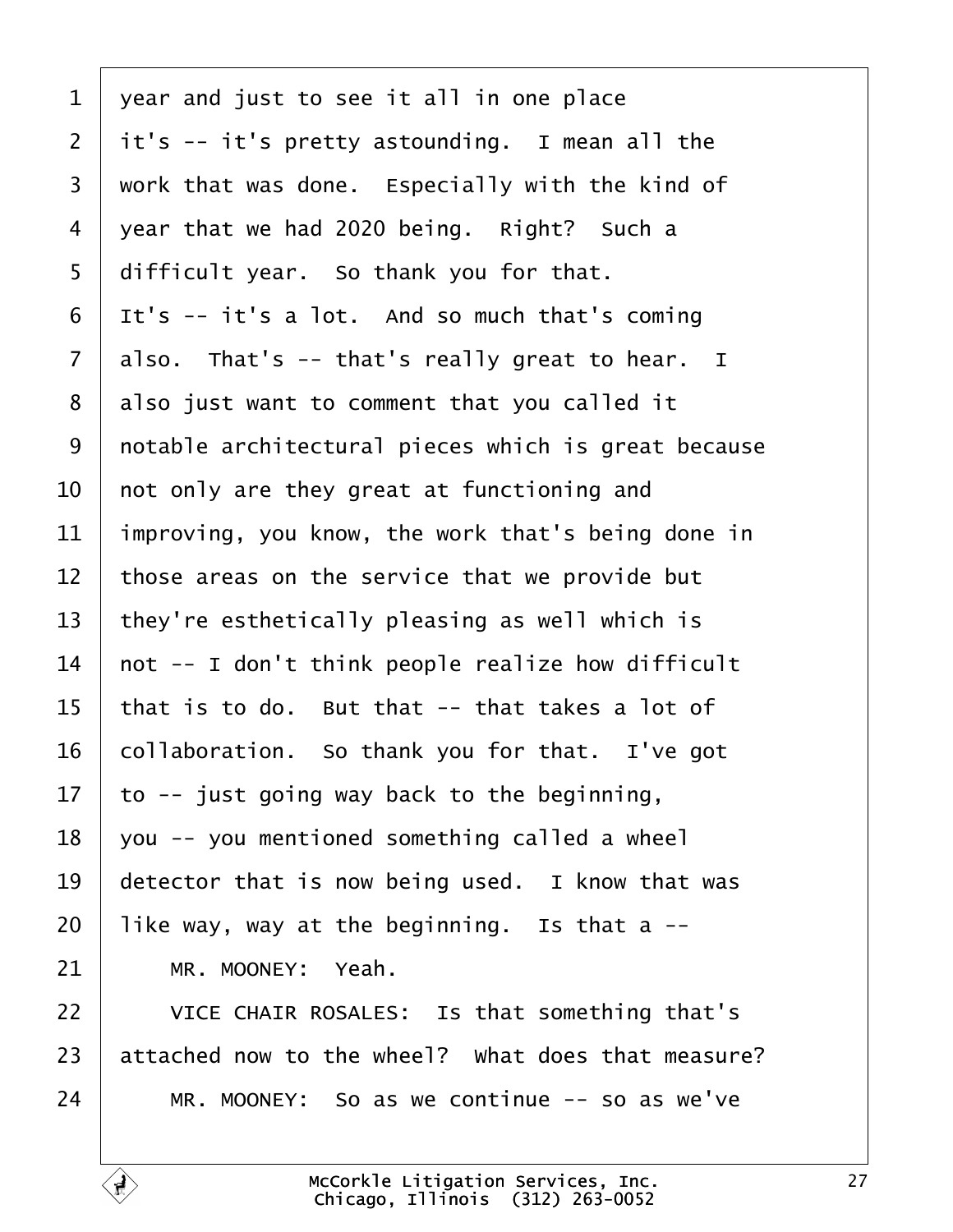<span id="page-27-0"></span>

| 1               | advanced signal technology, part of the goal of      |
|-----------------|------------------------------------------------------|
| $\overline{2}$  | these installations is to bring down the length of   |
| 3               | what we call a track circuit. Which is -- so we      |
| 4               | have kind of this fixed blocked signal system so     |
| 5               | they have very defined segments of track in the      |
| 6               | signal system and when a train enters that track,    |
| 7               | it communicates to the rest of the system and says   |
| 8               | I have a train in this location and here's           |
| 9               | How -- how fast the trains behind it can go to not   |
| 10              | come up and approach it. As the technology           |
| 11              | evolves, we try and shorten up those track circuits  |
| 12 <sub>2</sub> | so that we can run more trains and run them faster   |
| 13              | and speed up the railroads. The next kind of         |
| 14              | evolution of that has been a lot of what they call   |
| 15              | computer-based technology or CBTC where it's a       |
| 16              | communication-based system that trains communicate   |
|                 | 17 with each other and wayside where an older system |
| 18              | it's a lot harder for us to advance that. So         |
| 19              | digital is kind of that in between for us. It        |
| 20              | allows us to have a much more finite track circuit   |
| 21              | that has smaller segments that can be identified so  |
| 22              | you know exactly where in this 1,000 foot segment    |
| 23              | of track that train is. Is it at the far end? Is     |
| 24              | it at the near end? Which allows us to refine the    |
|                 |                                                      |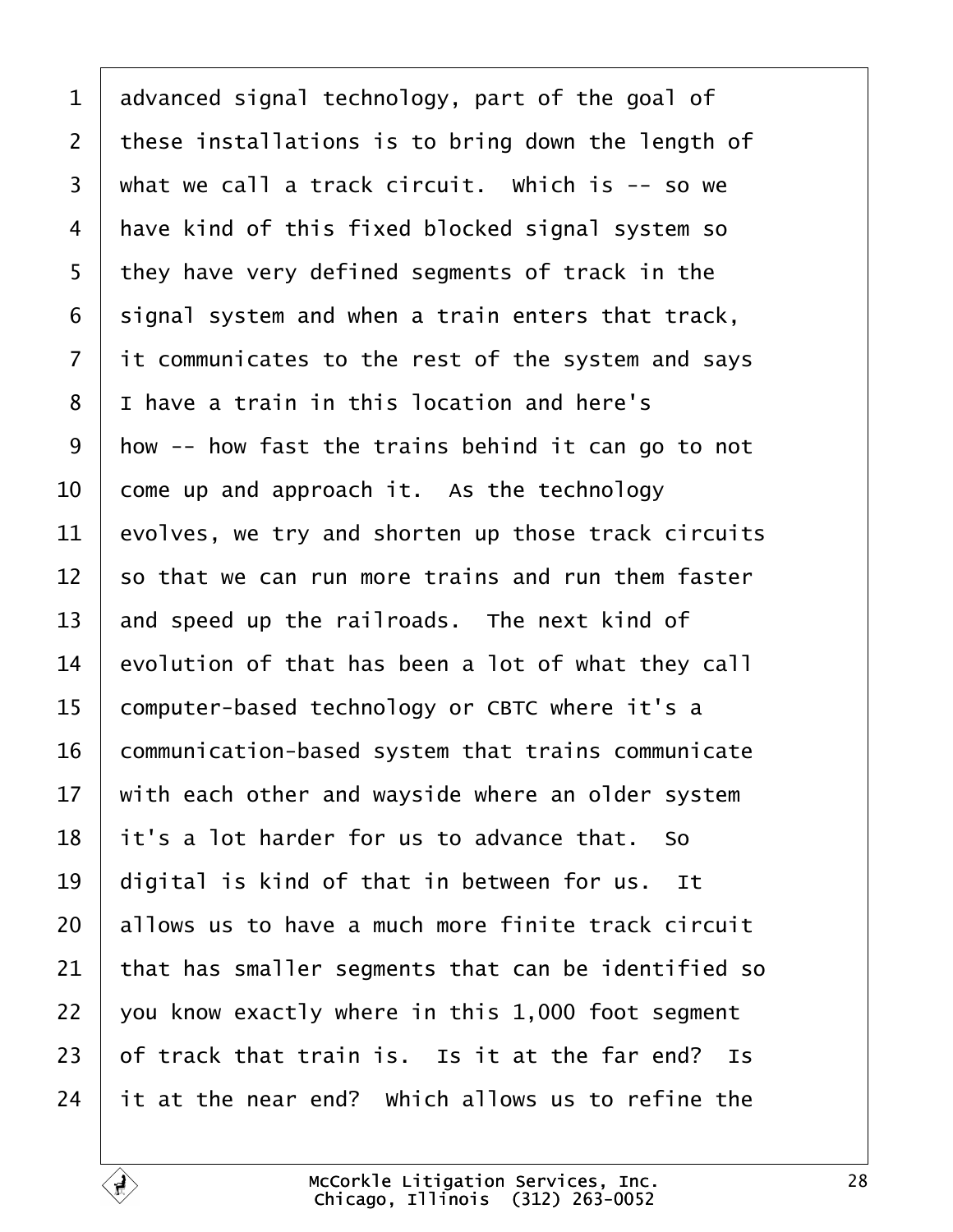<span id="page-28-0"></span>

| 1              | system. The only place it gets a little more        |
|----------------|-----------------------------------------------------|
| $\overline{2}$ | challenging is around the interlockings. Because    |
| 3              | the way that they're set up with all their          |
| 4              | divergent routes which is what we cross our trains  |
| 5              | over. So we use this technology these wheel         |
| 6              | sensors that actually tell us when the wheel of the |
| 7              | train passes that point which allows us to make     |
| 8              | assumptions about how -- how it's moving through    |
| 9              | the interlocking and move that through the -- the   |
| 10             | system. And it's really -- it also allows us to     |
| 11             | tell like when the train is in relation to actual   |
| 12             | elements of the interlocking itself like where the  |
| 13             | signals are or the switch points. And so it just    |
| 14             | allows us to continue to refine that technology and |
| 15             | allow us to report that information in much more    |
| 16             | detail back to the control center. The more detail  |
| 17             | we have on where the train is the more information  |
| 18             | we can provide and make decision-making tools       |
| 19             | and -- and help us managing the system as a whole.  |
| 20             | VICE CHAIR ROSALES: Uh-huh. No. It's a              |
| 21             | little thing that does a lot. Right? In the long    |
| 22             | run.                                                |
| 23             | MR. MOONEY: Yeah.                                   |
| 24             | VICE CHAIR ROSALES: It can really have a long       |
|                |                                                     |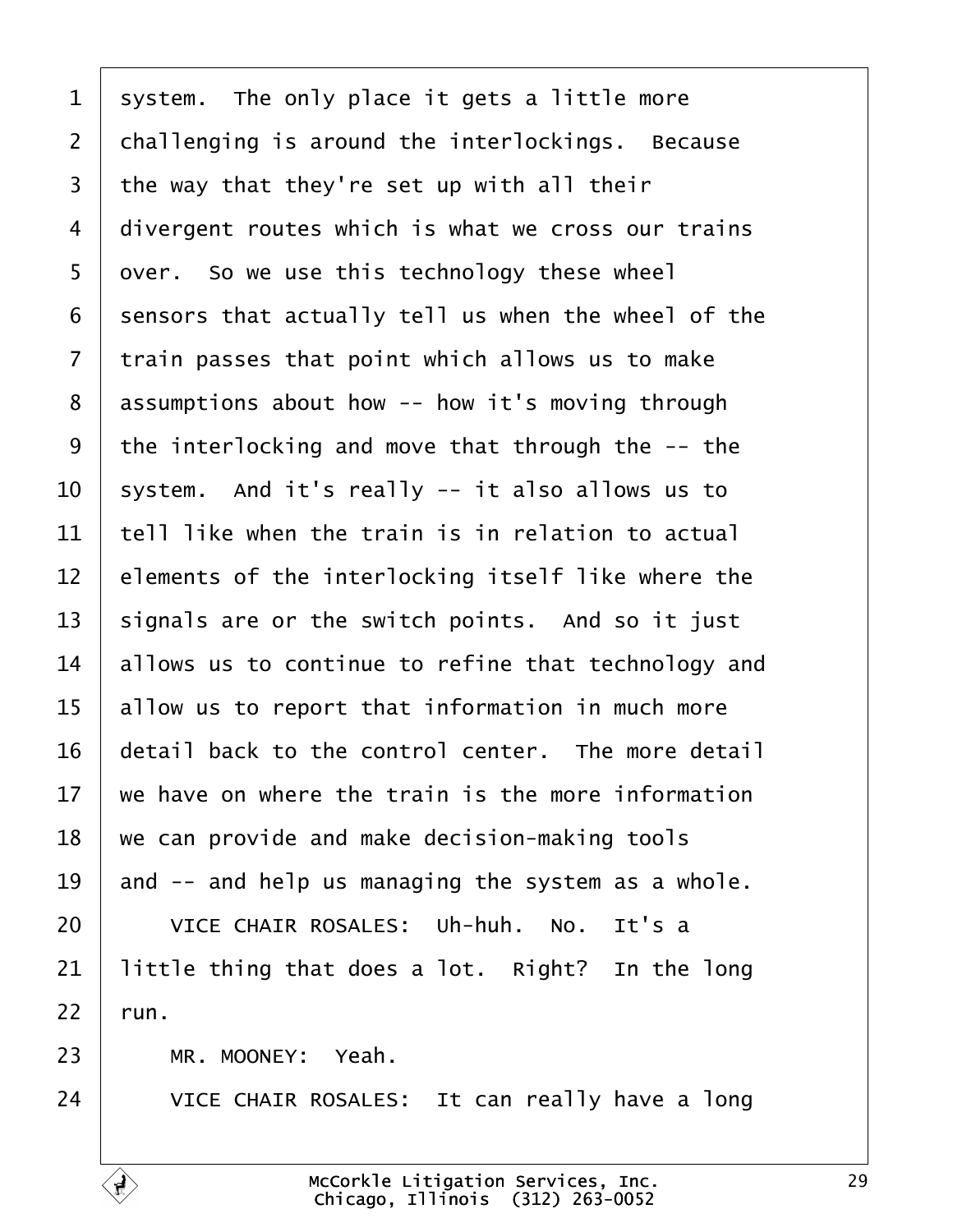<span id="page-29-0"></span>1 term impact so.

2 | MR. MOONEY: Absolutely.

3 | VICE CHAIR ROSALES: Yeah. Thank you. I don't 4 Have any further questions but I'm wondering if any 5 of the directors do. Director Irvine? Do you have 6 any questions? 7 | DIRECTOR IRVINE: Sure. Well, first, I love 8 the report and all the detail. And congratulations ·9· ·to you and your team on all the accomplishments in 10 the past year. You know, it's a tough year to get 11 stuff done and you really accomplished a great 12 deal. So I was happy to see that, you know, the 13 ASAP station is getting on the board and moving 14 along. One question with the -- the Blue Line 15 Racine that's -- when I used to go to my office 16 pre-pandemic, that's where my office is near. When 17 that gets started, do you have a sense if 18 the -- the station will stay open or will it be 19 blosed for a period or maybe just like the main 20 entrance closed or do you have a sense at this  $21$  boint? 22  $\parallel$  MR. MOONEY: So we're looking at a phased 23 construction very similar to what we did with 24 Illinois Medical District. A large portion of that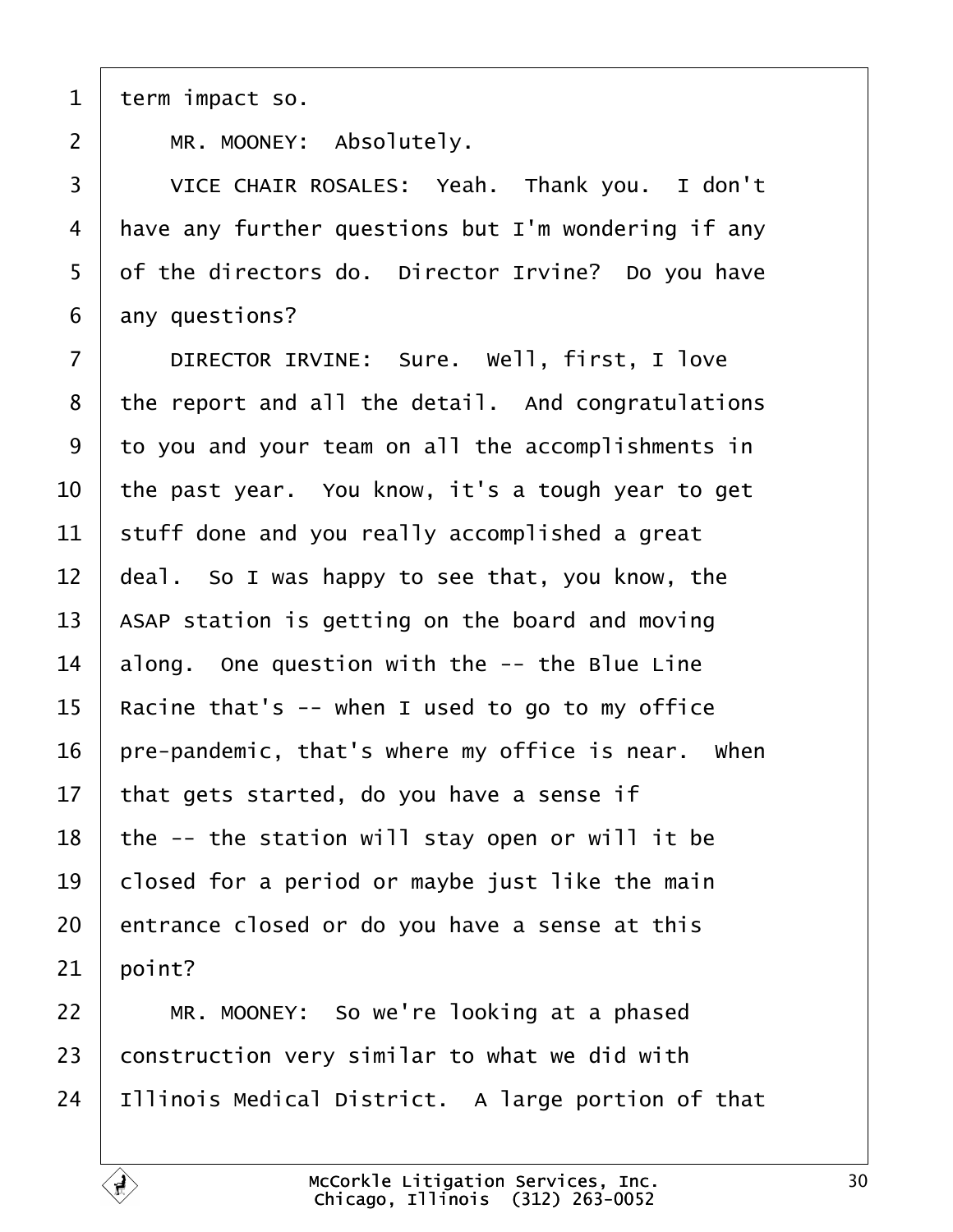<span id="page-30-0"></span>

| 1              | station work we'll try and couple with the track    |
|----------------|-----------------------------------------------------|
| $\overline{2}$ | program. Some of the most obtrusive construction    |
| 3              | periods we'll try and do in relation to the -- will |
| 4              | all be tied to the track construction because       |
| 5              | they're right there. Which is why it got pushed up  |
| 6              | in the ASAP program because our commitment was as   |
| 7              | we renew track on the -- on that Congress branch    |
| 8              | that's when we'd take on station renewals to be     |
| 9              | able to accommodate the out basin for the           |
| 10             | elevators. So as we're just launching the design    |
| 11             | task orders some of that phasing and details will   |
| 12             | be worked out through design. You know, right now   |
| 13             | we're looking at an elevator side and a ramp        |
| 14             | adjustment to be able to make the station fully     |
| 15             | accessible. As the designer refines those           |
| 16             | understandings we'll also be able to work through   |
| 17             | our constructability plans but the intention is to  |
| 18             | keep the station functional for the most part.      |
| 19             | DIRECTOR IRVINE: And then do you have a sense       |
| 20             | of the timeline for State and Lake? I know that's   |
| 21             | a CDOT project and not a CTA project.               |
| 22             | MR. MOONEY: Yeah.                                   |
| 23             | DIRECTOR IRVINE: Do you have a timeline?            |
| 24             | MR. MOONEY: So CDOT is advancing in design          |
|                |                                                     |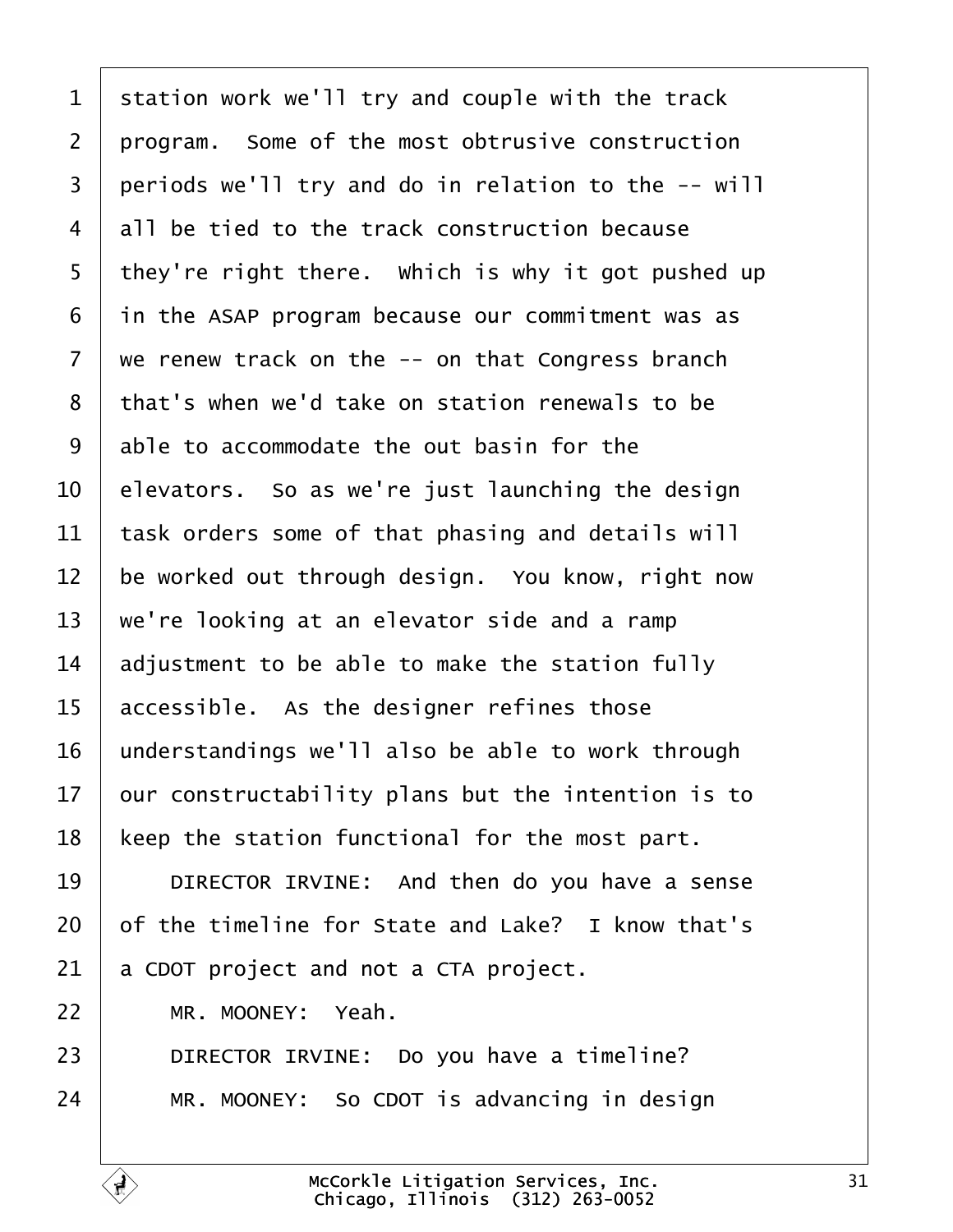<span id="page-31-0"></span>

| 1              | documents on State and Lake. They're at about       |
|----------------|-----------------------------------------------------|
| $\overline{2}$ | 15 percent design right now. President Carter and   |
| 3              | I were privileged enough to see an early concept    |
| 4              | design around the station. It will -- I can tell    |
| 5              | you this just from the early concepts it will be    |
| 6              | another really brilliant landmark station in        |
| 7              | downtown Chicago. It really is breathtaking in its  |
| 8              | design features. So they're -- they're pretty       |
| 9              | early in design concepts right now. I would         |
| 10             | expect, you know, probably another twelve months or |
| 11             | eighteen months worth of design there and then      |
| 12             | they, you know, would move forward to preparing a   |
| 13             | construction contract for that so. But              |
| 14             | it's -- it's pressing forward. It's a funded        |
| 15             | project out of the City of Chicago. It's one        |
| 16             | that's definitely getting picked up.                |
| 17             | DIRECTOR IRVINE: Okay. Well, at this -- and         |
| 18             | again since it's not our project and I know it's    |
| 19             | not within your control but I'd love -- whenever    |
| 20             | there is an appropriate time, I'd love to get, you  |
| 21             | know, a presentation to the Board and kind of an    |
| 22             | update, you know, of where it is and especially     |
| 23             | if -- you know, when you see any preliminary        |
| 24             | designs.                                            |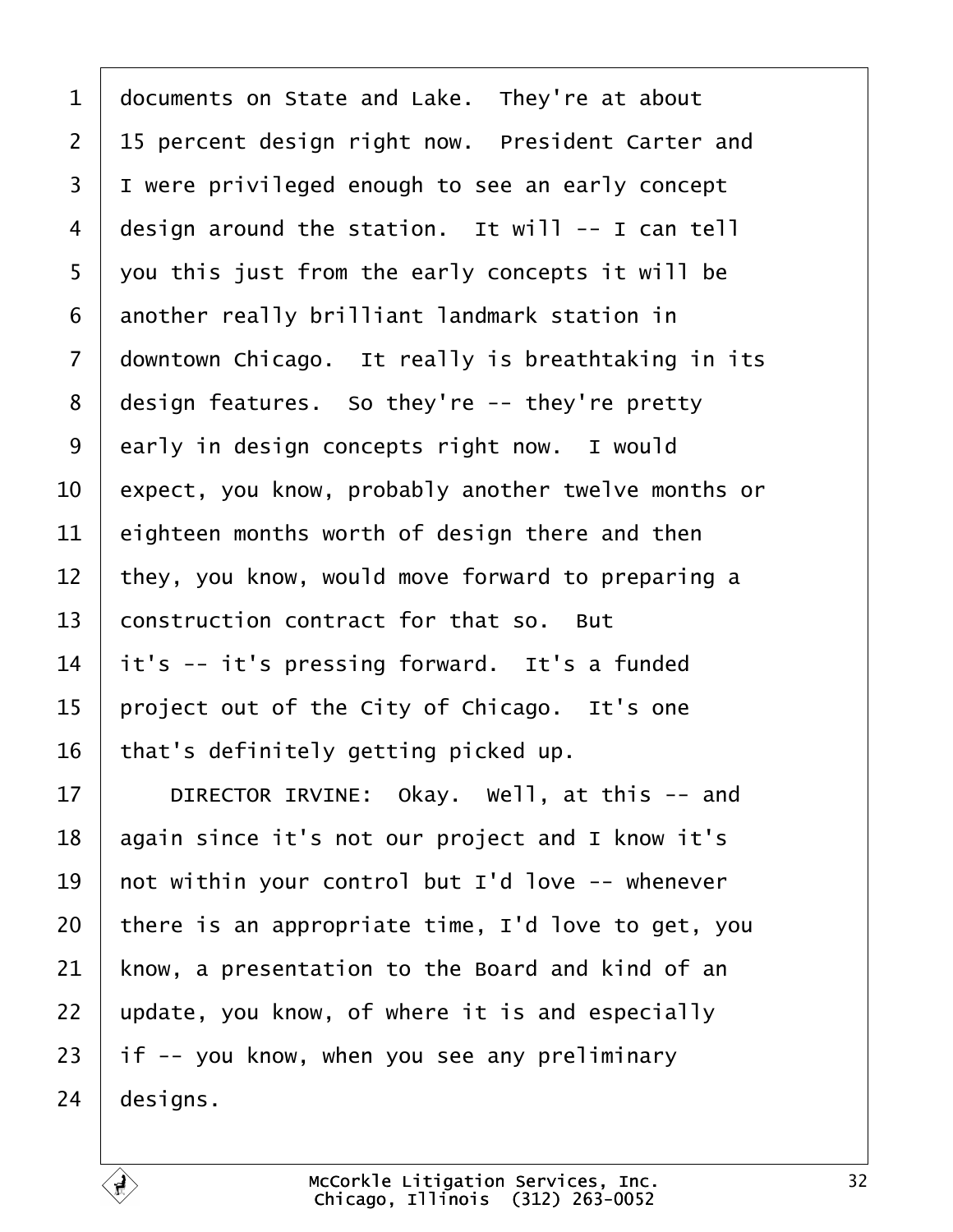<span id="page-32-0"></span>

| 1  | MR. MOONEY: Yeah. I think we certainly              |
|----|-----------------------------------------------------|
| 2  | dan -- can touch on some of these, you know,        |
| 3  | projects that we collaborate with CDOT on. Damen    |
| 4  | on the Green Line is another one that they're       |
| 5  | actually out for procurement on their construction  |
| 6  | contract for that station right now. And so as      |
| 7  | that moves into construction phase, we do a lot of  |
| 8  | the construction management oversight as we almost  |
| 9  | treat CDOT as our contractor. So we do actually     |
| 10 | get pretty engaged and we can certainly provide     |
| 11 | some updates on those projects to the Board as they |
| 12 | go out.                                             |
| 13 | DIRECTOR IRVINE: Thank you so much, Bill. No        |
| 14 | other questions. Thank you. Good work.              |
| 15 | VICE CHAIR ROSALES: Thank you. Director             |
| 16 | Miller, any questions?                              |
| 17 | DIRECTOR MILLER: Well, just to note. Thank          |
| 18 | you. Thank you. Great -- great work for the team    |
| 19 | and thank you, President Carter, for requesting     |
| 20 | that he give such an update and just to know in     |
| 21 | spite of the difficult time on schedule and on      |
| 22 | budget and still an exciting project. Thank you so  |
| 23 | much.                                               |
| 24 | VICE CHAIR ROSALES: Thank you. Director             |
|    |                                                     |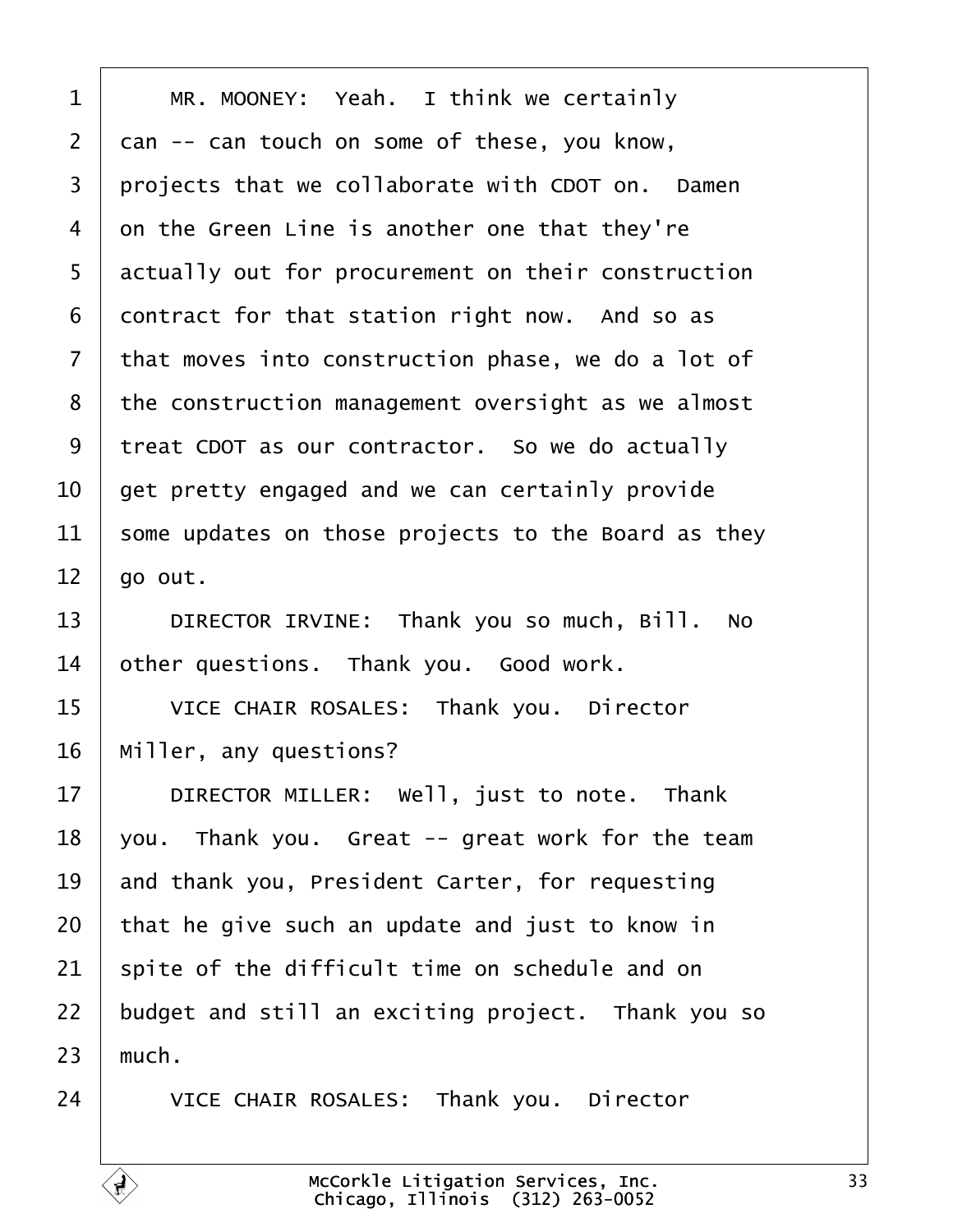<span id="page-33-0"></span>

| Jakes? |
|--------|
|        |

- 2 | DIRECTOR JAKES: No questions.
- 3 VICE CHAIR ROSALES: Director Silva?
- 4 CHAIRMAN SILVA: No questions.
- 5 | VICE CHAIR ROSALES: All right. Great. Thank
- $6$  you. I just -- one other comment. The  $-$  the
- $7$   $\pm$ -bus electrical bus charging stations they look
- 8 really cool by the way and the way they charge the
- 9 buses looks really great too. A question on those.
- 10 Is there -- I wouldn't anticipate it but are there
- 11 any issues with security with that like with the
- 12 stations themselves?
- $13 \parallel MR$ . MOONEY: So -- so the substations are
- 14  $\sqrt{v}$ ery -- so there are no -- we modeled them after
- 15 bur rail, track and power substations.
- 16 | VICE CHAIR ROSALES: Okay.
- 17 | MR. MOONEY: So they have all the features that
- 18 we include in those facilities and actually as a
- 19 hewer advancement of them they actually include
- 20 cameras on the facility. All the doors are alarmed
- 21 and secure. Plus some other features kind of
- 22 associated with them. But they really are kind of
- 23 hard and bunkered facilities even with their neat
- 24 architectural features. So one of the big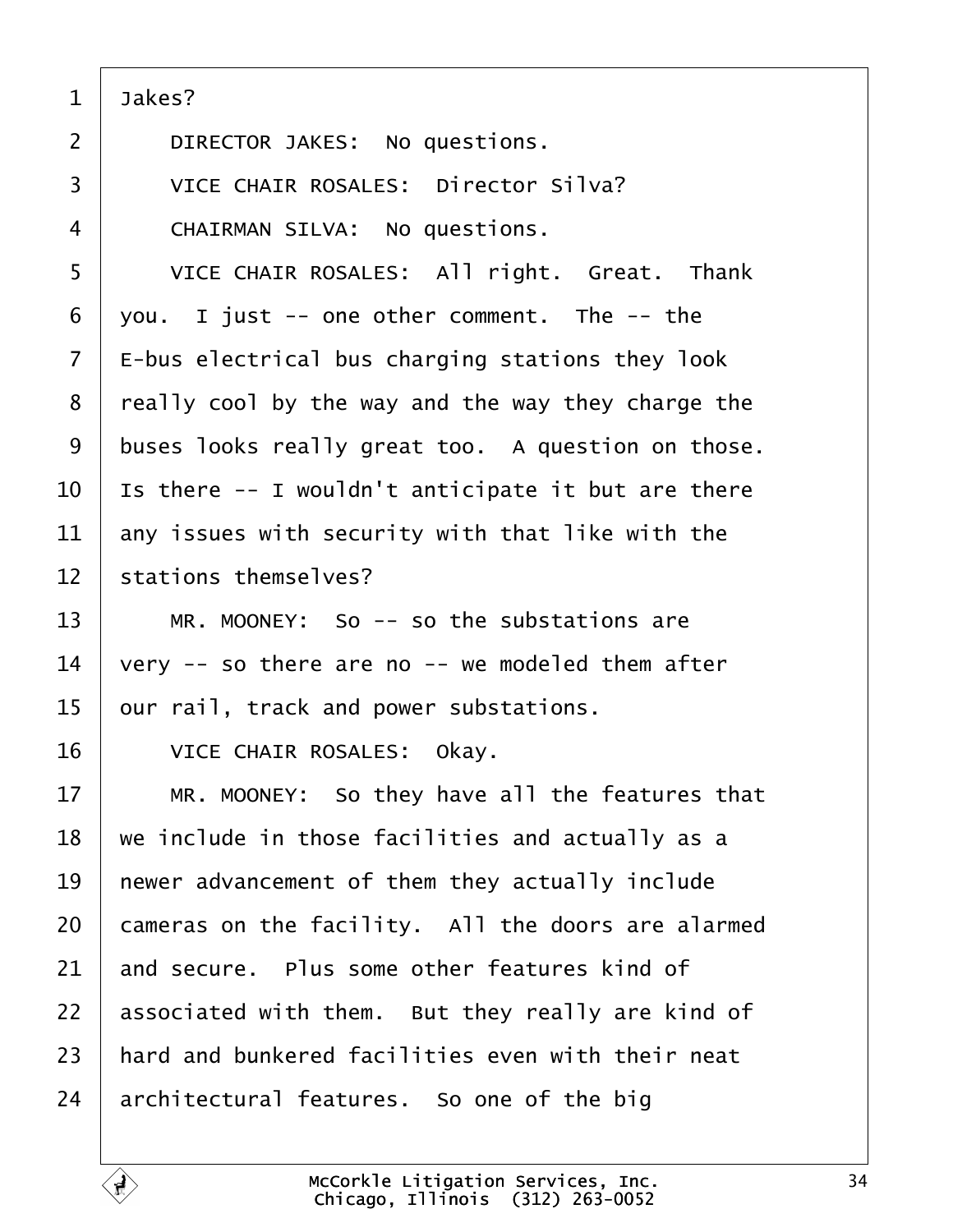<span id="page-34-0"></span>

| 1              | challenges in this project and I talked about this  |
|----------------|-----------------------------------------------------|
| $\overline{2}$ | in the other months that the team had to overcome   |
| 3              | was that this was first in kind use of this         |
| 4              | technology especially in the system. We did a       |
| 5              | really deep driven hazard analysis and -- and       |
| 6              | worked with the designer and the technology         |
| 7              | developer really who is the main contractor to work |
| 8              | through kind of all the management tools around     |
| 9              | those hazards to come up with them. I mean it was   |
| 10             | a really complex hazard matrix that went with that  |
| 11             | solution. And that's kind of what delayed the       |
| 12             | project in development and for design work. And so  |
| 13             | there was a lot of thought put in on that as that   |
| 14             | was the first time we'd be using this technology    |
| 15             | but in the public like this. Unlike a rail          |
| 16             | right-of-way we have electric is there but there's  |
| 17             | a much more concise thing that people don't         |
| 18             | generally walk on. This is out actually in          |
| 19             | the -- in the forbearance of the system so we spent |
| 20             | a lot of time thinking about how we're going to     |
| 21             | secure it and protect.                              |
| 22             | VICE CHAIR ROSALES: Okay. So it's all been          |
| 23             | well thought out well in way in advance and -- and  |
| 24             | It sounds -- it sounds like we're in good shape in  |
|                |                                                     |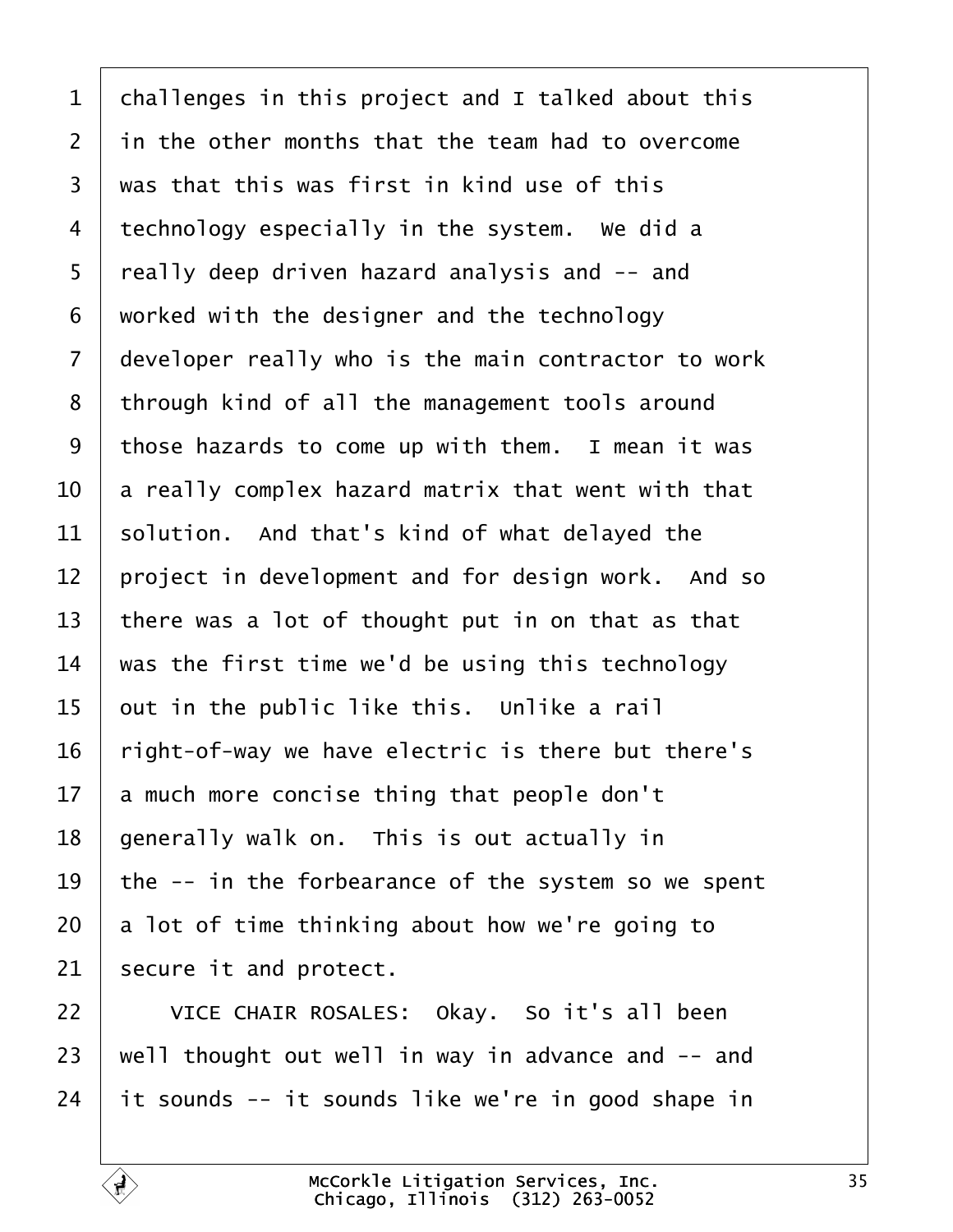<span id="page-35-0"></span>

| 1               | that area. So thank you. Thank you, Bill. Thank    |
|-----------------|----------------------------------------------------|
| $\overline{2}$  | the team for all their hard work. We really --     |
| 3               | MR. MOONEY: Absolutely. I mean not enough          |
| 4               | dredit goes to the team who really trudged through |
| 5               | without missing a step throughout the pandemic. I  |
| 6               | really -- I feel blessed to be with such a strong  |
| 7               | team and have the support of President Carter and  |
| 8               | the Board as well. So thank you.                   |
| 9               | VICE CHAIR ROSALES: Thank you. All right. I        |
| 10              | guess next we're going to have a presentation by   |
| 11              | Chris. Chris Bushell.                              |
| 12              | SECRETARY LONGHINI: Herb, let us know when         |
| 13              | you're ready.                                      |
| 14              | MR. BUSHELL: Happy new year, Directors. Okay.      |
| 15              | RPM phase one, design-build contract 2020          |
| 16              | achievements. So we continued the construction of  |
| 17 <sub>1</sub> | the bypass bridge in the area of the Belmont       |
| 18              | Station. We completed the foundations and columns  |
| 19              | and started the installation of the steel. You'll  |
| 20              | see some photographs to come as well -- as well as |
| 21              | the one over my shoulder. We had a very busy       |
| 22              | summer and early fall installing track work at     |
| 23              | Montrose and Thorndale. As I've explained in the   |
| 24              | past, those two interlockings are very complicated |
|                 |                                                    |

Г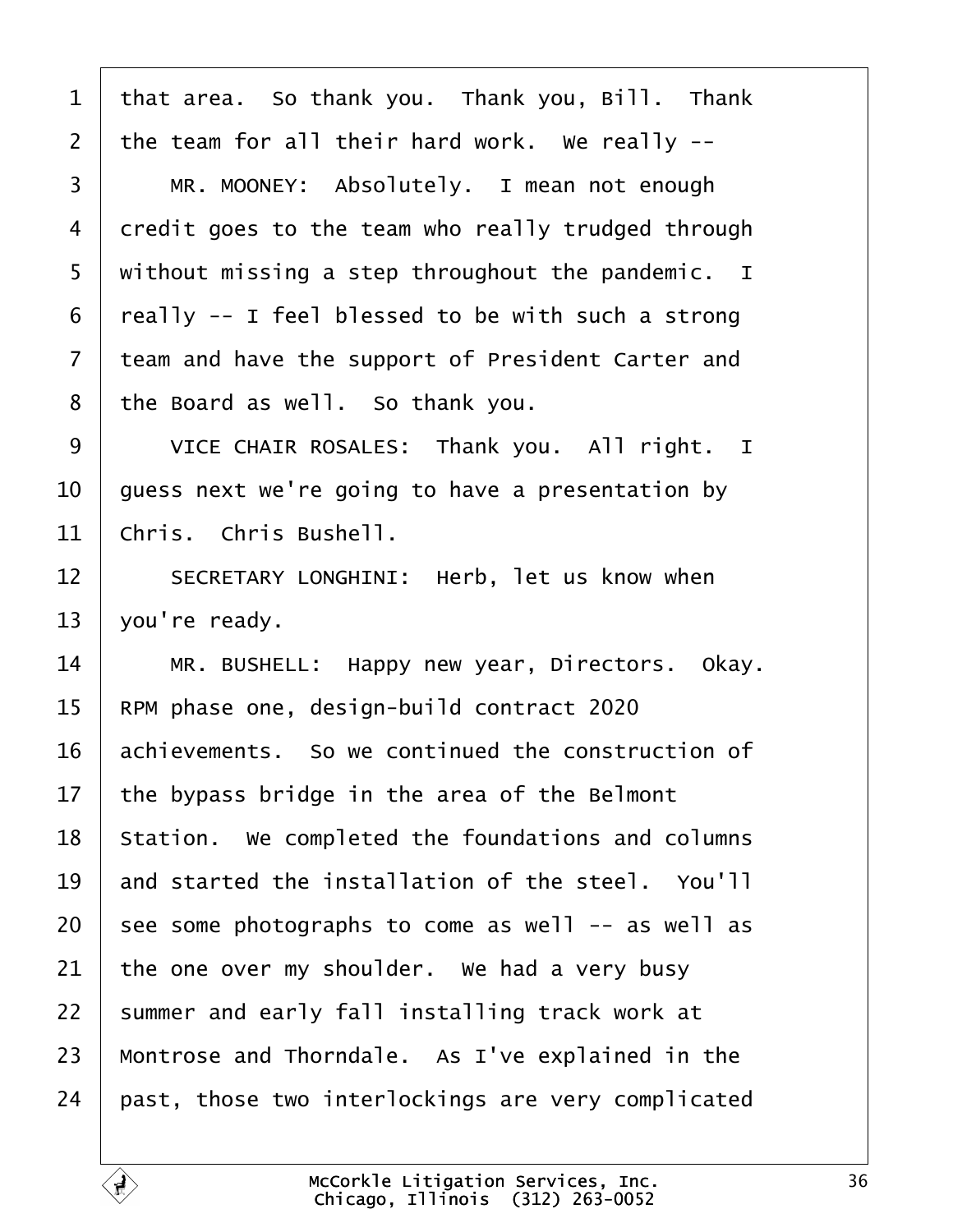<span id="page-36-0"></span>

| 1              | pieces of track work were installed during extended |
|----------------|-----------------------------------------------------|
| 2              | reroutes. That was some of the lemonade we made     |
| 3              | dut of the Covid lemons, you know, that resulted    |
| 4              | from impacted ridership. We were able to get some   |
| 5              | extended closures. We're very close to the front    |
| 6              | office, our media team and to create those          |
| $\overline{7}$ | opportunities to -- to advance the work in larger   |
| 8              | chunks instead of weekends which probably would     |
| 9              | have increased the impacts on our customers in the  |
| 10             | communities we serve. Following the completion of   |
| 11             | that track work we also have advanced the signaling |
| 12             | portion of that. So the part that we completed was  |
| 13             | really the heavy civil part. It was tearing out     |
| 14             | the existing tracks, putting in new tracks.         |
| 15             | Complicated tracks as can -- you've seen from       |
| 16             | photographs. And we followed up that portion of     |
| 17             | the heavy civil work with signal work. So the       |
| 18             | installation of the relay houses. As you've seen    |
| 19             | in Bill's project, that in and of itself was very   |
| 20             | complicated and we sometimes joke that RPM is       |
| 21             | really an accessibility and a signally project      |
| 22             | predominantly. Although it does have those big      |
| 23             | bridges in there. But this signaling work           |
| 24             | advanced. We installed four of the relay houses     |
|                |                                                     |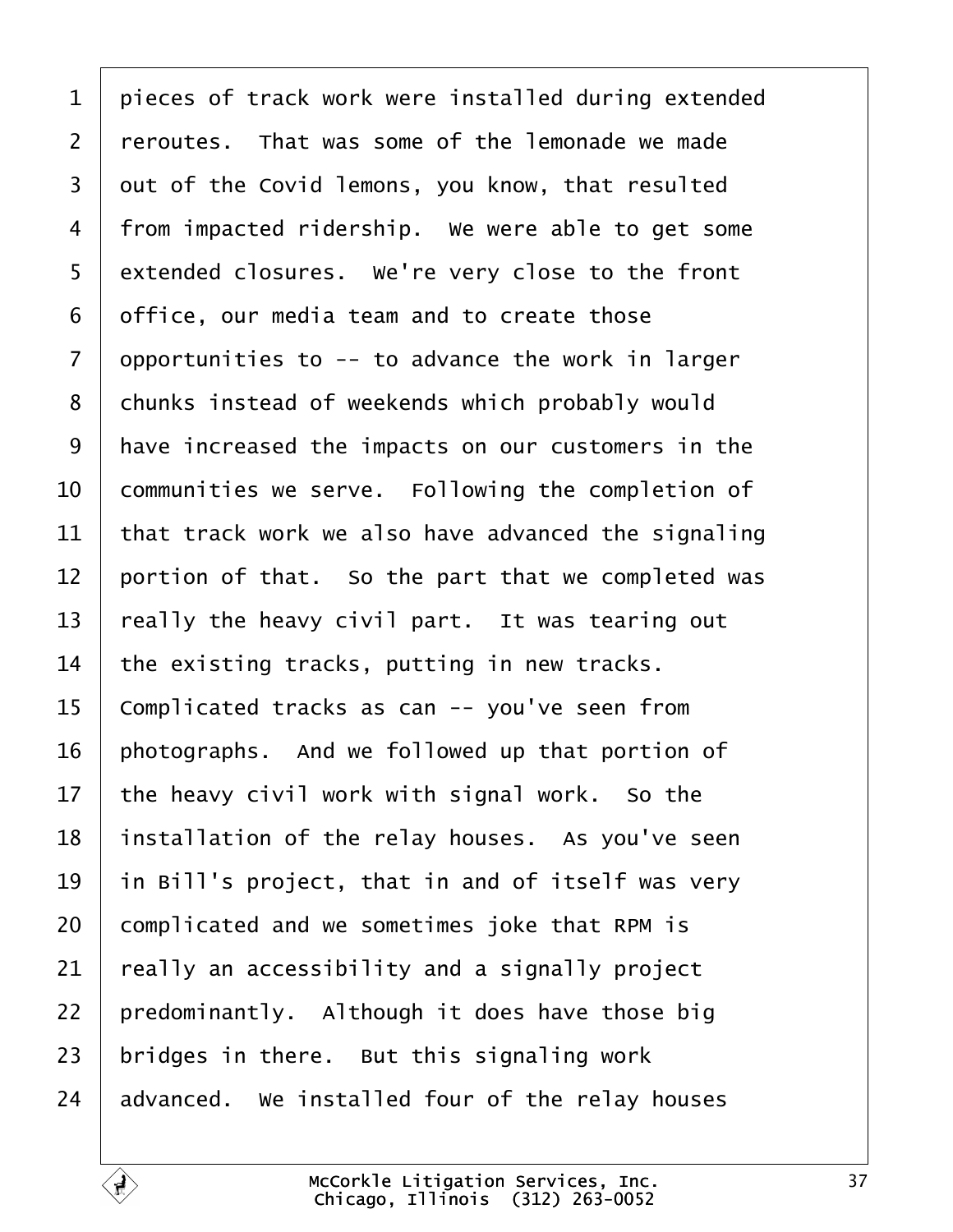<span id="page-37-0"></span>

| 1              | and began the commissioning of that work ahead of   |
|----------------|-----------------------------------------------------|
| $\overline{2}$ | the upcoming stage A. And speaking of that, of the  |
| 3              | goals we have for 2021, we want to start the        |
| 4              | donstruction of the new bridge. We call that stage  |
| 5              | A between Lawrence and Bryn Mawr. We anticipate     |
| 6              | that in the second quarter of this year. In order   |
| 7              | to do that, we need to complete the testing and the |
| 8              | dommissioning of the -- of the signaling system of  |
| 9              | those four relay houses as well as open up          |
| 10             | the -- the temporary stations which again I think   |
| 11             | the Board has seen numerous photographs and they're |
| 12             | coming along quite well.                            |
| 13             | So one of the other major things again              |
| 14             | kind of looking over my shoulder here, and we'll    |
| 15             | have some photographs here in second, is we will    |
| 16             | complete the construction of the new bypass bridge  |
| 17             | and this is the bridge in the area of the Belmont   |
| 18             | Station. That's not -- the -- that RPB or that      |
| 19             | Red/Purple bypass segment has -- has a couple of    |
| 20             | elements into it. One is of course the bypass       |
| 21             | which we'll finish this year and the other one is   |
| 22             | that's the bridge over and then there is a          |
| 23             | reconstruction of the track -- the four track       |
| 24             | corridor under. That will continue through the end  |
|                |                                                     |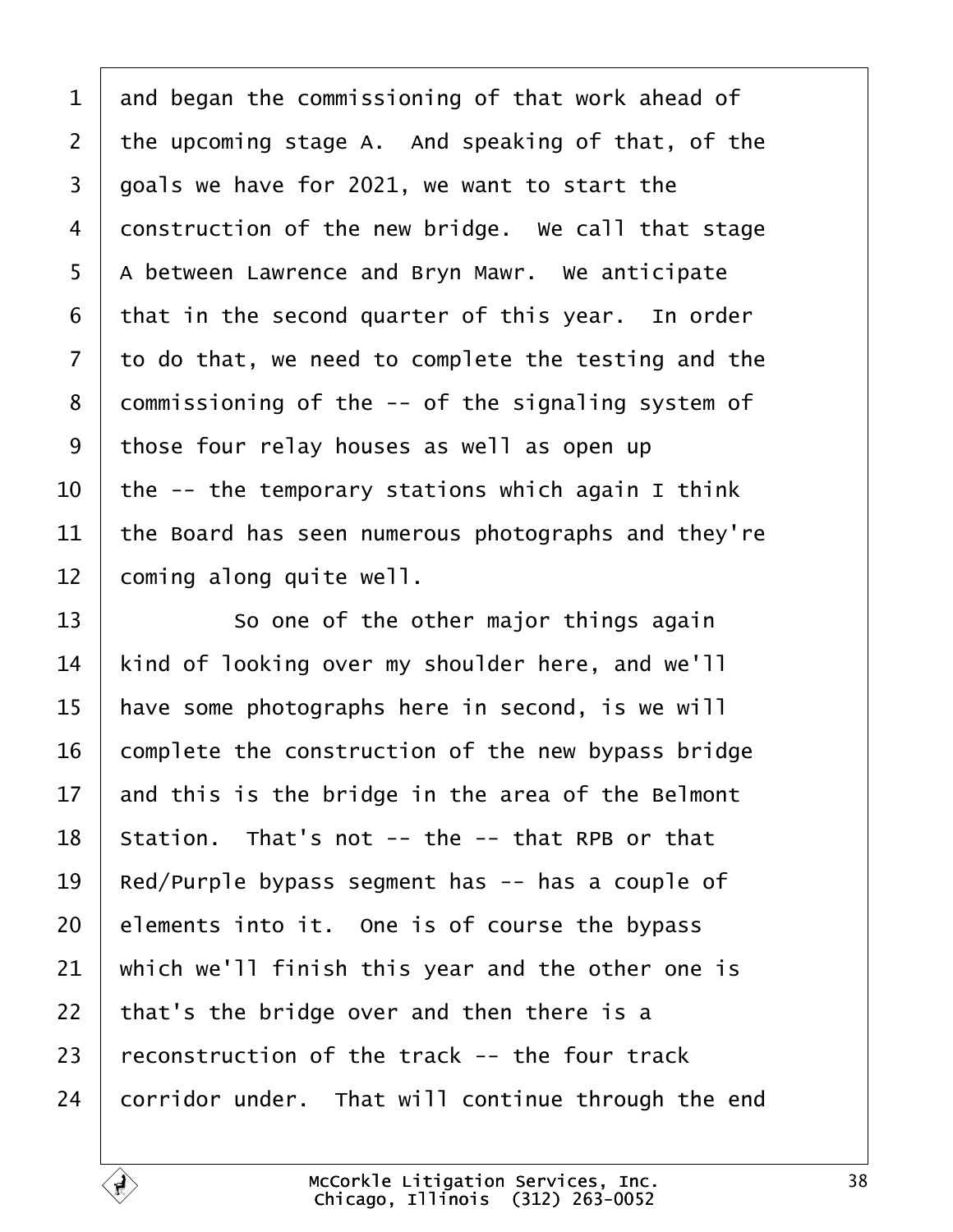<span id="page-38-0"></span>1 df 2024. So those are both our accomplishments and 2 dur goals. We did have impacts due to Covid but we 3 also tried to work and -- and look at some of those 4 challenges as opportunities and in -- in just 5 slignificant degree we were able to minimize the ·6· ·impacts associated with Covid and advance the 7 project successfully.

8 | If we could go to the next slide. So I 9 talked about finishing the columns. I talked a lot 10 by over the past year about the esthetics that are 11 **associated with that.** This is a major bridge in a 12 dense urban context. We looked to a large degree 13 where this bridge impacted neighborhood streets, 14 where it impacted commercial streets over -- where 15 it impacted commercial streets. We looked at kind 16 of the rooms that those bridges created and tried 17 to avoid dark, dank spaces where people felt 18 intimidated. We tried to create light and 19 decoration and -- and, you know, in the columns you 20 see a design that really helps kind of break up the 21 scale of that very large piece of concrete. You'll 22 also see lighting that increases the sense of 23 security. So it wasn't just about putting a bridge  $24$  in. It was also about doing it in a way that's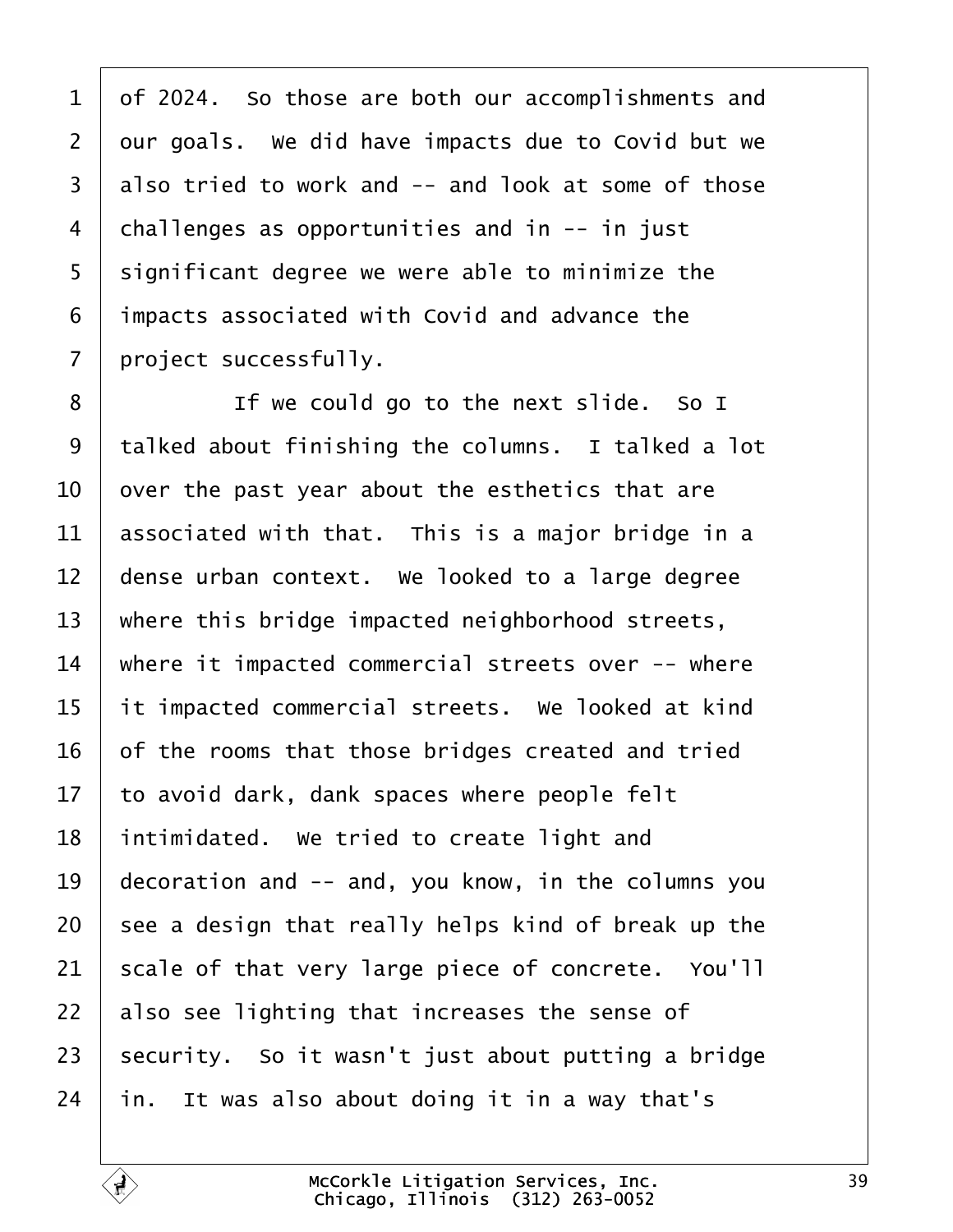<span id="page-39-0"></span>1 sensitive to the community around it. 2 | Next picture. The interlockings. This  $3$  is -- this was a big part of last year at both 4 Thorndale and Montrose. I'm just showing you a 5 picture of Thorndale. You -- you've seen plenty of 6 them at Montrose. Next. And then again the 7 signaling portion of that. So there's the heavy 8 divil putting the tracks in and then there's the 9 signally overlay turning that on. Next. So 10 progress on the work it's still very much a design 11 project. We have advanced the design a little bit 12 beyond 75 percent. For the main part of the design 13 that work continues remotely and we are working 14 very closely with the design-build contractor to 15 advance it and also to take advantage of DBE 16 by portunities that are within that design work. 17 This is a part of the contract that we had a 18 separate goal on. JP will talk a little bit more 19 in summary about some of the great work we did for 20 DBE and community outreach and workforce 21 development at the end of my presentation but it 22 was very much integrated into our efforts. And 23 again on the bypass we continue to do steel work. 24 You see over my shoulder a major beam that spanned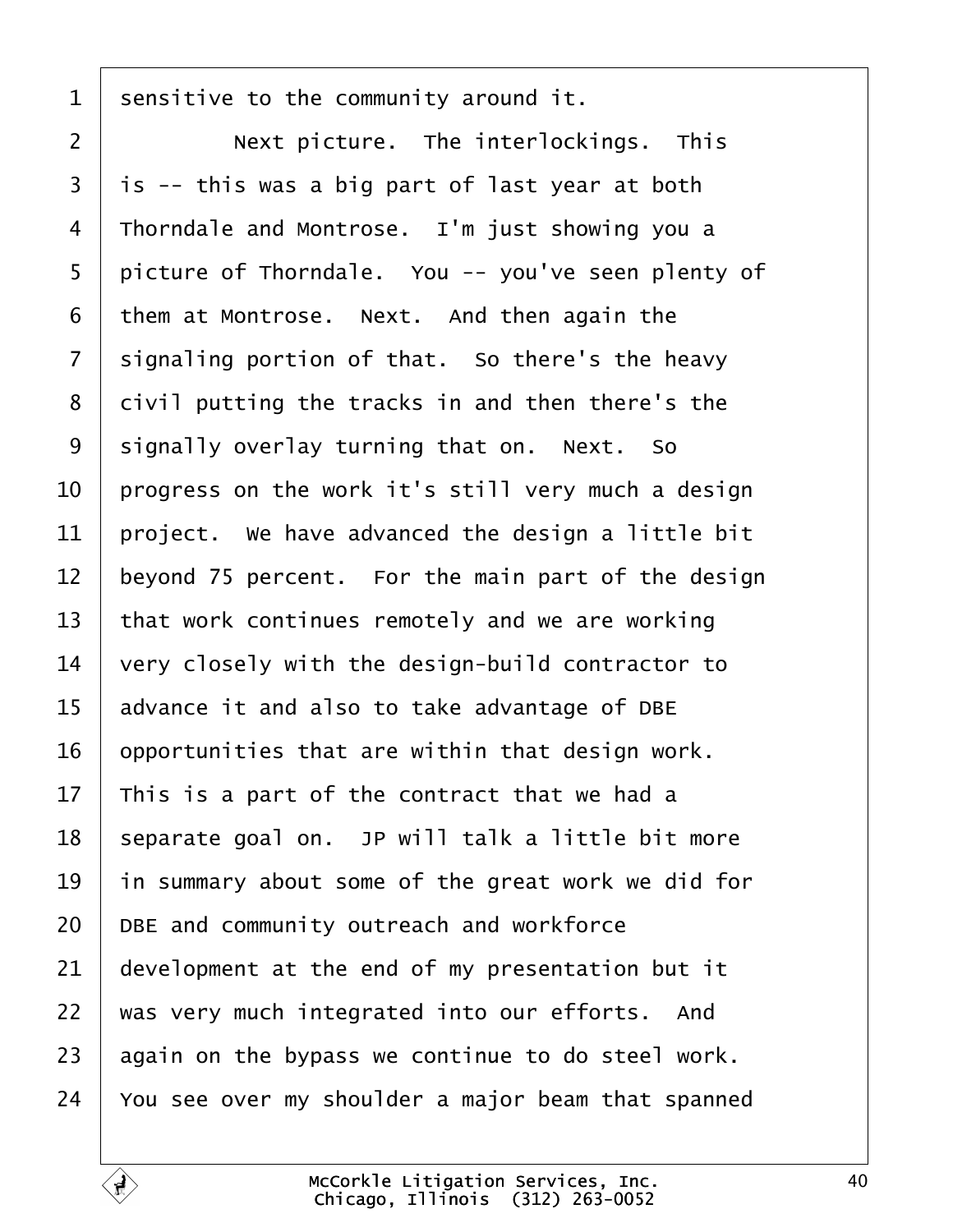<span id="page-40-0"></span>

| 1              | over four tracks. This is what we call a straddle  |
|----------------|----------------------------------------------------|
| $\overline{2}$ | beam and it was installed over the past weekend    |
| 3              | during a line cut. We have another line cut this   |
| 4              | weekend to detail it. So that work continues.      |
| 5              | Corridor signal improvements there is work beyond  |
| 6              | the four relay houses that we talked about.        |
| 7              | Testing of that work and completing design         |
| 8              | dontinues relative to that. Pre-stage is mostly    |
| 9              | getting the signaling -- the smaller signaling     |
| 10             | system in the area of those interlocking and       |
| 11             | temporary stations up and running. And that work   |
| 12             | is going well. And then the larger Lawrence to     |
| 13             | Bryn Mawr modernization is really what I talked    |
| 14             | about in terms of the goal for stage A to start    |
| 15             | building that bridge. You've seen pictures over    |
| 16             | the past year of these -- these big pieces of      |
| 17             | concrete, the segmented box girder that will go    |
| 18             | through the Lawrence to Bryn Mawr segment. A       |
| 19             | different bridge from the one over my shoulder. A  |
| 20             | different type of bridge rather. That will start   |
| 21             | this year with the start of that stage A. If we go |
| 22             | to the next. So are there any questions?           |
| 23             | VICE CHAIR ROSALES: Well, once again, Chris,       |
| 24             | thank you again so much for the work that you and  |
|                |                                                    |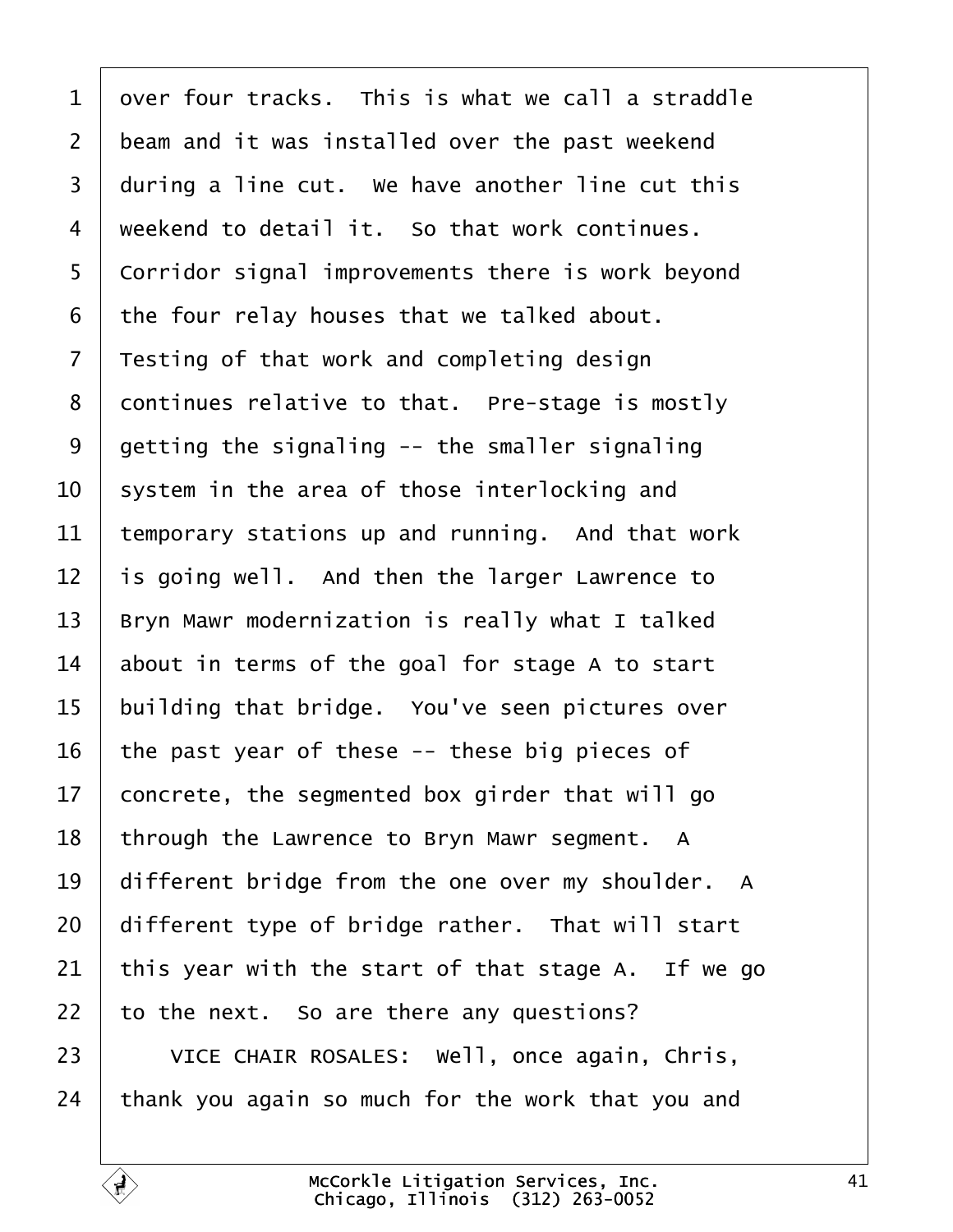<span id="page-41-0"></span>

| $\mathbf 1$    | your team does and thanks for the summary. Again    |
|----------------|-----------------------------------------------------|
| $\overline{2}$ | that really helps. I think similar -- at least my   |
| 3              | domments similar to what, you know, we said to      |
| 4              | Bill. I'm curious though because I know you also    |
| 5              | do a lot of community outreach things on -- even on |
| 6              | the designs. You're including, you know, feedback   |
| 7              | that over the years that you've gotten from the     |
| 8              | dommunity kind of what they want to see and         |
| 9              | what -- not only on the efficiency side but what    |
| 10             | seems to help, right, the community. Because we     |
| 11             | know when we get in there we also help the economy  |
| 12             | with the -- the work that's being done by you. But  |
| 13             | any lessons learned -- rough year but any lessons   |
| 14             | learned that you think we should be applying going  |
| 15             | forward, you know, in some of the other -- not only |
| 16             | in projects that you're doing but that              |
| 17             | we're -- that we're continuously going to be doing? |
| 18             | MR. BUSHELL: In terms of the outreach, you          |
| 19             | know, there -- in a project -- in a design-build    |
| 20             | project things happen in a slightly different       |
| 21             | sequence and they happen pretty quickly. So         |
| 22             | establishing a way to communicate with the various  |
| 23             | community partners has been critical. I actually    |
| 24             | worked very closely with the front office and       |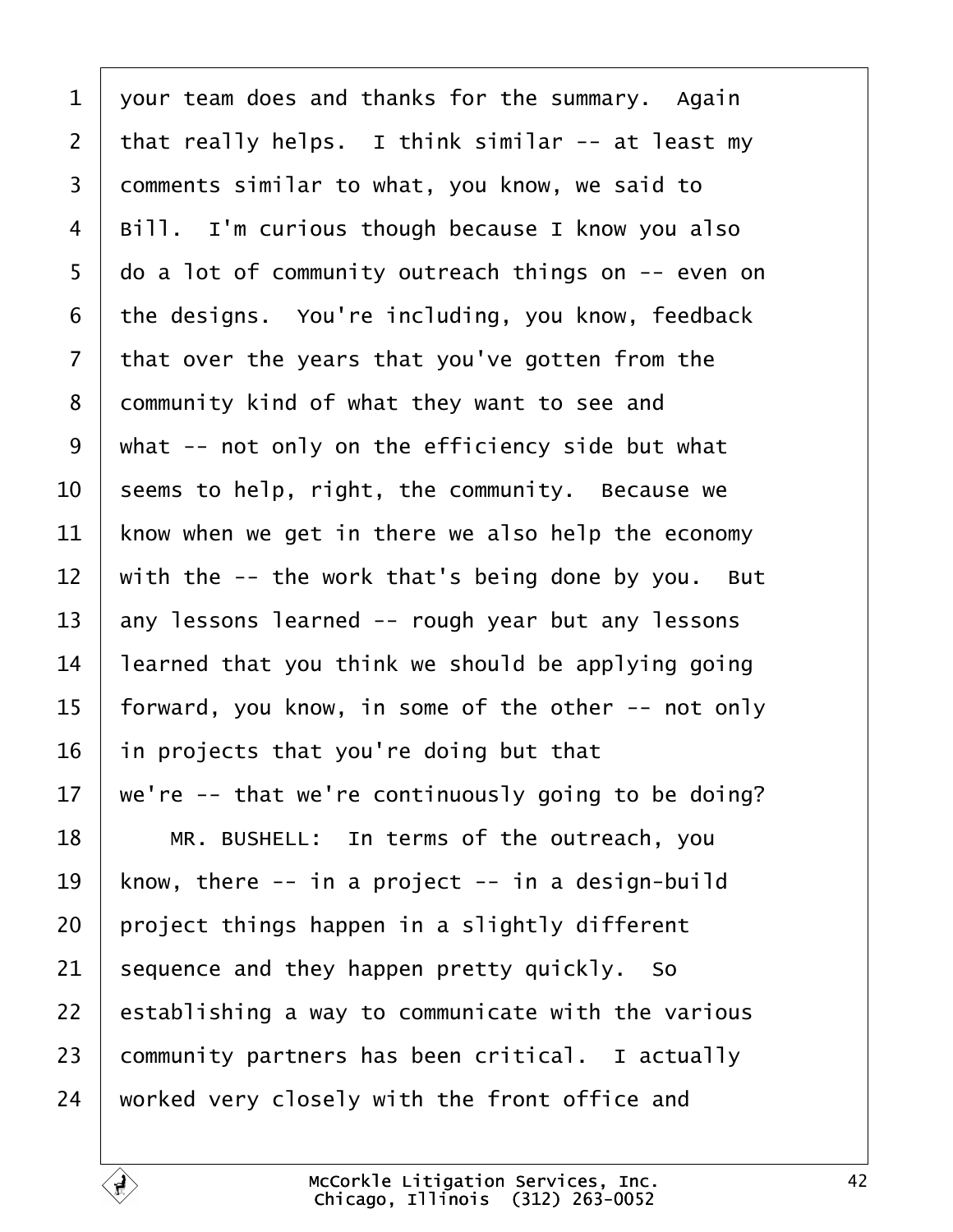<span id="page-42-0"></span>

| 1              | with -- with Veronica on some of the reports that   |
|----------------|-----------------------------------------------------|
| $\overline{2}$ | we had issued to various community members and      |
| 3              | they've been very successful, well received. It     |
| 4              | i\$ -- it is hard to communicate some aspects of    |
| 5              | design-build. It does bring us I think a lot of     |
| 6              | value as a -- as an owner. It -- things move        |
| 7              | pretty quickly. And sort of explaining and          |
| 8              | understanding that is a slightly different process  |
| 9              | from something we spend a lot of time designing.    |
| 10             | Bill, talked about several design projects that     |
| 11             | we'll start this year. When we kind of start an     |
| 12             | independent design project, it's a little different |
| 13             | dynamic in terms of engaging the community and      |
| 14             | taking their input and incorporated it into         |
| 15             | construction. So I would say one take away I have   |
| 16             | from this past year is especially on large          |
| 17             | design-build projects is understand that dynamic,   |
| 18             | understand the community. It's important to         |
| 19             | understand that dynamic and the communities that    |
| 20             | you're providing information to and how they want   |
| 21             | that information and what's important to them. You  |
| 22             | know, this has been an unusual year in -- in many   |
| 23             | respects. Though I think permanently we'll          |
| 24             | probably change some of the things that we do. In   |
|                |                                                     |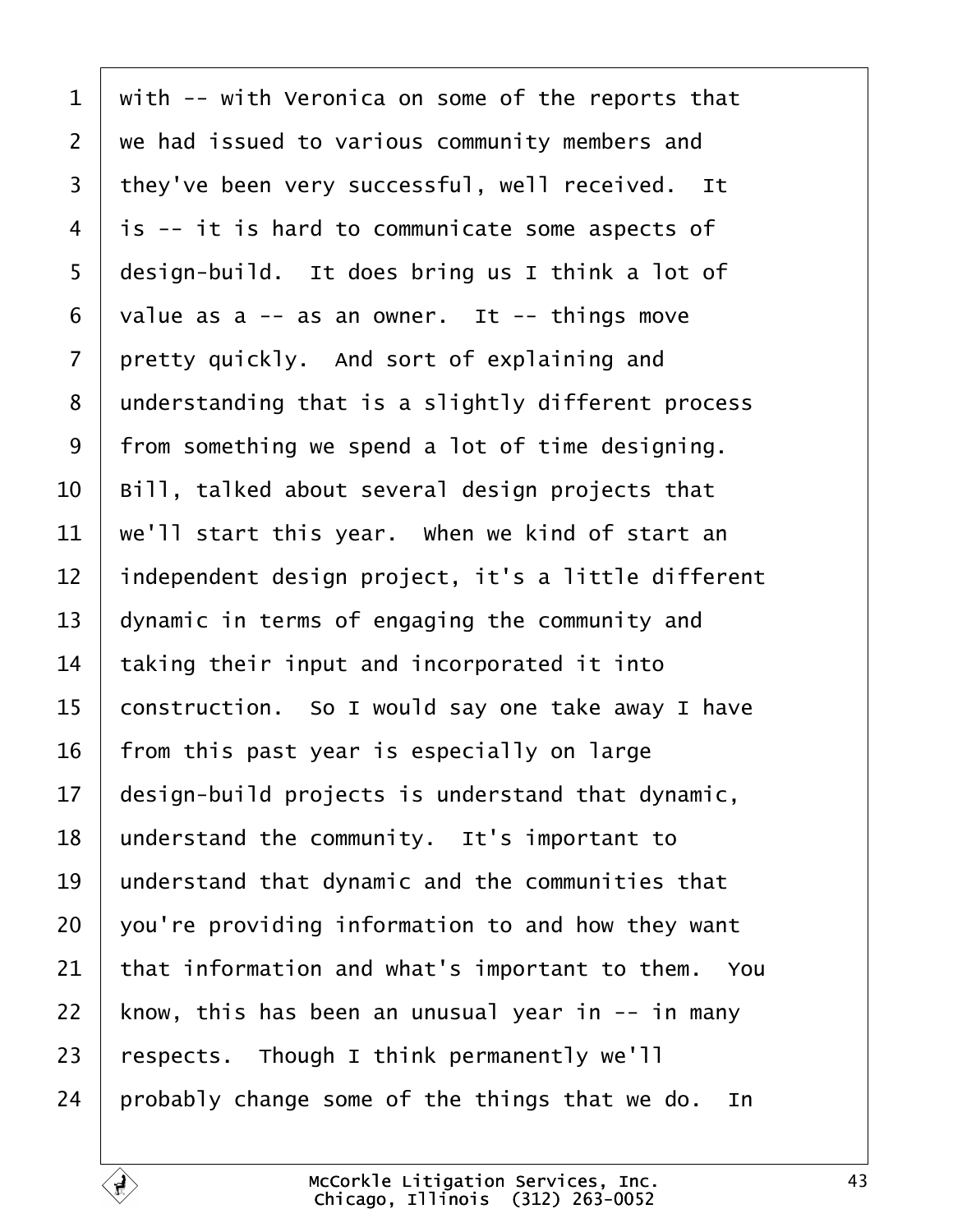<span id="page-43-0"></span>

|  |  | 1 many cases I think it's easier in some ways to get |  |
|--|--|------------------------------------------------------|--|
|--|--|------------------------------------------------------|--|

2 some types of public input from on-line sources,

- 3 from Zoom meetings and -- and other things because
- 4 people aren't forced so much out of the ordinary
- 5 path of their lives. They can go home, make dinner
- 6 for their kids, make sure everyone gets their
- 7 homework done and still attend a public meeting.
- 8 So, you know, some of that input in outreach will
- 9 probably stay with us because it really enables
- 10 more people to get more involved. So those are a
- 11 couple lessons on the public outreach and
- 12 design-build side.
- 13 | VICE CHAIR ROSALES: I'm curious. Anything
- 14 with the workers, those working on the project?
- 15 | MR. BUSHELL: Yeah. The -- you know,
- 16 the -- the biggest challenge obviously has
- 17 been -- has been Covid. And, you know,
- 18 work -- working to stay safe yet advance the
- 19 project. And, as I said before, when we realized
- 20 that we had impacted ridership and how we could
- 21 potentially work -- work around that by instead of
- 22 doing work on weekends we could do work on an
- 23  $\,$  extended reroute. Something that wouldn't be
- 24 possible in ordinary times with normal passenger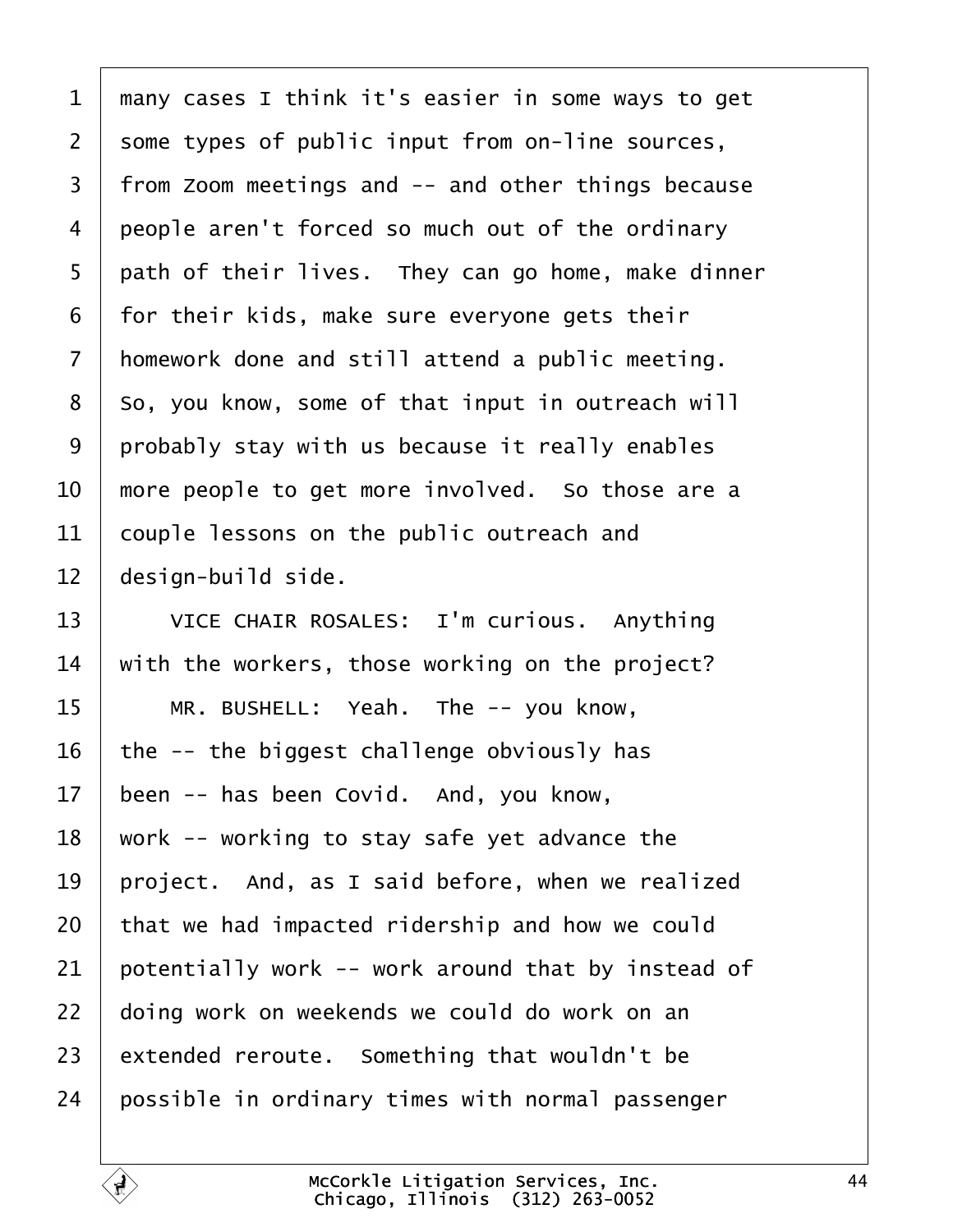- <span id="page-44-0"></span>1 loads. So those extended reroutes were an
- 2 important, you know, component that we brought
- 3 forward in this year and it was a testament to the
- 4 flexibility of and skill of our own operations
- 5 department led my Don Bonds as well as President
- 6 Carter's vision, you know, of trying to
- 7 make -- make lemonade out of lemons if -- if you
- 8 want to use that term. I've used it several times.
- 9 But, you know, we wanted to -- to mitigate some of
- 10 the delays we were seeing in materials and as crews
- 11 inevitably had impacts due to Covid. So, you know,
- 12 we -- we tried to be as smart as we could and
- 13 **communicate that within our team and outside the**
- 14 team to the community.
- 15 VICE CHAIR ROSALES: That was smart. I'll ask
- 16 the other directors if they have any questions.
- 17 Director Irvine?
- 18 | DIRECTOR IRVINE: No questions. Just, you
- 19 know, keep up the good work and I hope 2021 is a
- 20 fantastic year.
- 21 | VICE CHAIR ROSALES: Thank you. Director
- 22 Miller? Questions? Okay. Director Jakes?
- 23 | DIRECTOR JAKES: No questions.
- 24 | VICE CHAIR ROSALES: Director Silva?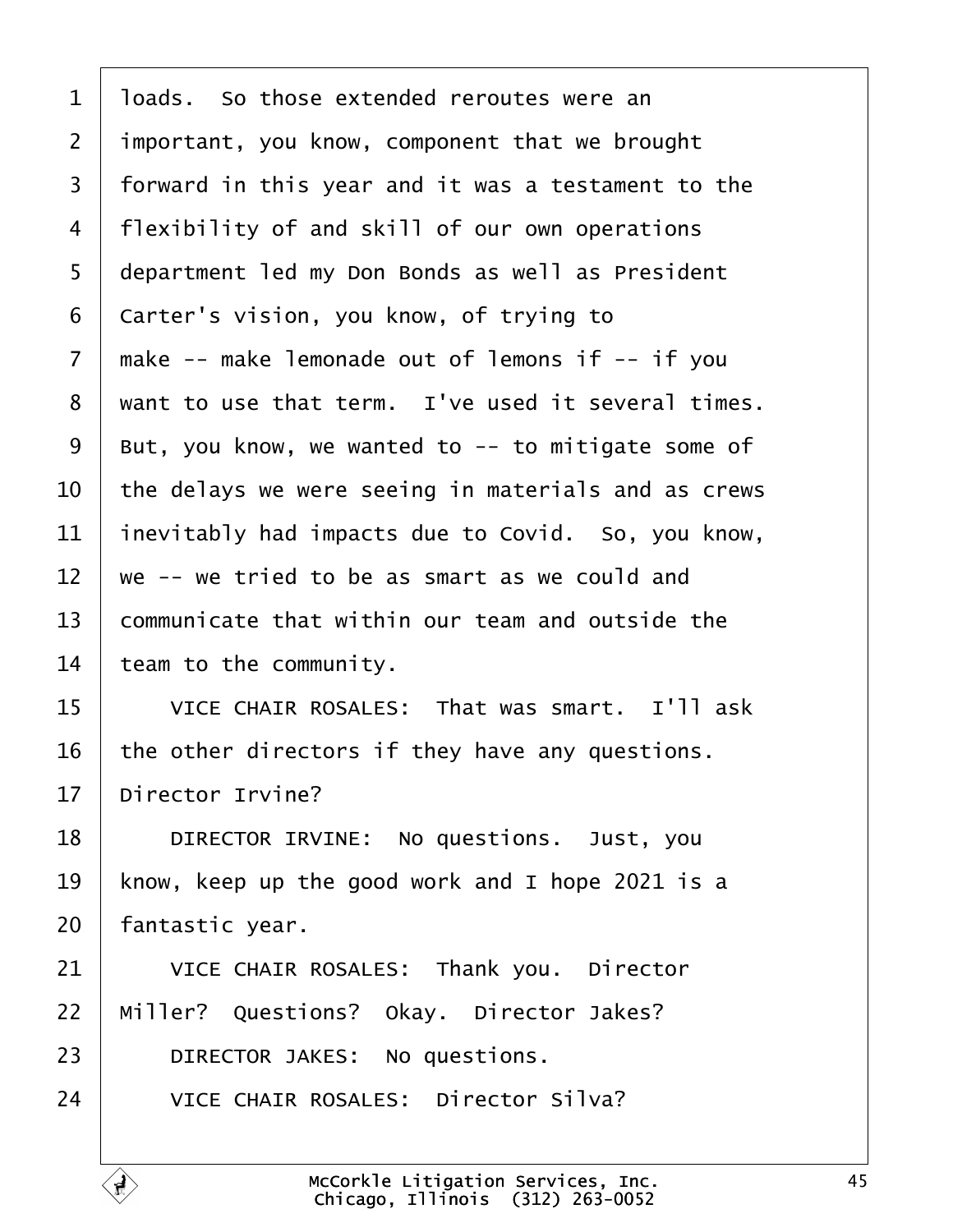<span id="page-45-0"></span>

| 1              | <b>CHAIRMAN SILVA: No questions.</b>                |
|----------------|-----------------------------------------------------|
| $\overline{2}$ | VICE CHAIR ROSALES: Great. Chris, thanks.           |
| 3              | Thanks again for all the hard work and -- and thank |
| $\overline{4}$ | the team. We really appreciate it. Great job.       |
| 5              | MR. BUSHELL: Will do.                               |
| 6              | VICE CHAIR ROSALES: Thank you. Next, we're          |
| $\overline{7}$ | going to have a presentation by JuanPablo Prieto.   |
| 8              | MR. PRIETO: Thank you, Vice Chair. Good             |
| 9              | morning, Directors, and a happy new year.           |
| 10             | JuanPablo Prieto, Director of Diversity Programs.   |
| 11             | Before covering the diversity programs 2020         |
| 12             | putreach recap, I wanted to cover the DBE           |
| 13             | attainment for two projects that Bill is closing    |
| 14             | out this month. First, on the electric bus project  |
| 15             | we set a 30 percent goal on the design and          |
| 16             | construction of the charging stations. Through      |
| 17             | their subcontracting awards the contractor has      |
| 18             | committed to 33.54 percent and is currently         |
| 19             | attaining 29.72 percent. We are confident that the  |
| 20             | contractor will meet their commitments on this      |
| 21             | contract. Next on the 98th Rail Shop bridge deck    |
| 22             | we set is 25 percent goal and the contractor        |
| 23             | committed to 31.37 percent and is on track to meet  |
| 24             | that commitment. So next I will cover our outreach  |
|                |                                                     |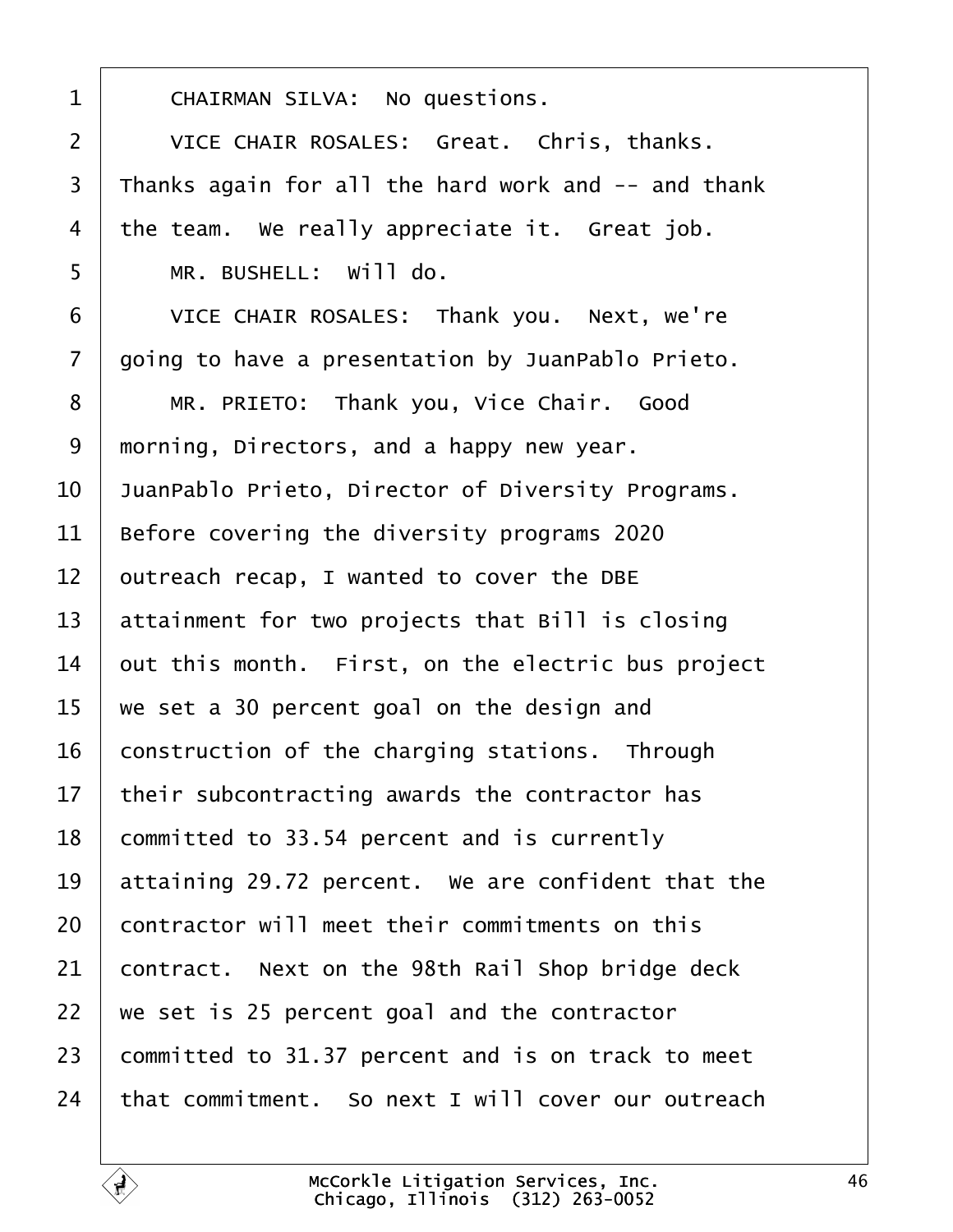<span id="page-46-0"></span>

| 1              | for 2020. Last year we hosted or attended seventy   |
|----------------|-----------------------------------------------------|
| $\overline{2}$ | dutreach events which given the pandemic            |
| 3              | restrictions show our commitment to making sure the |
| 4              | DBE community knows about opportunities with the    |
| 5              | <b>CTA.</b> Some highlights include twenty of those |
| 6              | events were procurement focused which includes      |
| 7              | pre-bid and pre-proposal meetings, meet and greets  |
| 8              | and vendor fairs. Fifteen events were focused on    |
| 9              | training and education including our CTA small      |
| 10             | business educational series. And eighteen were in   |
| 11             | partnership with our technical assistance agencies. |
| 12             | Because of these efforts, CTA is happy to report    |
| 13             | that we certified thirty-eight new DBE firms in     |
| 14             | 2020. We awarded thirty-nine small business         |
| 15             | enterprise contracts for over \$5,000,000 and       |
| 16             | thirty-two DBE contracts or subcontracts for over   |
| 17             | \$65,000,000. On slide thirty-nine you can see some |
| 18             | flyers for a few of the events that we held in      |
| 19             | 2020. We have used virtual meetings to continue     |
| 20             | providing training and education and networking     |
| 21             | opportunities for the DBE community and have used   |
| 22             | our social media platforms to get the word out      |
| 23             | about -- about our events.                          |
| 24             | On the workforce side, if you can flip to           |

 $\sqrt{ }$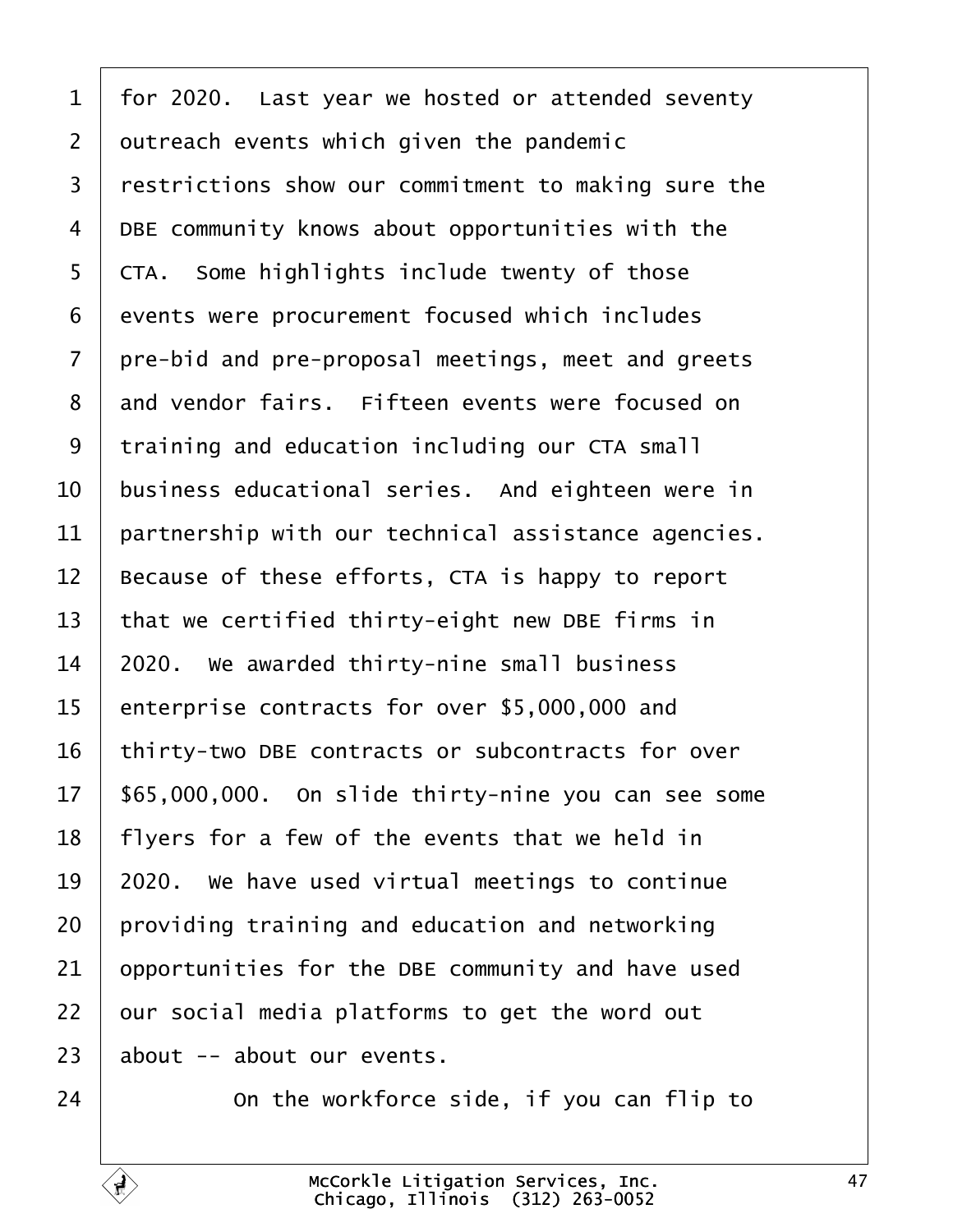- <span id="page-47-0"></span>1 the next slide, we have provided opportunities for
- 2 individuals on our projects through our workforce
- 3 goals. In 2020 WIOA eligible workers logged over
- 4 15,000 hours and earned over \$745,000. Apprentices
- 5 logged over 17,000 hours and earned \$631,000 and
- 6 economically disadvantaged area residents logged
- 7 dyer 61,000 hours and earned over \$2,000,000.
- 8 These figures do not include RPM labor hours and
- 9 dollars which I'll -- I'll cover a little later.
- 10 We also developed and added the careers opportunity
- 11  $\theta$  poal to our workforce goals in 2020. That
- 12 goal -- the first project that will have that goal
- 13 is the project that the Board approved today for
- 14 bur non-revenue rail maintenance facility. The
- 15 careers opportunity goal combines the already
- 16 existing WIOA goal and adds the ability to hire
- 17 section three residents. Additionally we started a
- 18 series called construction talks in which we
- 19 **partnered with the building trade unions and other**
- 20 government agencies to talk about careers in
- 21 **construction.** Five out of the eight modules were
- 22 hosted with the building trades as we toured their
- 23 apprentice facilities. As you can see on slide
- 24 forty-one, here are some examples of our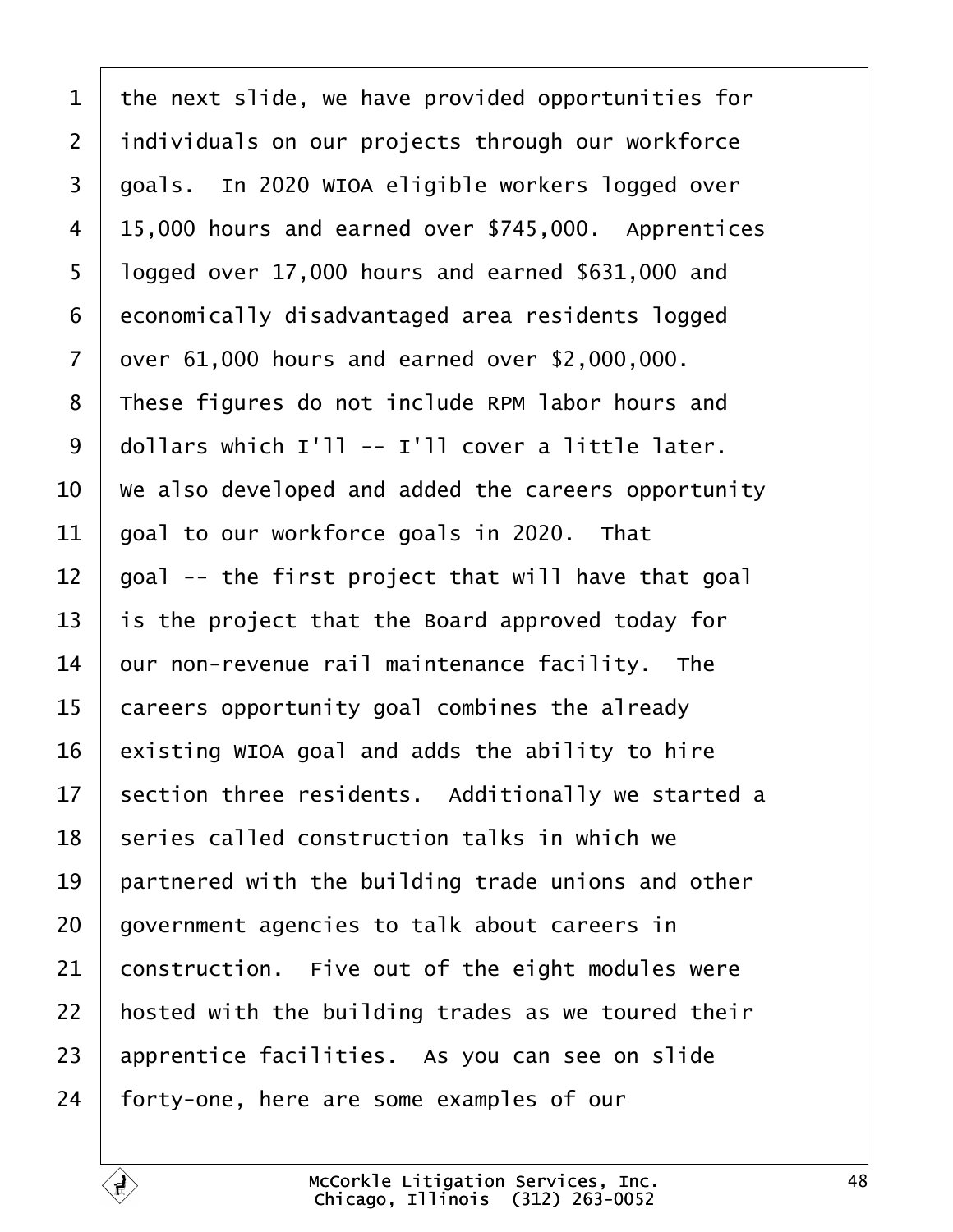<span id="page-48-0"></span>

| 1              | announcements of our construction talk sessions.    |  |  |
|----------------|-----------------------------------------------------|--|--|
| $\overline{2}$ | Like with our small business outreach we also used  |  |  |
| 3              | webinars to get the information out to the          |  |  |
| 4              | individuals interested in a career in the           |  |  |
| 5              | donstruction industry and used our social media     |  |  |
| 6              | platforms to get the word out.                      |  |  |
| $\overline{7}$ | Separately I would like to cover our RPM            |  |  |
| 8              | dutreach. On the small business side we awarded     |  |  |
| 9              | six of the eleven RPM communication contracts in    |  |  |
| 10             | 2020 for over 3.4 million dollars. The rest were    |  |  |
| 11             | awarded in 2019. Also in 2020 we conducted          |  |  |
| 12             | seventeen RPM events with Walsh-Flour. Three were   |  |  |
| 13             | our traditional meet-the-contractor events where    |  |  |
| 14             | Walsh-Flour provided an update on the project and   |  |  |
| 15             | upcoming opportunities that were scheduled to be    |  |  |
| 16             | advertised. We hosted two educational outreaches.   |  |  |
| 17             | One being the HACIA cohort which was part of our    |  |  |
| 18             | building small businesses program and the other to  |  |  |
| 19             | cover payment applications and how to get an        |  |  |
| 20             | invoice submitted and paid. We also hosted four     |  |  |
| 21             | sessions of our building small businesses or BSB    |  |  |
| 22             | program which is a financial capacity program that  |  |  |
| 23             | connects small businesses with assistance to access |  |  |
| 24             | capital and resources such as technical and back    |  |  |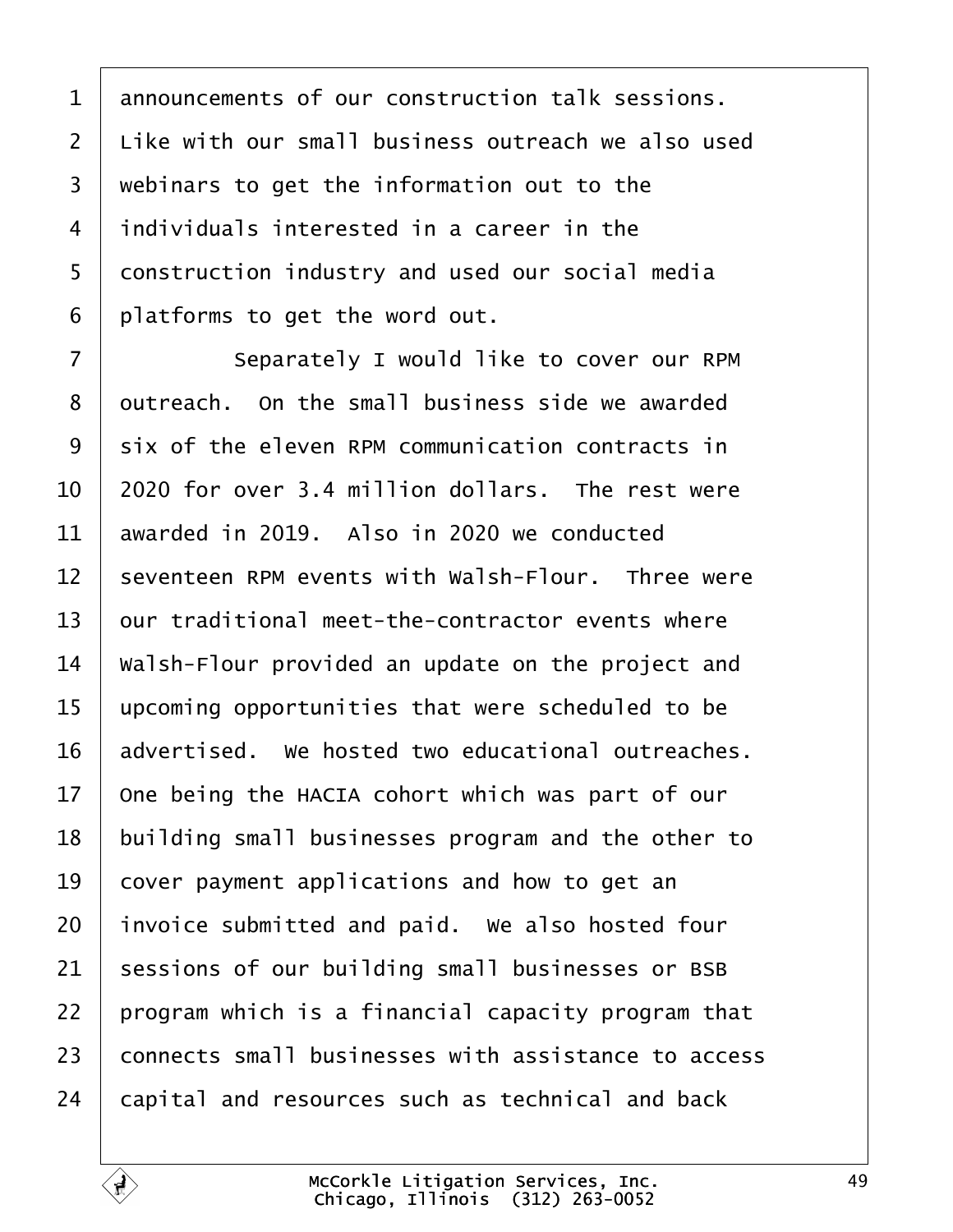- <span id="page-49-0"></span>1 diffice support. In order to build awareness for
- 2 BSB, we also conducted eight informational sessions
- 3 with some of our technical assistance agencies. To
- 4 date on the RPM design-build contract fifty-three
- 5 unique DBEs have been awarded over \$139,000,000
- $6$  with over \$100,000,000 still to be awarded. On the
- 7 riext slide I'll cover RPM workforce. On the
- 8 project to date WIOA eligible workers logged over
- ·9· ·19,000 hours and earned over \$921,000.
- 10 Apprentices -- apprentices logged over 31,000 hours
- 11 and earned 1.3 million dollars. And EDA residents
- 12 have logged over 53,000 hours and earned over
- 13 \$3,000,000. We also launched the elevating futures
- 14 scholarship in partnership with Walsh-Flour and CPS
- 15 and awarded the first round of scholarships. The
- 16 applications for the second round of scholarships
- 17 are available right now and close on March 1st.
- 18 They're available at
- 19 Chicagoscholars.org/elevatingfutures. We
- 20 participated in two subcontractor sessions that
- 21 Walsh-Flour held to introduce the RPM workforce
- 22 partners and the resources they can provide
- 23 subcontractors to find individuals to meet the
- 24 workforce goals. And, finally, we hosted two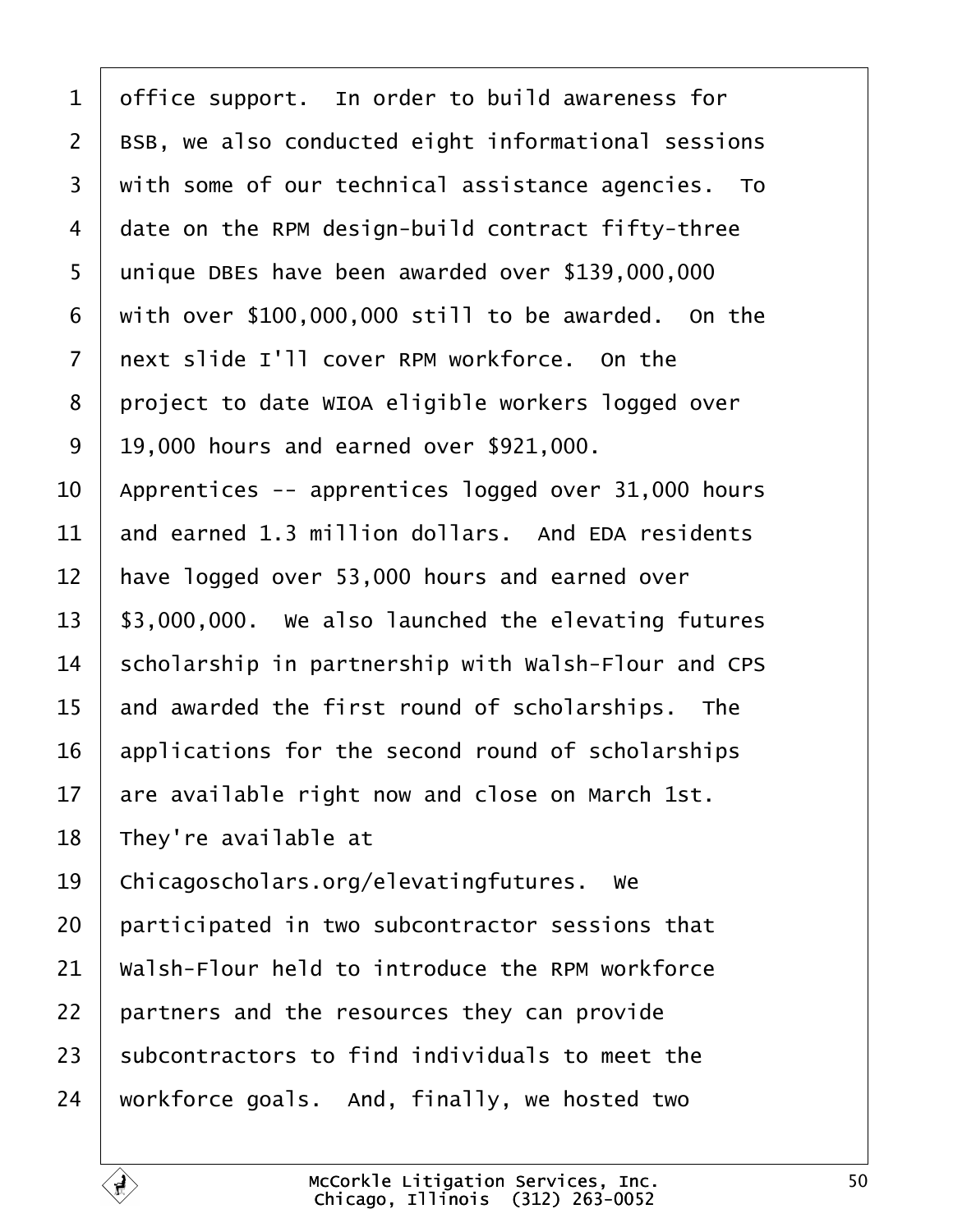<span id="page-50-0"></span>

| 1              | virtual workforce training and outreach sessions    |
|----------------|-----------------------------------------------------|
| $\overline{2}$ | for individuals interested in working in RPM. That  |
| 3              | doncludes my portion of the report. I'm happy to    |
| 4              | answer any questions.                               |
| 5              | VICE CHAIR ROSALES: Well, great work again.         |
| 6              | Fantastic work actually. Thank you so much. A       |
| $\overline{7}$ | question for you on the -- could you -- could you   |
| 8              | reiterate -- I remember the Chicago scholars but    |
| 9              | dould you reiterate who those are going to like who |
| 10             | is the target market for that?                      |
| 11             | MR. PRIETO: Yes. We're -- we're targeting           |
| 12             | students that are from economically disadvantaged   |
| 13             | areas that are looking to go into a career in       |
| 14             | construction whether it be construction management  |
| 15             | or engineering.                                     |
| 16             | VICE CHAIR ROSALES: And how many have we            |
| 17             | gotten so far?                                      |
| 18             | MR. PRIETO: So the first round we awarded           |
| 19             | three. Three individuals were awarded               |
| 20             | scholarships.                                       |
| 21             | VICE CHAIR ROSALES: Okay. Great. And we're          |
| 22             | going to continue doing this. What -- what's the    |
| 23             | size of the scholarships?                           |
| 24             | MR. PRIETO: Walsh-Flour committed \$250,000 to      |
|                |                                                     |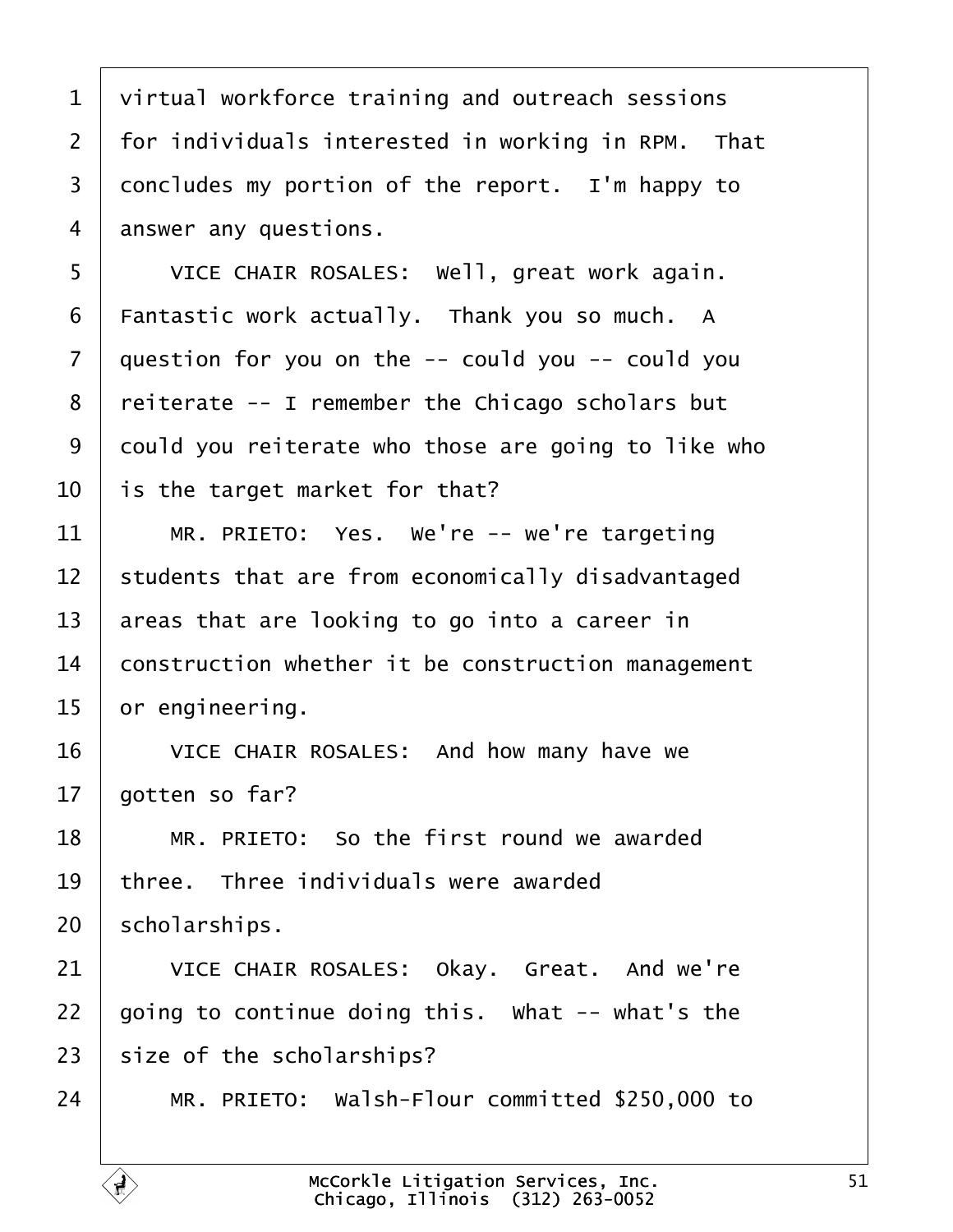- <span id="page-51-0"></span>1 the effort so we're spreading that out over the
- 2 life of the project.
- 3 | VICE CHAIR ROSALES: And are we potentially
- 4 **boking for even more?**
- 5 | MR. PRIETO: Yes. You know, we would encourage
- 6  $\pi$  dny -- any contractor that wishes to set up a -- a
- 7 similar -- similar fund or similar initiative. You
- 8 know, this was placed in the diversity outreach
- 9 plan for RPM. And we include that diversity
- 10 butreach plan in our larger contracts. So it's an
- 11 **opportunity for contractors to work with us to**
- 12 help, you know, create opportunities for -- for
- 13 individuals in economically disadvantaged areas.
- 14 | VICE CHAIR ROSALES: I just want to say, you
- 15 know, before I -- I came to this board what I used
- 16 to hear before and I'll say this to President
- 17 Carter about CTA is that there -- there weren't a
- 18 lot of opportunities for DBEs. That it was really
- 19 difficult. That it was -- you know, we were
- 20  $\alpha$  always -- or the CTA was only using a limited
- 21  $\mu$  amount. And it's -- it's great to see that we're
- 22 doing everything possible to not only utilize as
- 23 many DBEs as possible to encourage, you know, the
- 24 brimes to utilize them but that we're also putting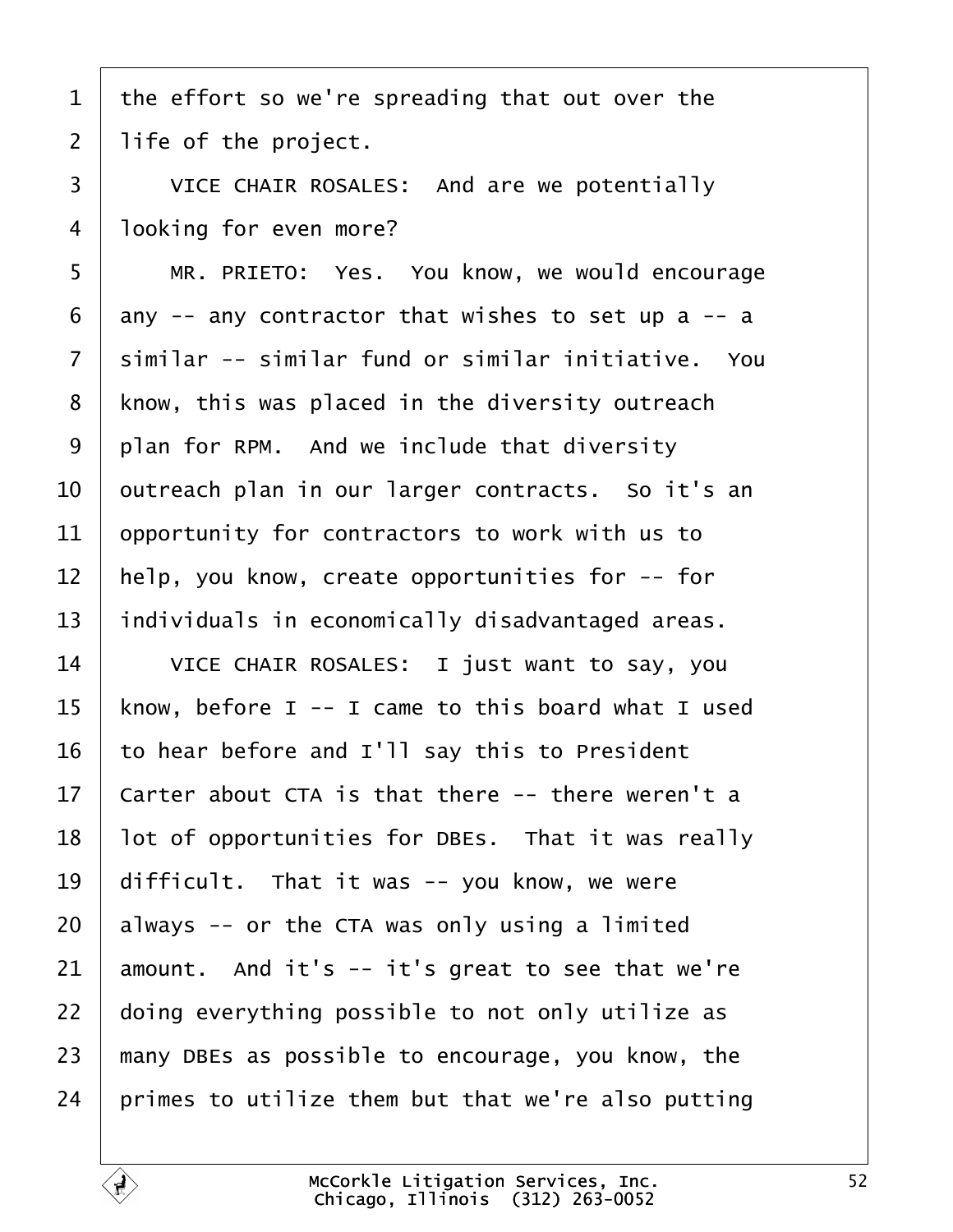<span id="page-52-0"></span>

| $\mathbf 1$    | into place opportunities so that they can better    |
|----------------|-----------------------------------------------------|
| $\overline{2}$ | fine tune themselves as businesses. You know,       |
| 3              | that's great to see. And then with the              |
| 4              | scholarships it's even more so like, you know,      |
| 5              | building up long term opportunities. So that        |
| 6              | really makes me, you know, very happy to see all    |
| $\overline{7}$ | this because it's changed I think the perception.   |
| 8              | I'm also hearing the perception has really changed  |
| 9              | over the years which is great.                      |
| 10             | PRESIDENT CARTER: That's -- that's very good        |
| 11             | to hear. And -- and as you know and as I've         |
| 12             | discussed with the Board members in general, my     |
| 13             | real focus has been on building capacity and not    |
| 14             | just creating opportunities for DBEs but creating a |
| 15             | pathway for them to increase those opportunities    |
| 16             | over time. And so, as you know, a lot of the ways   |
| 17             | in which we pursue our procurements today a lot of  |
| 18             | the provisions that we're putting in our contracts  |
| 19             | are all intended not only to maximize the           |
| 20             | opportunities for DBEs to get business with CTA but |
| 21             | in addition to that, you know, we're creating both  |
| 22             | educational programs to support them and to help    |
| 23             | them develop their capacity. We're working with     |
| 24             | putside groups to increase their credit capacities  |
|                |                                                     |

 $\sqrt{ }$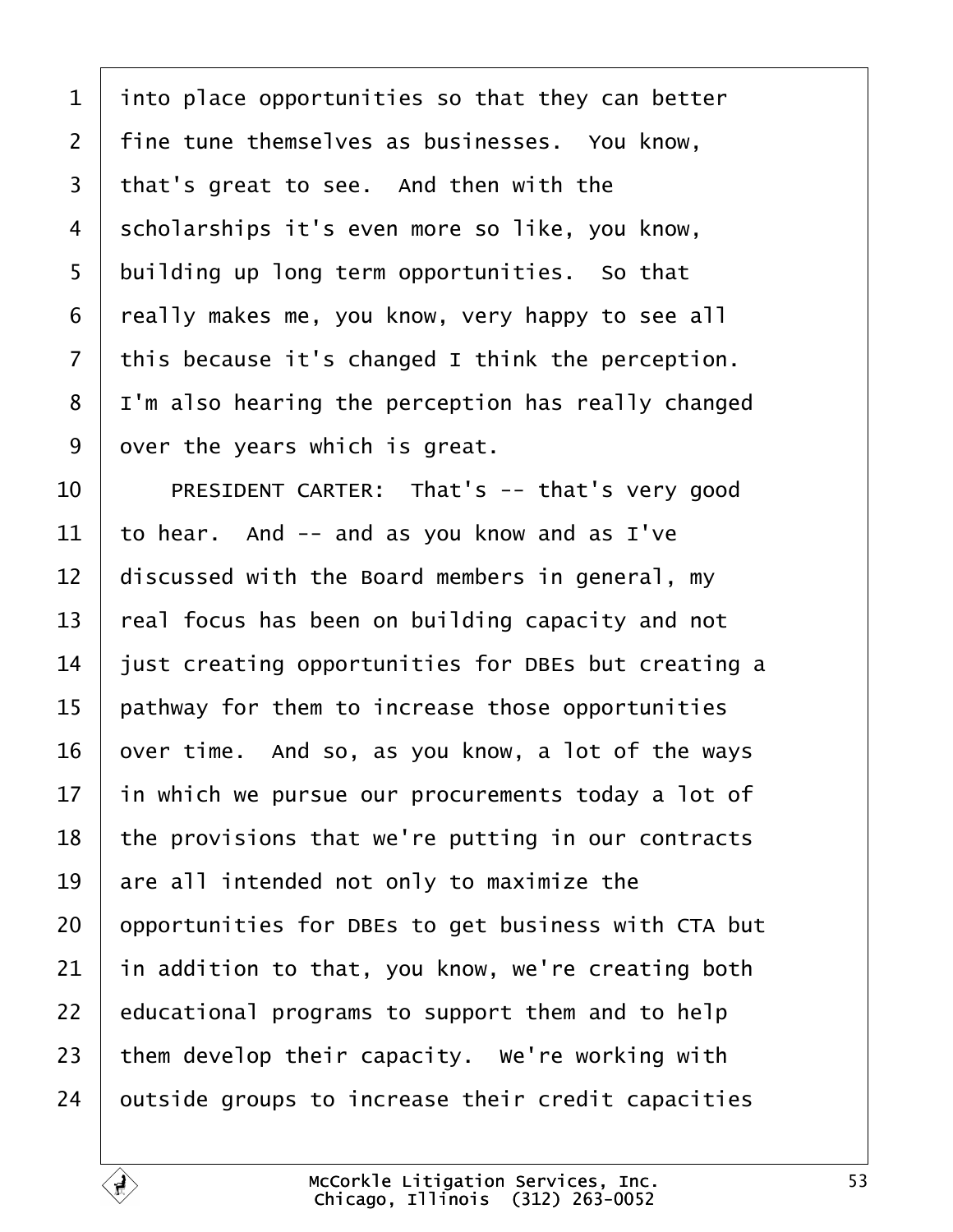<span id="page-53-0"></span>

| 1               | so that they can pursue financially the other       |
|-----------------|-----------------------------------------------------|
| $\overline{2}$  | opportunities that are available and we're creating |
| 3               | procurement tasks with our task order contracts and |
| 4               | others that are designed -- like our Mid-Con        |
| 5               | dontract and things like that that are designed to  |
| 6               | dreate smaller parts of the contract that they can  |
| 7               | pursue, not just as subs but also possibly as       |
| 8               | primes. So, you know, a big part of what I sort of  |
| 9               | seen as my vision for diversity at CTA has really   |
| 10              | been focused on expanding the opportunities and     |
| 11              | Improving the pool of DBEs to participate at CTA    |
| 12              | and similarly setting them up to be able to pursue  |
| 13              | other contracts with other public agencies          |
| 14              | throughout the city. And obviously with -- with     |
| 15              | the work that -- that Mayor Lightfoot is doing      |
| 16              | right now there's a lot more coordination occurring |
| 17 <sup>1</sup> | between CTA and our sister agencies and our sister  |
| 18              | departments to make sure that we're leveraging the  |
| 19              | work that each of us are doing to create            |
| 20              | opportunities throughout the city that are intended |
| 21              | to enhance and improve the diversity pool of -- of  |
| 22              | companies that can benefit from the work that we're |
| 23              | doing whether it be here or whether it be at the    |
| 24              | airports or whether it be in CDOT work or elsewhere |
|                 |                                                     |

Г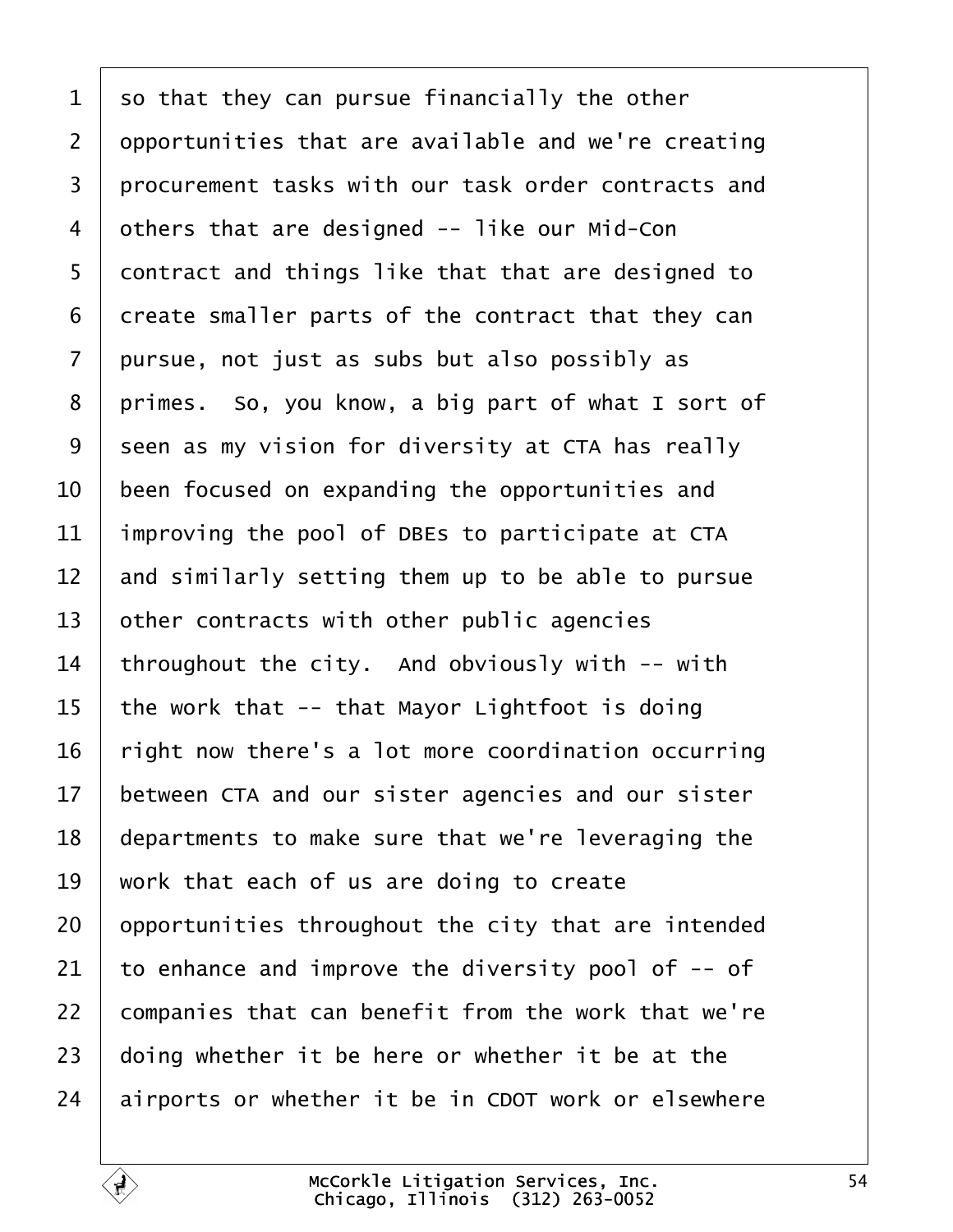<span id="page-54-0"></span>

| 1              | in support of the ongoing attempts to improve      |  |  |
|----------------|----------------------------------------------------|--|--|
| 2              | diversity and inclusivity in the city.             |  |  |
| 3              | VICE CHAIR ROSALES: That's what long-term          |  |  |
| $\overline{4}$ | economic development is about. For the city, you   |  |  |
| 5              | know.                                              |  |  |
| 6              | PRESIDENT CARTER: Absolutely.                      |  |  |
| 7              | VICE CHAIR ROSALES: Director Irvine, do you        |  |  |
| 8              | have any questions?                                |  |  |
| 9              | DIRECTOR IRVINE: No questions but just kudos       |  |  |
| 10             | to President Carter you and JuanPablo you and your |  |  |
| 11             | team. Great work.                                  |  |  |
| 12             | MR. PRIETO: Thank you.                             |  |  |
| 13             | <b>VICE CHAIR ROSALES: Director Miller?</b>        |  |  |
| 14             | DIRECTOR MILLER: No questions. Thank you.          |  |  |
| 15             | <b>VICE CHAIR ROSALES: Director Jakes?</b>         |  |  |
| 16             | DIRECTOR JAKES: No questions.                      |  |  |
| 17             | <b>VICE CHAIR ROSALES: Great. Director Silva?</b>  |  |  |
| 18             | <b>CHAIRMAN SILVA: No questions.</b>               |  |  |
| 19             | VICE CHAIR ROSALES: All right. Well, thank         |  |  |
| 20             | you. Thanks for the three presentations that we    |  |  |
| 21             | just had. I really appreciate all the work and,    |  |  |
| 22             | President Carter, great team effort I think by     |  |  |
| 23             | everybody. So -- and thanks again for the          |  |  |
| 24             | summaries. I think those were really, really       |  |  |
|                |                                                    |  |  |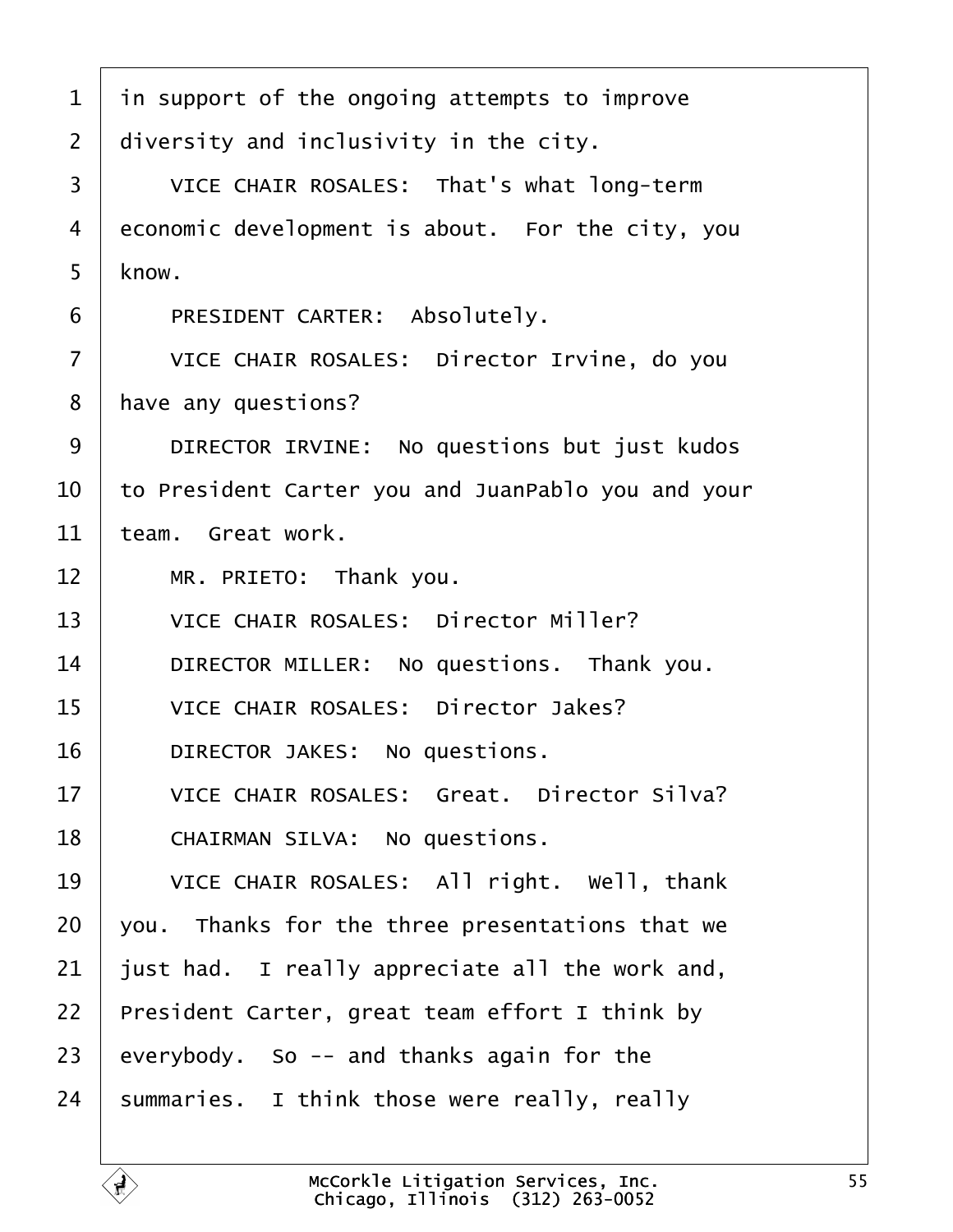<span id="page-55-0"></span>1 helpful. So if we have no further questions, our 2 next agenda item is new business. Greg, is there 3 any new business? 4 | SECRETARY LONGHINI: No, ma'am. There is not. 5 | VICE CHAIR ROSALES: Okay. Great. Well, with 6 ro further business to come before the Board, may I 7 have a motion to adjourn? 8 | DIRECTOR IRVINE: So moved. 9 | DIRECTOR JAKES: Second. 10 | SECRETARY LONGHINI: The motion is moved by 11 Director Irvine and seconded by Director Jakes. I 12 will now take a roll call vote. Director Irvine? 13 | DIRECTOR IRVINE: Yes. 14 | SECRETARY LONGHINI: Director Miller? 15 | DIRECTOR MILLER: Yes. 16 | SECRETARY LONGHINI: Director Jakes? 17 | DIRECTOR JAKES: Yes. 18 | SECRETARY LONGHINI: Director Silva? 19 | CHAIRMAN SILVA: Yes. 20 | SECRETARY LONGHINI: Chairman Alva Rosales? 21 | VICE CHAIR ROSALES: Yes. 22 | SECRETARY LONGHINI: Chairman, that motion is 23 approved with five yes votes. 24 VICE CHAIR ROSALES: Great. Thanks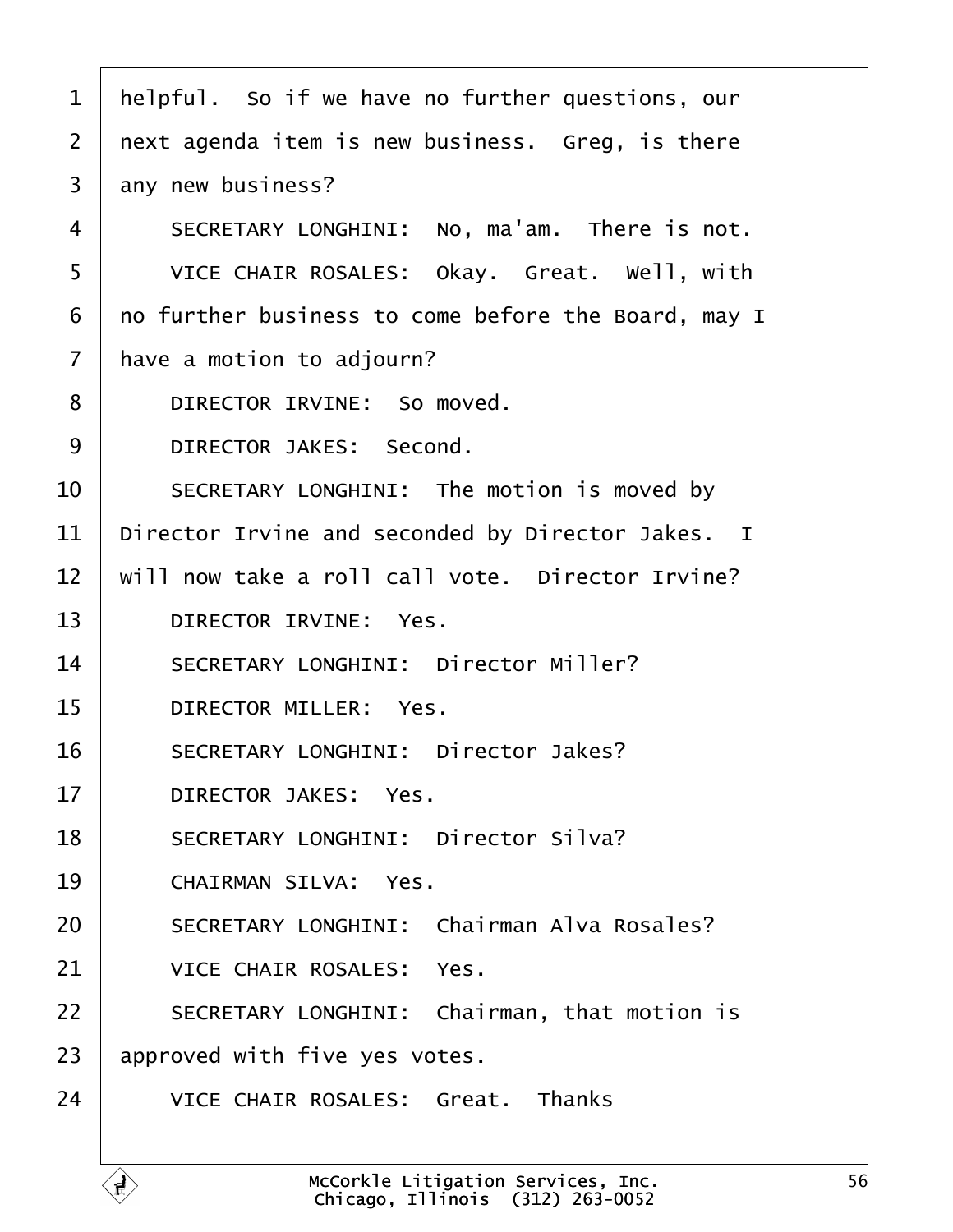| $\mathbf{1}$             | everybody. |                               |
|--------------------------|------------|-------------------------------|
| $\overline{2}$           |            | (Proceedings concluded        |
| $\mathfrak{S}$           |            | at 11:48 p.m.)                |
| $\overline{\mathcal{A}}$ |            | (Whereupon, the Board meeting |
| $\sqrt{5}$               |            | adjourned at 11:48 a.m.)      |
| $\,6\,$                  |            |                               |
| $\overline{7}$           |            |                               |
| $\bf 8$                  |            |                               |
| $\boldsymbol{9}$         |            |                               |
| $10$                     |            |                               |
| $11$                     |            |                               |
| 12                       |            |                               |
| 13                       |            |                               |
| 14                       |            |                               |
| 15                       |            |                               |
| 16                       |            |                               |
| $17$                     |            |                               |
| 18                       |            |                               |
| 19                       |            |                               |
| 20                       |            |                               |
| 21                       |            |                               |
| 22                       |            |                               |
| 23                       |            |                               |
| 24                       |            |                               |
|                          |            |                               |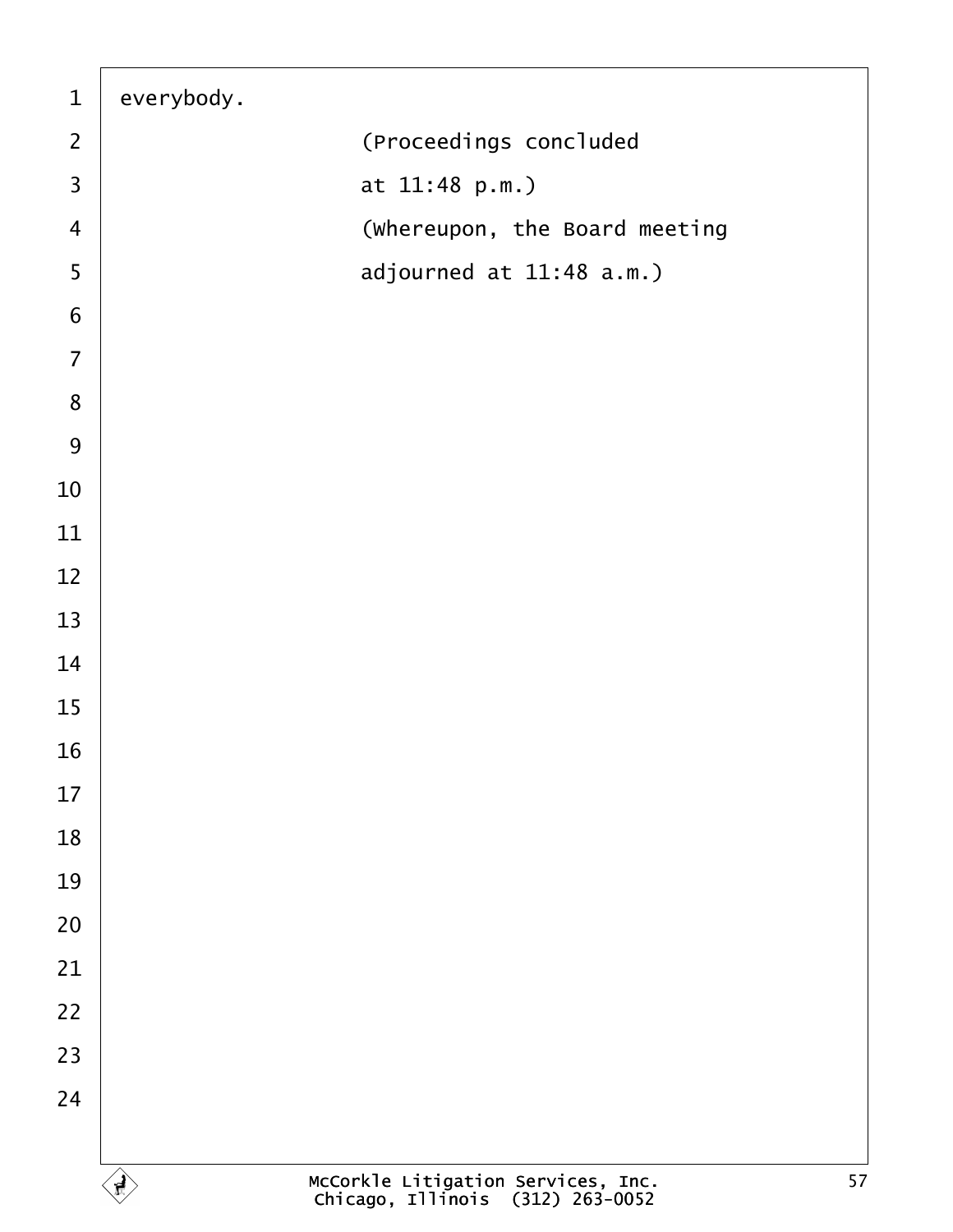| 1  | <b>STATE OF ILLINOIS</b> )                          |
|----|-----------------------------------------------------|
| 2  | SS:<br>$\mathcal{L}$                                |
| 3  | COUNTY OF COOK)                                     |
| 4  |                                                     |
| 5  | MARGARET E. MECKLENBORG, as an Officer of           |
| 6  | the Court, says that she is a Certified Shorthand   |
| 7  | Reporter doing business in the State of Illinois;   |
| 8  | that she reported in shorthand the proceedings of   |
| 9  | said meeting, and that the foregoing is a true and  |
| 10 | correct transcript of her shorthand notes so taken  |
| 11 | as aforesaid, and contains the proceedings given at |
| 12 | said meeting via videoconference.                   |
| 13 | IN TESTIMONY WHEREOF: I have hereunto set           |
| 14 | my verified digital signature this 14th day of      |
| 15 | January, 2021.                                      |
| 16 |                                                     |
| 17 |                                                     |
| 18 |                                                     |
| 19 | <b>Illinois Certified Shorthand Reporter</b>        |
| 20 |                                                     |
| 21 |                                                     |
| 22 |                                                     |
| 23 |                                                     |
| 24 |                                                     |
|    |                                                     |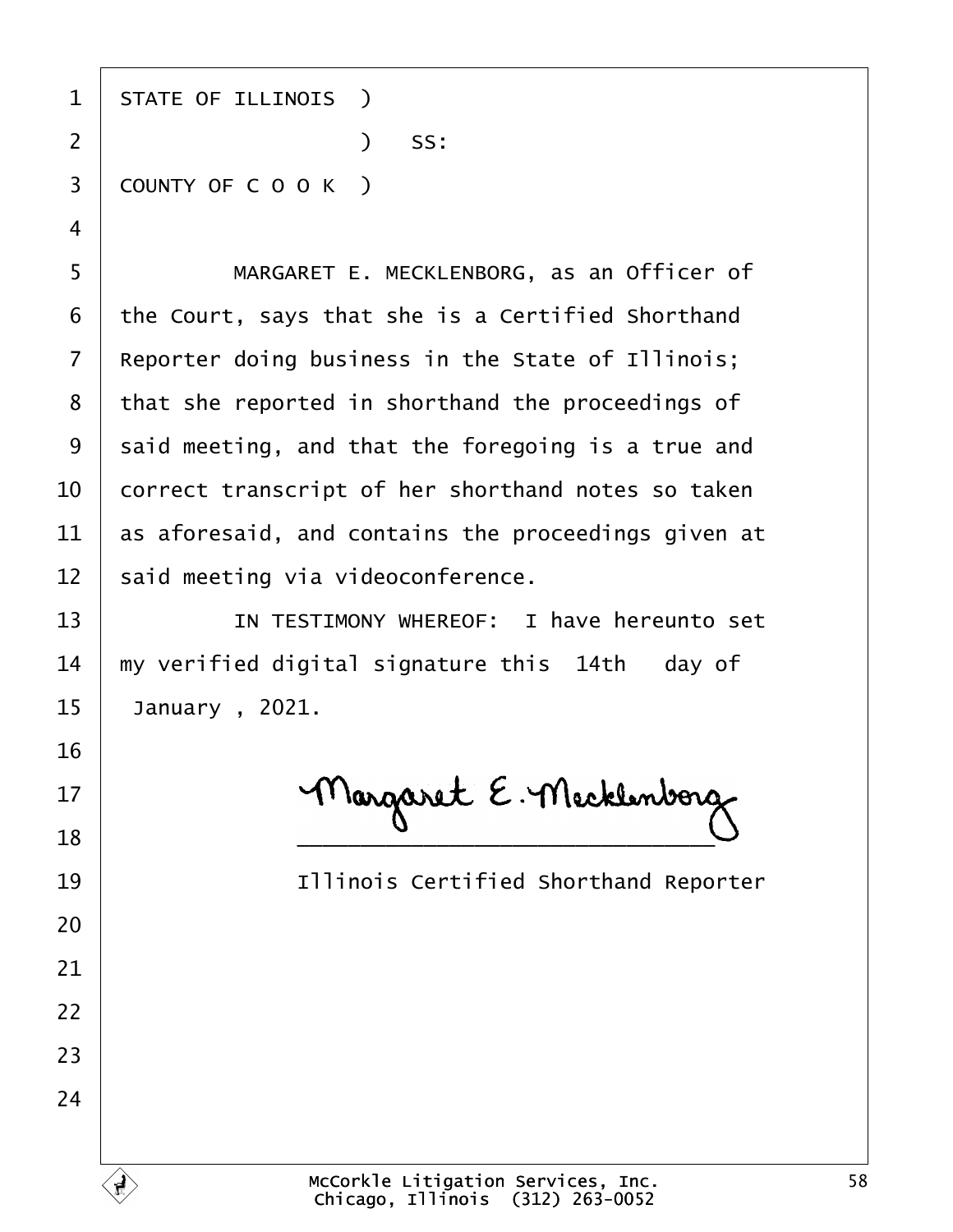\$ \$100,000,000  $50:6$ \$125,000,000  $19.5$ \$139,000,000  $50:5$ \$2,000,000  $48:7$ \$250.000  $51.24$ \$3,000,000  $50:13$ \$400,000,000  $24:8$ \$5,000,000  $47.15$ \$631,000 48:5 \$65,000,000  $47:17$ \$745,000 48:4 \$921,000  $50:9$  $\blacktriangleleft$ 1,000 28:22  $1.1$ 8:19.24  $1.3$  $50:11$  $10:14$  $3.35$ 10:17  $6:21$ 10:54  $6.23$ 11  $5.17$ 11:30  $8:13$  $13<sub>th</sub>$  $3.157.7$ 15  $32:2$ 15,000  $48:4$ 16th 4:16,19 10:2 17.000  $48:5$ 18  $9:3$ 19.000  $50:9$ 1909-11 10:6  $1st$  $50:17$  $\overline{2}$  $\bf{2}$  $5.1619.16$ 2017  $8:13$ 2019  $49.11$ 2020 4:16,19 10:2 22:8 27:4 36:15 46:11 47:1,14,19 48:3,11 49:10,11 2021 3:15 7:7 22:7 38:3

accomplished  $30:11$ accomplishments  $18.24.30.9.39.1$ achievements  $36.16$ Act  $5:17$ activate  $13.24$ actual 29:11 **ADA** 20:17 add 14:17 added 48:10 addition 53:21 **Additionally** 48:17 adds 48:16 adjourn  $56.7$ adjustment  $31:14$ admitted  $8.16$ advance 28:18 35:23 37:7 39:6 40:15 44:18 advanced 28:1 37:11,24 40:11 advancement  $22.2234.19$ advancements  $13:8$ advancing  $20.1931.24$ advantage 40:15 advertised  $49.16$ afters  $20.4$ agencies 47:11 48:20 50:3 54:13.17 agenda 8:6 56:2 agreed  $8:19$ ahead 13:21 14:3 38:1 airports 16:17 46:21  $54.24$ alarmed 34:20 allowable  $14:4$ 3:3 6:21,23 8:13 Alva  $3.74.2586.117.3$ 9:16 10:15 11:7 56:20 30:2 36:3 55:6 amount 8:21 52:21 analysis  $35:5$ angle accessibility  $17:16$ announcements  $49:1$ anticipate 34:10 38:5 anxious accommodate 20:19 appearance  $17.925.8$ 

 $45.19$ 

2024

 $21st$ 

25

 $3.4$ 

30

 $39.1$ 

 $8.13$ 

 $46.22$ 

 $46.19$ 

49:10

46:15

31,000

 $50:10$ 

46:23

46:18

31.37

33.54

 $4 - A$ 

 $8:6$ 

 $10:8$ 

53,000

55th

567

 $4.7$ 

61,000

48:7

6951

 $9:3$ 

7000s

75

**98th** 

 $a.m.$ 

ability

48:16

accept

 $8:19$ 

access

49:23

37:21

 $31:15$ 

 $8:12$ 

 $31:9$ 

accident

accessible

**Absolutely** 

22:22

40:12

 $8.14$ 

50:12

4331-4359

 $\overline{\mathbf{3}}$ 

4

5

6

 $\overline{7}$ 

9

A

29.72

applications 49:19 50:16 applying  $42.14$ apprentice  $48.23$ apprentices 48:4 50:10 approach  $25.1928.10$ approval 4:15 10:12 approve 4:18 8:23 10:17 approved 5:10 6:14 9:19 10:1, 11 11:9 14:12 48:13 56:23 approximately  $8:13$ **Architects**  $26.3$ architectural 15:8 21:6 27:9 34:24 architecture  $25.22$ area 12:5 13:23 22:1 36:1,17 38:17 41:10  $48.6$ areas 27:12 51:13 52:13 art 24.22.23.26:17.18 **ASAP** 20:20 23:11,13,20 30:13 31:6 aspects  $43:4$ assignment  $10:5$ assistance 47:11 49:23 50:3 assumptions  $29.8$ astounding  $27:2$ attached  $27.23$ attaining 46:19 attainment  $46.13$ attempts  $55:1$ attend 44:7 attended  $47:1$ Audit  $9.2224$ augment  $15.9$ **Austin** 8:14 23:13 15 **Authority**  $9:2$ authorizing  $10:7$ Avenue 10:6,9 26:16 avoid 39:17 award 10:11 22:18 awarded 22:13 47:14 49:8 11 50:5,6,15 51:18,19 awards 46:17

 $50:1$ back  $15:5$ backlit 25:15 **Barney Barry** base  $21:16$  $23.9$ basin  $31:9$ battle  $21.12$ beam beat 21:23  $14.16$ began  $38:1$ beain begun  $23:14$ benefit 54:22 big 54:8 biggest 44:16 bike  $22:2$ **Bill** Bill's  $37.19$ bit blessed  $36.6$ blind 13:24  $28.4$ Rlue board  $56.6$ **Bonds** 45:5 bonus  $23.21$ 

awareness **B** 13:3 15:11 27:17 29:16 49:24 background 25:10.26:2 22:18 25:2 basically 40:24 41:2 beautiful  $3:523:3,12$ beginning 23:16 27:17.20 **Belmont** 25:10 36:17 38:17 12:7 22:8 34:24 37:22 40:3 41:16 11:11.14.16.17 33:13 36:1 42:4  $43.1046.13$ 40:11.18 blocked 10:7 12:6,12 21:2 22:20 23:4,9 25:10 26:6 30:14  $3:6.154:5.16.19$ 6:19 7:2 7 8:5 10:12 22:12 30:13 32:21 33:11 36:8 38:11 48:13 52:15 53:12

born  $22:17$ bottom  $25.24$ **Boulevard**  $R \cdot 14$ box 13:20 41:17 branch  $23.8.31.7$ break 39:20 breathtaking  $32:7$ brick  $25:21$ bridge 12:17 16:17 17:5,10, 17 18:7 24:2 36:17 38:4,16,17,22 39:11, 13,23 41:15,19,20 46:21 bridges 37:23 39:16 brightened  $20:10$ brilliant  $32:6$ bring 28:2 43:5 bringing 13:15 14:10 broke  $18.4$ brought 8:9 16:12 45:2 **Brown**  $21.21$ Bryn 38:541:13.18 **BSB** 49:21 50:2 budget 9:22,24 11:22 15:22  $33.22$ build  $50:1$ building 4:8 15:4 16:11 17:20,22 18:1 19:23,  $24.25 \cdot 14.41 \cdot 15$ 48:19 22 49:18 21  $53:513$ built 25:24 bunch  $12.421.9$ bunkered 34:23 bus 8:11,14 14:7,18,19, 24 15:1 23:23,24 24:2 34:7 46:14 **buses**  $34.9$ **Bushell** 36:11,14 42:18 44:15 46:5 business 4:10.14.15 5:12 9:21 11:11 47:10,14 49:2, 8 53:20 56:2.3.6 businesses 49:18.21.23 53:2 **busy**<br> $24:10,36:21$ bypass 36:17 38:16,19,20 40:23

McCorkle Litigation Services, Inc. Chicago, Illinois (312) 263-0052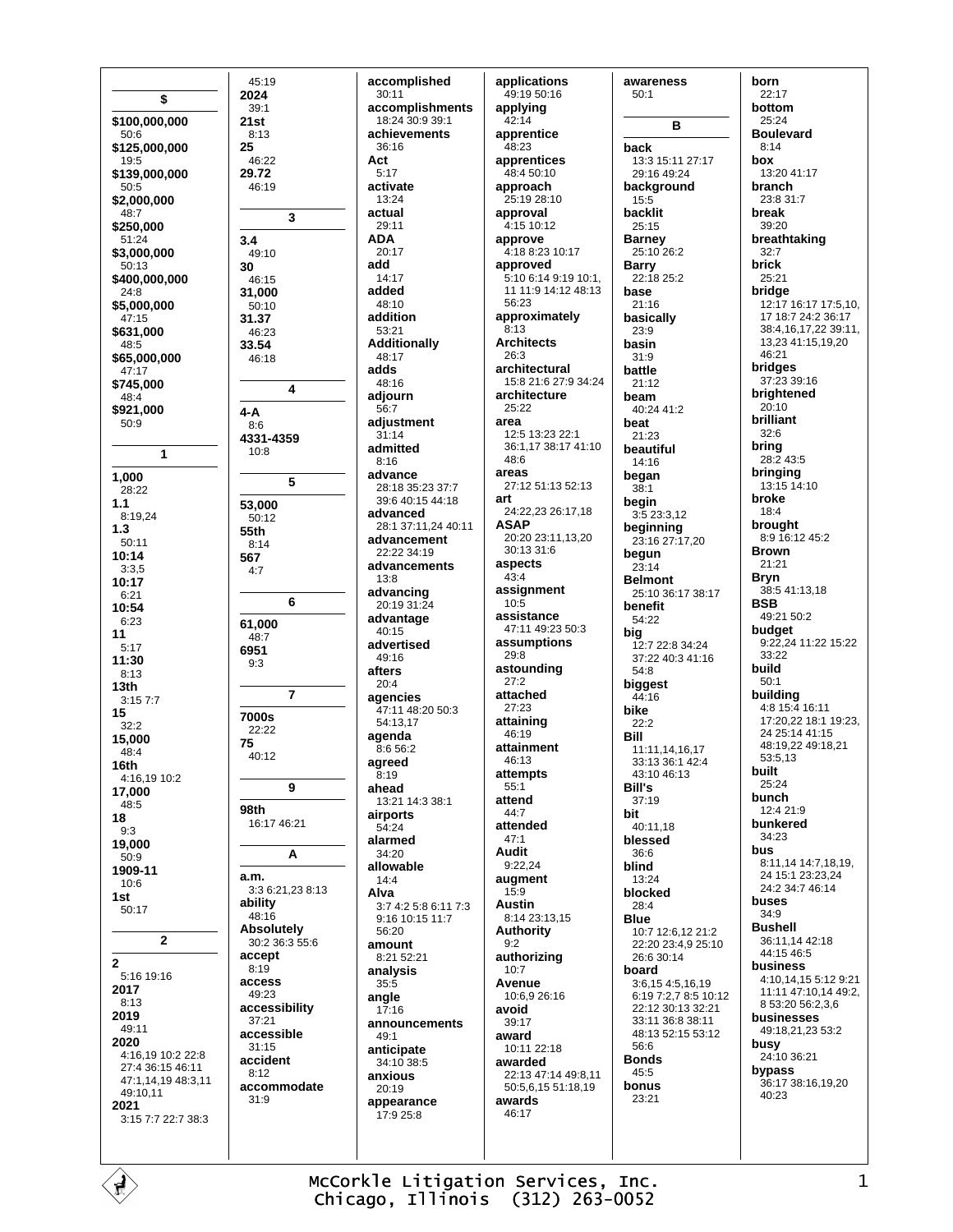$\mathbf c$ cable 19:22 cabling  $16.12$ California  $23.17$ call 3:13,16 4:24 10:23 12:11 13:21 18:3 28:3 14 38:4 41:1 56:12 called 13:1 27:8.18 48:18 calling  $13:1$ calls  $25:11$ cameras 34:20 Canal  $22.19$ canopy 23:4 25:10 capacities  $53:24$ capacity 49:22 53:13.23 capital 22.9.23.7.49.24 car  $22:1$ career  $49.451.13$ careers 48:10.15.20 Carol 25:9,11 26:2 Carter  $18:23$  32:2 33:19 36:7 52:17 53:10 55:6.10.22 Carter's  $45:6$ case  $8.1691$ cases  $44:1$ caused 17:21 **CBTC**  $28.15$ **CDOT** 31:21,24 33:3,9 54:24 ceilina  $18.12$ center 13:3 29:16 Central  $12:1$ certified  $47:13$ Chair 3:8,13 4:3,9,14 5:12, 15,18 6:18 7:5 8:2,5, 8,22 9:16,17,20 10:16 11:8,10 26:22 27:22 29:20.24 30:3 33:15 24 34:3 5 16 35:22 36:9 41:23 44:13 45:15 21 24 46:2 6 8 51:5 16 21 52:3 14 55:3 7 13 15, 17, 19 56: 5, 21, 24 Chairman 3:7 4:2 5:7,8 6:8,10, 11 7:3 8:1,3 9:15,23

10:15 11:7 34:4 46:1 55:18 56:19,20,22 challenge  $14.10$   $17.17$   $44.16$ challenges  $35.139.4$ challenging 15:17 29:2 chance  $19.4$ change 18:8 43:24 changed 53:7.8 charge 15:1 34:8 charging 14:7,18 34:7 46:16 Chicago 3:6,14 7:2 9:2 10:6.9  $19:1420:1.1121:12$ 25:20.23 32:7.15  $51.8$ Chicagoscholars. org/ elevatingfutures. 50:19 Chief 11:18 **Chris** 36:11 41:23 46:2 Chris's  $13.6$ **Christopher** 8:10.15.18 9:1 chunks  $37.8$ circuit 9:3 28:3,20 circuits  $28.11$ circumstance  $14:5$ city 10:9 21:17 32:15 54:14.20 55:2.4 civil 37:13.17 40:8 close 37:5 50:17 closed  $30.1920$ closely 40:14 42:24 closing  $46.13$ closures 37:5 coated  $18:5$ cohesive  $12:19$ cohort 49:17 collaborate  $33:3$ collaboration  $27:16$ collapsed 19:20 collided  $8.15$ columns 36:18 39:9,19 combines 48:15 commenced  $3.2$ comment 4:10,11,13 27:8 34:6

comments commercial  $39.14$  15 commissioned 12:1 14:11 commissioning 14:20 16:8 38:1,8 commitment 15:18 24:23 31:6  $46.24$   $47.3$ commitments committed 46:18.23 51:24 committee 9:21,23 10:1,2,3,10, 11.13 20:18 Commonwealth communicate 12:14.18 13:2 28:16  $42.22$   $43.4$   $45.13$ communicates communication communicationbased communities 37:10 43:19 community 40:1,20 42:5,8,10,23 43:2.13.18 45:14 47:4,21 companies complete 38:7.16 completed 15:22 19:9,12,18 36:18 37:12 completely 19:22,24 completing completion 14:14 37:10 complex 15:9 35:10 complicated 19:11 36:24 37:15, component computer-based concept concepts  $32:5.9$ concise concludes  $10.1426.19513$ conclusion concrete 22:3 39:21 41:17 conducted 49:11 50:2 confident congratulate  $15:15$ congratulations **Congress** 23:8 31:7

 $42:3$ 

 $46.20$ 

13:16

 $28:7$ 

 $49.9$ 

 $28.16$ 

 $54.22$ 

 $41.7$ 

 $20$ 

 $45:2$ 

28:15

 $32:3$ 

 $35:17$ 

 $19:7$ 

46:19

 $30:\bar{8}$ 

connect 16:12 connection  $14.23$ connections  $12.17$ connects 49:23 conscious  $26.13$ consenting  $10:4$ constant  $21:12$ constructability  $31:17$ construction 11:11,19 19:6 22:14. 18 23:3 26:20 30:23 31:2,4 32:13 33:5,7, 8 36:16 38:4,16 43:15 46:16 48:18. 21 49 1 5 51 14 context  $30.12$ continue 17:13 27:24 29:14 38:24 40:23 47:19  $51.22$ continued  $36.16$ continues 40:13 41:4,8 continuously  $42.17$ contract 22:18 32:13 33:6 36:15 40:17 46:21 50:4 54:5.6 contractor 23:14 33:9 35:7 40:14 46:17.20.22  $52.6$ contractors  $52:11$ contracts 10:14 47:15,16 49:9 52:10 53:18 54:3.13 contrasting  $20.16$ control 13:3 29:16 32:19 Cook  $9.2$ cool  $34:8$ coordination 54:16 corridor 38:24 41.5 cosmetic  $20:6$ cotta 25:17,21 counsel 4:6 5:21 County  $9:3$ couple 19:14 24:24 31:1 38:19 44:11 Court  $9:3$ courtyard 19:19.20 26:15.17 cover 46:12.24 48:9 49:7. 19 50:7 covering  $46.11$ 

covers  $23:19$ Covid 37:3.39:2.6.44:17 45:11 **CPS**  $50.14$ create 12:17 37:6 39:18 52:12 54:6,19 created 39:16 creating 25:17 53:14,21 54:2 creative  $25:7$ cradit 36:4 53:24 crews 45:10 critical  $16:542:23$ cross  $29:4$ crossing  $21.20.23$ **CTA** 7:7 8:11,14,16 16:24 31:21 47:5.9.12 52:17,20 53:20 54:9, 11.17 curbs  $13:23$ **CULLIONS**  $42.444.13$ customers 20:8 37:9 cut 12:9 41:3 D damage 17:21 18:1.8 21:24 Damen 22:19 26:1,6,15 33:3 Damon  $25.1$ dampers  $25:18$ dank 39:17 dark  $39.17$ date  $50.48$ **DBE** 40:15.20 46:12 47:4. 13.16.21 **DBES** 50:5 52:18,23 53:14, 20 54:11 deal  $30.12$ Dearborn  $22.23.23.3$ **December** 4:16,19 10:2 decision-making  $29.18$ deck 16:17 17:5 18:3,10  $46.21$ decoration 39:19 deep  $35.5$ deeply  $25.6$ 

deficient  $17:12$ defined  $28:5$ degree  $39:5.12$ delayed  $35:11$ delavs  $45.10$ dense 39:12 department 8:21 45:5 departments  $54:18$ desian  $23:\overline{6}, 14, 15, 16, 23$ 31:10,12,24 32:2,4, 8,9,11 35:12 39:20 40:10,11,12,16 41:7 43:10.12 46:15 desian-build 22:14 36:15 40:14 42:19 43:5.17 44:12  $50.4$ designed 25:9 26:2 54:4,5 desianer  $31.15356$ designing  $43.9$ designs 32:24 42:6 detail 29:16 30:8 41:4 details  $31:11$ detector  $13.127.19$ deterioration 17:18,20 develop  $53.23$ developed 48:10 developer  $35:7$ development 35:12 40:21 55:4 diagnostic  $13:5$ difference 17:9.19 difficult 27:5,14 33:21 52:19 digital 28:19 dinner  $44:5$ **Director** 3:17,19,20,21,22,23, 24 4:1,20,21,22,23, 24 5:1,2,3,4,5,6,9, 22, 23, 24 6: 1, 2, 3, 4, 5, 6,7,8,12 7:8,9,10,11, 12, 13, 14, 15, 16, 17, 18,20,21,23 8:1 9:4, 5, 6, 7, 8, 9, 10, 11, 12, 13, 14, 22 10: 16, 18, 19.20.21.22.23.24 11:1.2.3.4.5.6 30:5.7  $31.192332.17$ 33:13.15.17.24 34:2. 3 45:17,18,21,22,23, 24 46:10 55:7 9 13 14.15.16.17 56:8.9. 11, 12, 13, 14, 15, 16, 17,18 directors 30:5 36:14 45:16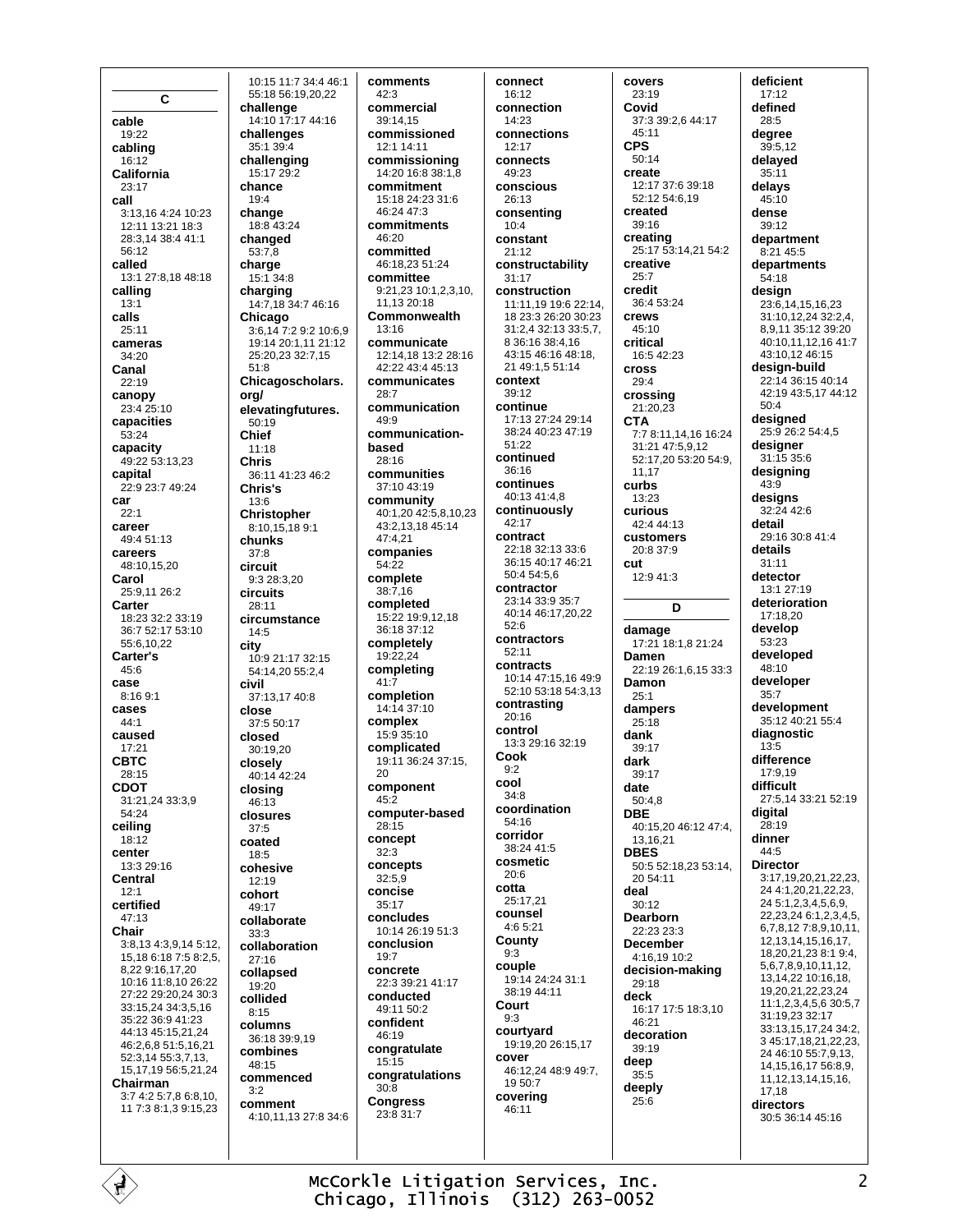$46:9$ dirt  $23.10$ disadvantaged 48.6.51.12.52.13 discussed 8:7,9 53:12 distributed  $4.17$ **District** 23:11 30:24 divergent  $29:4$ diversity 46:10,11 52:8,9 54:9,21 55:2 **Division** 19:14 20:12 documents  $32:1$ dollars 21:16 48:9 49:10  $50:11$ Don  $45:5$ doors 18:20 34:20 **Douglas** 15:23 16:9 downtown 20:1 21:12 32:7 drainage 16:17 17:23 drastic  $17:9$ draw  $16:20$ driven  $35:5$ drone  $15:13$ dropped 16:10 due 17:22 39:2 45:11 dynamic 43:13,17,19 Е **E-BUS**  $34:7$ earlier  $9.24$ early 19:3,9 32:3,5,9 36:22 earned 48:4,5,7 50:9,11,12 easier  $44:1$ Fast 19:8.18 economic  $55:4$ economically 48:6 51:12 52:13 economy  $42.11$ **EDA**  $50:11$ edge  $26.8$ Edison 13:16 education  $47.920$ educational 47:10 49:16 53:22

efficiency  $42:9$ effort 52:1 55:22 efforts  $40.2247.12$ Egan  $8:18$ eighteen  $32:1147:10$ electric 14:18,19 15:19 35:16 46:14 electrical  $34.7$ elements 25:20.22 29:12  $38.20$ elevating 50:13 elevator  $31.13$ elevators  $31:10$ eleven  $49.9$ eligible 48:3 50:8 en  $14.7$ enables  $44.9$ **Enclosing** 20:24 encourage 52:5,23 end 15:17 28:23 24 38:24 40:21 ended  $18.1419$ engaged  $33:10$ engaging  $4\bar{3}:1\bar{3}$ engineering 26:3 51:15 enhance  $54.21$ enter  $17:8$ enterprise  $47.15$ enters 28:6 entertain 4:17 5:19 7:6 8:23 entire  $18.4$ entirety  $8:20$ entrance 13:19 30:20 **Antrances**  $20.24$ envision  $13:9$ envisioned  $23.20$ equipment 13:5 16:14 20:2 22:16 26:10 escalators  $23:5$ establishing 42:22 esthetically 27:13 esthetics  $39.10$ 

events 11:24 47:2,6,8,18,23 49:12.13 evolution 28:14 evolves  $28.11$ examples  $48.24$ excited  $14.822.1323.12$ 24:10 25:24 exciting 33:22 executive  $5:13,14,16,196:14,$  $15.208:7.9$ existence 15:12 existing<br>21:4 37:14 48:16 expanding  $54.10$ expect  $32:10$ experience  $21.22$ explained  $36.23$ explaining  $43:7$ extended  $37.1544.2345.1$ exterior 16:10  $\overline{F}$ facade 17:20 18:6 19:23  $25.17$ facilities 12:22 13:17 26:12 34:18.23 48:23 facility 14:17 16:14,21 17:7 22:15 24:13 25:9,13, 23 26:4 34:20 48:14 fairs  $47.8$ fall 36:22 fanfare 16:21 fantastic 45:20 51:6 fast 19:15 21:15.18  $22.23.28.9$ faster  $28.12$ favorite 16:18 features 15:9 20:22 32:8  $34.172124$ feedback  $42.6$ feeds 13:12 feel  $36:6$ feeling  $25:19$ felt 19:1 39:17 fifteen 14:5 47:8 fifty-three  $50:4$ 

figures  $48:8$ finally  $50.24$ finance  $9:22.23$  10:3 financial 49:22 financially  $54.1$ find 50:23 fine 15:8 53:2 finish 38:21 finishing 39:9 finite 28:20 firm  $26:3$ firms 47:13 first-in-nation  $14.10$ fixed 28:4 flashing  $14.1$ fleet  $15.19$ flexibility  $45:4$ flip  $12:1024:1147:24$ floor 17:7 18:4,5,11,12,14 26:6.8 flyers  $47.18$ focal 21:19 focus  $53.13$ focused 47:6,8 54:10 foot 28:22 forbearance  $35:19$ forced  $44.4$ form 22:11 24:9 fortv-one  $48.24$ forward 20:21 22:7 32:12,14  $42.1545.3$ **Foster** 12:1.3 13:18 foundations  $36.18$ **Franklin**  $16:1$ fresh  $20.9$ front 37:5 42:24 frontage 24:20 frontages  $25:5$ fronted 26:5 fruition 15:16 full 23:15

fully  $31:14$ function  $12.18$ functional  $31.18$ functioning 27:10 fund  $52.7$ funded 32:14 future 12:20 futures 50:13 G general 4:6 5:20 53:12 generally  $35:18$ girder 41:17 give 24:12 33:20 glad  $26:20$ glass 25:12,14 26:1,5 glow 25:15 goal 28.1 40.18 41.14 46:15.22 48:11.12. 15.16 goals 38:3 39:2 48:3.11  $50.24$ good  $3:8.12$  11:17 21:16  $22.533.1435.24$ 45:19 46:8 53:10 gorgeous  $19:24$ aovernment  $48.20$ grade 21:20.22 Grand 19:13 20:11.13.16  $21:4$ areat 3.8 4.14 7.5 9.20 11:10 16:19,23 17:3 18:21 19:4,5 24:14 27:7.9.10 30:11 33:18 34:5,9 40:19 46:2,4 51:5,21 52:21 53:3,9 55:11,17,22 56:5,24 Green  $33.4$ greets  $47:7$ Greg  $4:1056:2$ ground  $18.18$ groups  $53.24$ guess  $36:10$  $\mathbf{H}$ **HACIA**  $49.17$ 

happen 42:20.21 happened  $19.3$ happy 3:9,10,17 30:12 36:14 46:9 47:12 51:3 53:6 hard 26:11 34:23 36:2 43:4 46:3 harder  $28.18$ Harlem 12:12.23 23:22 hazard  $35:5.10$ hazards  $35.9$ head  $21:3,4$ headquarters  $4.8$ hear 27:7 52:16 53:11 hearing  $53.8$ heart 20:2 21:17 25:4 heavily  $22:2$ heavy<br>20:6 25:13 37:13.17  $40.7$ held 47:18 50:21 helpful  $56.1$ helps  $22.1639.2042.2$ Herb 11:13 24:11 36:12 higher  $21.21$ highlight 18:23 19:4 highlights  $47.5$ highway 23:24 24:1 hire 48:16 home  $44.5$ homegrown 16:24 homework 44:7 honestly  $26.24$ hope 45:19 hoping  $3.9$ hosted 47:1 48:22 49:16,20  $50.24$ hours 48:4,5,7,8 50:9,10,  $12$ house 12:1.2.8.9.19 13:13  $21:3.4$ houses 37:18,24 38:9 41:6 hurdles  $14.14$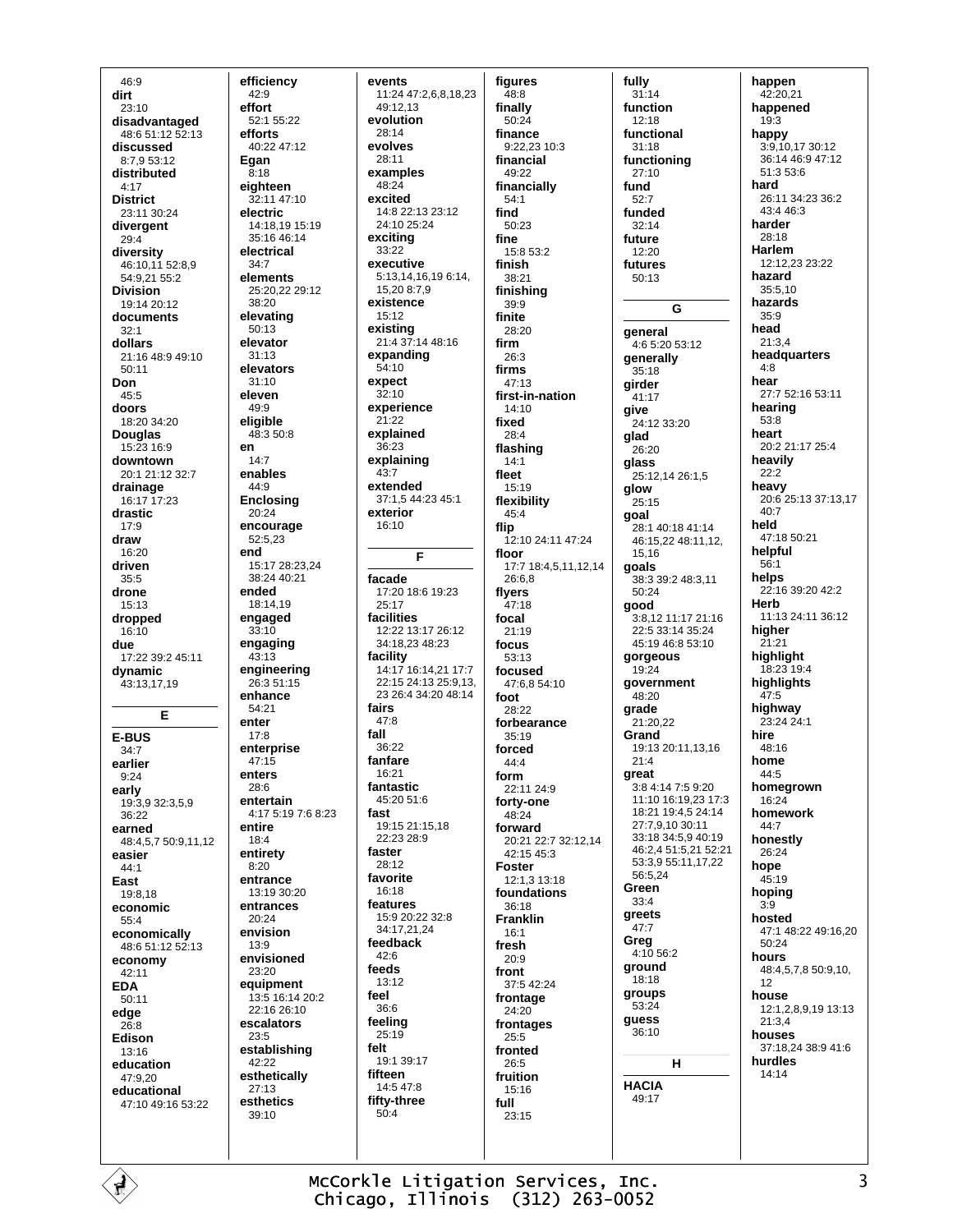$\mathbf{I}$ identified 23:14 28:21 identifiers  $21.1$ **Illinois** 10:6.9 19:8 23:10  $30:24$ impact  $30:1$ impacted 37:4 39:13,14,15  $44.20$ impacts 37:9 39:2,6 45:11 important 13:7 43:18,21 45:2 improve  $54.2155.1$ improvement 17:15.24 24:21 **improvements**  $20.2341.5$ improving 27:11 54:11 include 34:18,19 47:5 48:8  $52:9$ includes  $47.6$ includina  $42:647:9$ inclusivity  $55.2$ incorporated  $43:14$ incorporating 20:20 24:22 26:18 increase  $53.15.24$ increased  $37:9$ increases 39:22 independent 43:12 individuals 48:2 49:4 50:23  $51.21952.13$ industry 49:5 inevitably 45:11 information 13:3 29:15.17 43:20.  $2149:3$ informational  $50.2$ infrastructure 11:18 12:5 16:6 21:17 22:20 23:7  $26:1218$ initiative  $52.7$ input 43:14 44:2,8 install  $12.916$ installation 12:13,24 13:14  $36.1937.18$ installations 12:21 28:2 installed 16:9 37:1 24 41:2 installing 13:12 16:4 36:22

insulated  $25:13$ integrated  $40.22$ intended  $53.1954.20$ intention 31:17 interact  $25.726.14$ interested 49:4 51:2 interesting 24:5 interior  $18:2$ interlocking 29:9,12 41:10 interlockings 12:3 29:2 36:24 40:2 intimidated  $39.18$ introduce  $50:21$ intrusive  $25.16$ invested  $22:3$ investment 17:14 20:12 21:16 22:5.20 23:2 24:14 investments  $19.16$ invoice 49:20 involved  $44.10$ involves  $8:12$ Irvine 3:18.19 4:20.22.24  $5:1$  22 24 6:2 3 7:8 10,12,13 9:4,6,8,9 10:19.21.23.24 30:5. 7 31 19 23 32 17 33:13 45:17 18 55:7 9 56:8,11,12,13 **Irving**  $23.4$ issued  $43.2$ **issues**  $34.11$ item  $8:656:2$ items 10:12  $\mathbf{I}$ Jakes 3:22,23 4:21,23 5:4, 5,23 6:1,6,7 7:9,11, 19,20 9:5,7,12,13 10:20,22 11:3,4 34:1,2 45:22,23 55:15,16 56:9,11,16, 17 January  $3.157.7$ **Jefferson** 11:21 12:6 13:14 job 13:7 17:3 46:4 joke 37:20 Jones 8:11 9:2 **JP** 40:18

Juanpablo 46:7,10 55:10 Judae K Karen 4:6 5:14,18 8:7,22 Kathryn 8:10,199:1 Kedzie  $21:20.21$ kicking  $14:17$  15:3.4.8.11.13 16:22 17:18 22 24 18:7 19:2.10.19 20:15,22,24 23:21 24:13 25:15.18 26:10 27:3 28:4,13, 19 32:21 34:21,22 35:3,8,11 38:14 39:15,20 42:8 43:11 kudos L 17:23 4:7 19:8.18 31:20 landmark landscape  $24.19$ lantern  $25.12$ 15:18 21:19 24:4 30:24 39:12,21  $43.16$ larger 14:14 20:12 37:7 41:12 52:10 largest lasting launch 22:10 23:6.16 launched  $50:13$ launching  $31:10$ Lawrence 38:5 41:12.18 lawsuit  $8.91217$ leading learned 42:13.14 lemonade 37:2 45:7

 $8.18$ 

 $24.9$ 

 $44.6$ 

 $55.9$ 

labor

lack

Lake

 $32.1$ 

 $32:6$ 

large

 $2\bar{3}$ :6

 $22:4$ 

law

 $8.20$ 

 $26.4$ 

lease

led

left

 $10:5$ 

 $45.5$ 

 $21.4$ 

 $48.8$ 

kids

kind

lemons 37:3 45:7 lenath  $28.2$ lessons 42.13 44.11 level 17:5,8 18:18 20:23  $21.22$ leveraging  $13.10.54.18$ life  $22.452.2$ light 14:1 25:15 39:18 lighter  $20.5$ Lightfoot 54:15 lighting  $39:22$ limited 52:20 Lin  $26.4$ lines 13:16 22:22 litigation  $8:20$ lives  $44:5$ loads  $45:1$ located  $10:5.8$ location  $12.1528.8$ **locations**  $16:5$ locker  $18.16$ lockers 18:17 Logan  $19.1220.4$ logged 48:3,5,6 50:8,10,12 long 29:21,24 53:5 long-term  $55:3$ **Ionger**  $17.131912224$ **LONGHINI** 3:4,12,17,20,22,24  $4:2,4,12,22\ 5:2,4,6$ 8,10,24 6:4,6,8,11, 13 7:1.10.14.16.18. 21.24 8:3 9:6.10.12. 14.16.18 10:21 11:1. 35713163612 56:4.10.14.16.18.20. 22 looked 25:6 39:12,15 lost  $19:2$ lot 15:6 16:20 20:5 21:10,24 22:8 24:19 27:6,15 28:14,18 29:21 33:7 35:13,20 39:9 42:5 43:5,9 52:18 53:16.17 54:16 love 30:7 32:19.20 **lunched** 23:11

Lynn  $8:18$ M made  $17.24.37.2$ main 30:19 35:7 40:12 maintain  $22:16$ maintenance 16:21 22:15 48:14 major  $17.22432038.13$ 39:11 40:24 make 12:22 24:17 29:7,18 31:14 44:5,6 45:7  $54.18$ makes 14:23 53:6 making 13:8 21:1 47:3 management 13:10 33:8 35:8  $51.14$ manager 16:23 17:1 managing 29:19 March  $50:17$ market  $51:10$ mast  $14.1923$ material 24:16,17 materials  $45:10$ matrix  $35.10$ Mawr 38:5 41:13,18 maximize  $53.19$ **Mavor** 54:15 measure  $27.23$ media 37:6 47:22 49:5 median 23:24 mediated  $8:17$ **Medical**  $23.1030.24$ meet 46:20,23 47:7 50:23 meet-thecontractor 49:13 meeting 3:5,6,14 4:19 6:22<br>7:2,7 44:7 meetings  $5.1744347719$ members 4:5 43:2 53:12 mentioned  $27.18$ met  $9.2411.24$ Mid-con  $54.4$ middle  $12:3$  13:20

milestone  $11:24$ **Miller**  $3:20,215:2,36:4,5$ 7:14.15.16.17 9:10.  $1111112331617$ 45:22 55:13.14 56:14 15 million 8:19,24 49:10 50:11 **Milwaukee**  $19.8$ minimize  $30 - 5$ minutes 4:16,18 5:10 missing  $36.5$ mitigate 21:15 45:9 mitigation  $21:10$ modeled  $34:14$ modernization 41:13 modules 48:21 month 12:4 15:24 46:14 months 32:10.11 35:2 **Montrose** 23:17 36:23 40:4 6 **Mooney** 11:12, 17 27:21, 24 29:23 30:2,22 31:22, 24 33:1 34:13 17  $36.3$ morning 3:8,12 9:24 11:17  $46.9$ motion 4:18 5:19 6:13 7:6 8:3.23 9:18 10:17 11:9 56:7 10 22 move 17:4 19:17 29:9  $32.12436$ moved 4:20,22 5:22,24 7:8, 10 9:4,6 10:19,21 15:24 56:8.10 movement 14:4 22:1 moves  $33:7$ moving 11:19 19:14 21:14 22:7 29:8 30:13 multi-story  $17:6$ N **Nagle** 12:8,15 13:13 nature 15:6 24:22 navigating

 $17:3$ 

14:15 15:4,14

23 26:10 34:23

necessarily

negligence

16:20

 $8.16$ 

15:13 16:22 25:18

Navy

neat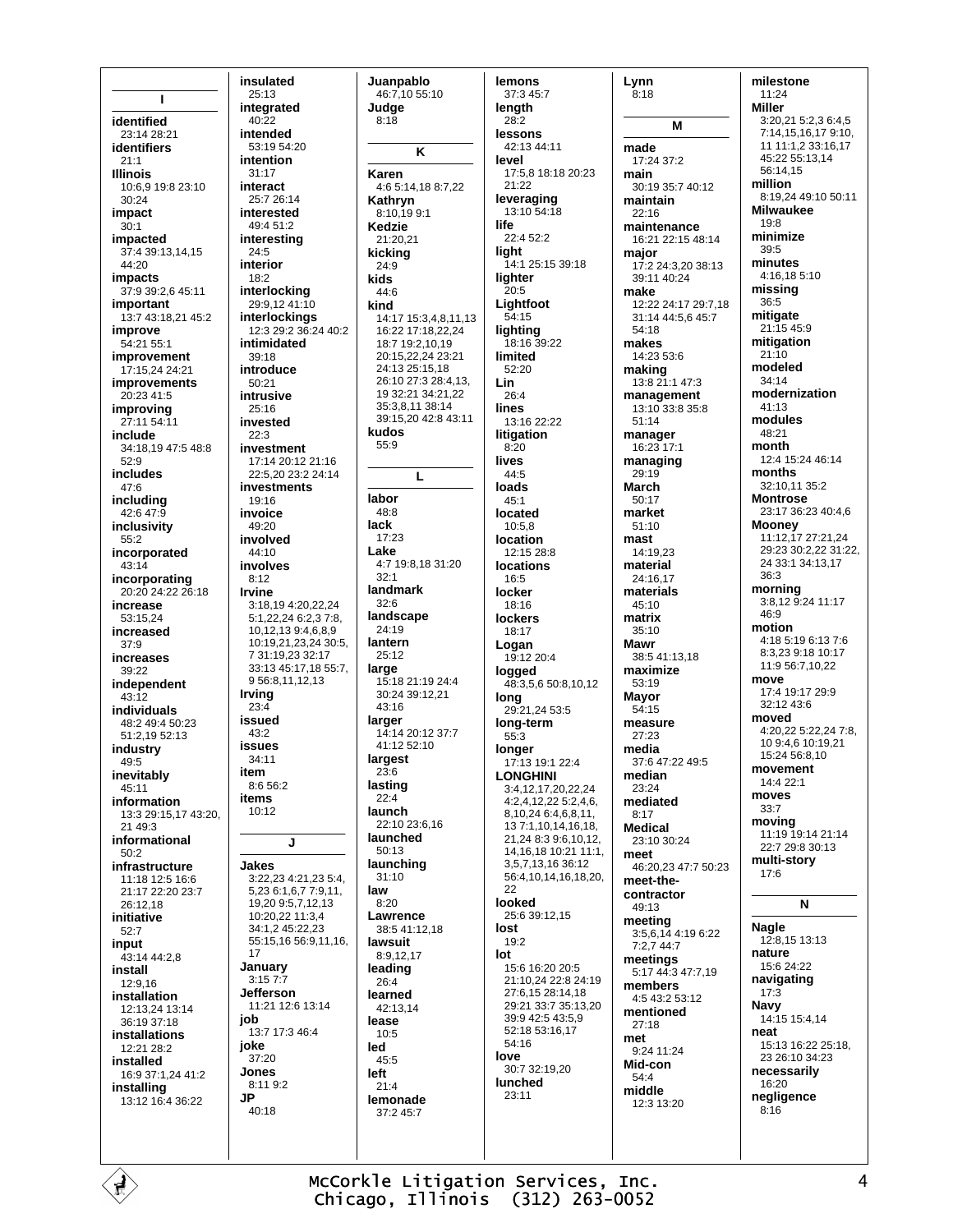neighborhood 21:2 24:15,21 25:8 39:13 neighborhoods 25:4.20 26:14 networking  $47.20$ newer 13:5 16:23 34:19 nice  $15.822.5$ night  $25:15$ **NITZ**  $11.15$ non-revenue 22:12 24:12 48:14 nondescript  $15.7$ normal  $19.144.24$ north 10:6 12:6 26:16 northbound  $22.23.23.2$ notable 17:10 19:7 20:22 21:6 27:9 note  $33.17$ noticeable  $25.5$ **November**  $8:13$ number 8:69:3 numerous  $38.11$  $\mathbf{o}$ O'HARF 11:21 23:22 obtrusive  $31:2$ occupancy  $13:3$ occur  $15:1$ occurred  $8.12$ occurring 54:16 office 30:15,16 37:6 42:24  $50:1$ Officer  $11.18$ oil  $16:2$ older  $12:2128:17$ ominbus  $11:8$ omnibus 10:14,17 11:9 on-line 44:2 ongoing  $55:1$ onen 5:17 6:16 7:6 30:18  $38.9$ operations  $45.4$ operator  $8:11$ operators  $14.2$ 

opportunities 37:7 39:4 40:16 47:4,21 48:1 49:15 52:12,18 53:1,5,14, 15,20 54:2,10,20 opportunity 48:10.15 52:11 orange  $13:20$ order 3:13 4:10.15 5:12 9:21 11:11 38:6 50:1  $54:3$ orders  $23.1731.11$ ordinance  $8.2310.4713$ ordinances  $10A$ ordinary 44:4.24 outreach 40:20 42:5.18 44:8. 11 46:12,24 47:2 49:2.8 51:1 52:8.10 outreaches 49:16 overcome  $35.2$ overlay  $40.9$ overlays 13:22 overlift  $20.7$ oversight  $33:8$ owner 43:6 P nad  $16:10$ paid  $49.20$ pandemic 19:10 36:5 47:2 pantograph  $14.22$ paragraph  $5:16$ Park 11:21 12:6 13:14  $23.4$ part 12:22 14:20 18:17 19:9 22:19 28:1 31:18 37:12,13 40:3, 12,17 49:17 54:8 participate  $54:11$ participated 50:20 partnered 48:19 partners  $42.2350.22$ partnership 47:11 50:14 parts  $54.6$ passed  $8.4$ passenger 44:24 passes  $29 - 7$ past 30:10 36:24 39:10

41:2.16 43:16 path 16:7 44:5 pathway  $53.15$ payment  $49.19$ pedestrian  $22.2$ peek 26:10 penthouse 18:3,11,12 people 27:14 35:17 39:17 44:4,10 percent 32:2 40:12 46:15.18. 19,22,23 perception  $53.78$ period  $30:19$ periods  $31:3$ permanently 43:23 person 16:24 phase 23:12,20 33:7 36:15 phased  $30.22$ phasing  $31:11$ photo 15:13.16:11 photographs 36:20 37:16 38:11,  $15$ photos 14:16 19:17 18 picked  $32.16$ picture 12:11 13:11 20:13  $40:2.5$ pictures 12:10 17:4 41:15 piece 16:5 21:6,19 39:21 pieces 16:13 27:9 37:1  $41.16$ Pier 14:15 15:4.14 pilot  $20:17$ pitching  $23.15$ place 20:10 27:1 29:1 53:1 places  $13.15$ plaintiff  $8:15$ **Plaintiffs**  $8.18$ plan  $52:9.10$ planning 15:24 22:8 24:17 plans  $31:17$ platform  $26.8$ platforms 47:22 49:6 pleasing  $27.13$ 

plenty  $40:5$ point 17:11 18 24:3 29:7  $30.21$ points  $29.13$ pool 54:11.21 populous  $25.4$ portion 14:15 18:19 26:19 30:24 37:12,16 40:7  $51.3$ possibly  $54.7$ potentially 44:21 52:3 power 13:12 26:10 34:15 powering  $20.3$ pre-bid pre-pandemic  $30.16$ pre-proposal  $47.7$ Pre-stage 41:8 predominant  $25.22$ predominantly 13:24 37:22 preliminary  $32:23$ preparations  $12:9$ preparing  $32.12$ present  $4.5$ presentation 32:21.36:10.40:21 46:7 presentations 55:20 **President** 18:23 32:2 33:19 36:7 45:5 52:16 53:10 55:6.10.22 pressing  $32:14$ pretty  $12.716.5206244$  $27.232.833.10$ 42:21 43:7 previously  $4:17$ Prieto 46:7,8,10 51:11.18. 24 52:5 55:12 primes 52:24 54:8 privileged  $32:3$ problem  $7.24$ proceedings  $3:2$ process 14:20 43:8 procurement 16:7 33:5 47:6 54:3 procurements 53:17 program  $21.15229923712$ 24:23 31:2.6 49:18.

programs 46:10.11 53:22 progress  $40.10$ project 11:20,22 13:6 14:6, 9,13,15 15:17,20,21 16:15,17,20,22,23 17:1 18:17,21 19:11 20:5 13 14 20 23 21.8 14 22.6 14 24 23:6 24:5.6 26:19  $31.21$   $32.15$  18 33:22 35:1 12 37:19 21 39:7 40:11 42:19. 20 43:12 44:14,19 46:14 48:12 13 49:14 50:8 52:2 projects 16:18 17:2 19:6,15 20:21 21:19 22:9,10 24:8 33:3,11 42:16 43:10 17 46:13 48:2 property  $10.58$ protect 21:13 35:21 protected  $26.12$ provide 22:4,15,21 27:12 29:18 33:10 50:22 provided 48:1 49:14 providing 43:20 47:20 provisions  $53.18$ public 4:10.11.13 24:20.22. 23 26:16.18 35:15 44.2 7 11 54.13 pulled  $15:10$ purchase  $10:10$ pursuant  $5.16$ pursue 53:17 54:1,7,12 pushed  $31.5$ put 12:2 35:13 putting<br>37:14 39:23 40:8 52:24 53:18  $\Omega$ quarter  $38.6$ question 30:14 34:9 51:7 questions 26:21 30:4 6 33:14 16 34 2 4 41 22 45:16 18 22 23 46:1 51:4 55:8 9 14 16 18  $56.1$ quick 19:14 21:14 quickly 42:21 43:7 **auorum**  $4:4$ 

 $22$ 

R Racine 23:17,20 30:15 rack  $12.12$ rail 16:17 22:17 34:15 35:15 46:21 48:14 railroad  $13:11$ railroads 28:13 ramp  $31:13$ Ravenswood 19:16 ready 11:13,15 36:13 real 10:8 53:13 realize  $27.14$ realized 44:19 reasons  $5:20$ rebuild  $18.19$ rebuilt 19:22 recap 46:12 received  $12.843.3$ recess 5:19 6:13,15 recessed  $6.20$ recommendations  $10:11$ recommending  $8:24$ recommends  $8.2110.12$ reconstruction  $38.23$ reconvene  $7.2814$ reconvened  $6:23$ record  $4.5$ rectifier 16:13 Red/purple  $38:19$ reduces  $14:3$ reducing  $24.18$ refers 25:11 refine 28:24 29:14 refines  $31:15$ refresh  $20:7$ regular 3:6 4:18 7:7 regularly  $3:14$ rehab 19:13 rehabhed  $19.24$ rehabs  $20.6$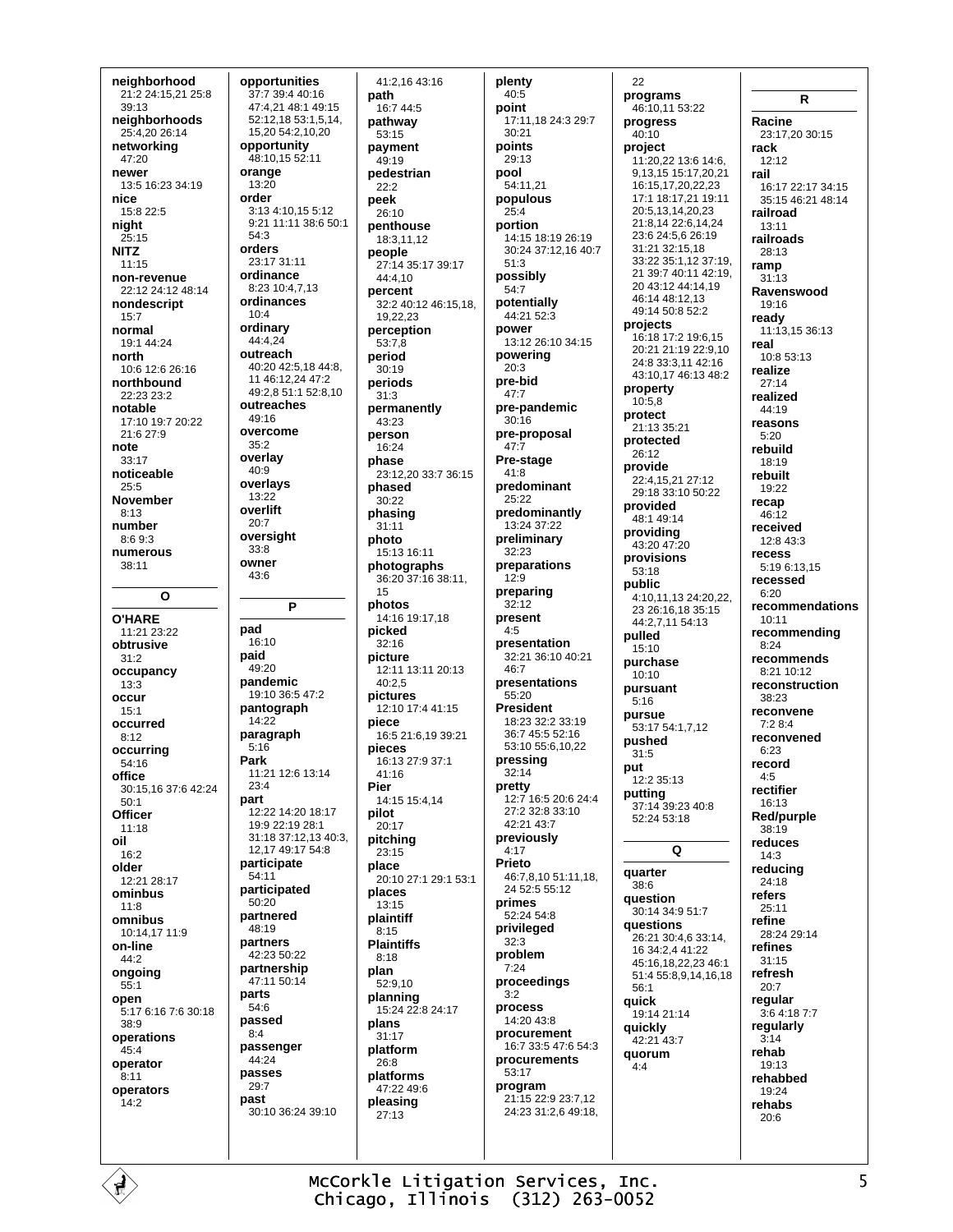reiterate 51:8,9 relation 29:11 31:3 relationshin 15:12.14 relative 41:8 relav  $12:1.2.837:18.24$  $38.9416$ remains 11:22 15:21 remediation  $20.821.9$ remember  $51:8$ remotely 40:13 rendering  $24.12$ renderings 24:24 renew  $31.7$ renewal  $23.824.4$ renewals  $31:8$ reorganizing 24:17 repair  $18:1$ replaced 12:20 18:4,14 renlacement 15:21 16:2 21:3 20 replacements  $23:5$ replacing 18:8.14.15.20 23:9 report 9:21 10:3,15 11:11 19 14:8 26:20 29:15  $30.847.1251.3$ reporting 14:9 16:16 reports  $43.1$ request  $20:17$ requesting  $33.19$ reroute 44:23 reroutes 37:2 45:1 residents 48.6.17.50.11 resolve  $8:20$ resources 49:24 50:22 respects  $43.23$ rest 15:9,12 28:7 49:10 restrict  $14.4$ restrictions  $47:3$ resulted  $37.3$ results  $20.19$ return  $6.1676$ review  $11.21$ 

reviewed  $10:2.3.10$ ridership  $37.444.20$ right-of-way  $35.16$ role 3:16 17:1 roll  $4.24$  10.22 56.12 room 18:16 rooms 18:13 39:16 **Rosales** 3:7,8,13 4:2,3,9,14 5:8.9.12.18 6:11.12. 18 7:4,5 8:1,2,5,22 9:16,17,20 10:15,16 11:7,8,10 26:22 27:22 29:20,24 30:3 33:15,24 34:3,5,16 35:22 36:9 41:23 44:13 45:15,21,24 46:2,6 51:5,16,21 52:3,14 55:3,7,13, 15 17 19 56:5 20 21 24 **Ross**  $25.926.2$ rough 42:13 round  $50.15$  16  $51.18$ route  $14:7$ routes 21:22 22:3 29:4 **RPR** 38:18 **RPM** 13:7 23:19 36:15 37:20 48:8 49:7,9,12 50:4,7,21 51:2 52:9 run 28:12.29:22 rundown 19:19 running  $17.22\,41.11$  $\mathbf{s}$  $S-T-R-A-K-A$  $8.10$ safe  $44.18$ sales  $10:10$ scale 24:4 39:21 scenes  $26:11$ schedule 11:23 15:22 33:21 scheduled  $3:1449:15$ scholars  $51:8$ scholarship  $50.14$ scholarships 50:15,16 51:20,23  $53:4$ sealed  $25.13$ seconded 4:23 6:1 7:11 9:7 10:22 56:11

secretary 3:4,12,16,17,20,22, 24 4:2,4,12,22 5:2,4, 6,8,10,24 6:4,6,8,11, 13 7:1,10,14,16,18, 21,24 8:3 9:6,10,12, 14, 16, 18 10: 21 11: 1, 3 5 7 13 16 36 12 56:4,10,14,16,18,20, つつ section 5:16 48:17 secure 26:11 34:21 35:21 security 34:11 39:23 segment 28:22 38:19 41:18 seamented  $41.17$ segments  $28:5.21$ **Seimetz** 4:6 5:15 8:8 sense 14:21 15:11 17:17  $24.1330.1720$  $31.1939.22$ sensitive  $40:1$ sensors  $29:6$ separate  $40.18$ Separately 49:7 sequence  $42.21$ series 47:10 48:18 serve  $37.10$ **service** 12:2 13:18 27:12 services  $17.6$ session 5:13,14,16,20 6:14, 16.17.20 7:6 8:7.9 sessions 49:1,21 50:2,20 51:1 set 29:3 46:15.22 52:6 settina  $54:12$ settlement  $8.21249.18$ seventeen  $49.12$ seventy  $47:1$ shape  $35:24$ Sharon  $8.119.2$ shop 16:17 17:6 22:12 24:12,18,19 46:21 shorten  $28.11$ shoulder 36:21 38:14 40:24  $41.19$ show  $4:647:3$ showed  $12:4$ showing  $40:4$ 

shows 13:19 16:11 side 17:16 22 24 18:6 21:5 23:2.7 31:13  $42.9441247.24$  $49.8$ sight  $19:2$ signal 12:14.16 13:7.9.18. 19.23 28:1.4.6 37:17  $41:5$ signaling 37:11,23 38:8 40:7  $41:9$ signally 37:21 40:9 signals 11:21 12:18 29:13 significant 11:23 39:5 **Silva** 3:24 4:1 5:6.7 6:9.10 7.3 21 22 23 9.14 15 22 23 10:16 18 11:5 6 34:3 4 45:24 46:1 55:17,18 56:18,  $19$ similar 22:24 30:23 42:2.3  $52:7$ similarly  $54.12$ sister 54:17 site 14:16.19 15:2 sits 23:23 24:1 size 51:23 skill  $45:4$ slide 12:24 13:17 14:6 17 15:1,10 16:8,15 17:15 18:2,6,10,18 20:3.11.14.21.21:7. 18 24:11 23 25:9 39:8 47:17 48:1,23  $50:7$ slightly  $25.1442.20438$ slow  $21:15$ small 47:9.14 49:2.8.18. 21 23 smaller 28:21 41:9 54:6 smart 45:12.15 social  $47.2249.5$ solution 35:11 sort 43:7 54:8 sounds  $35:24$ sources  $44.2$ south  $12.15$ southbound 19:15 21:8 23:1 space  $24:18$ spaces  $39.17$ 

spanned  $40:24$ speaking  $38.2$ speed  $14.428.13$ spend 43:9 spent  $22.8.35.19$ spite 33:21 spots  $13:24$ spreading  $52:1$ **Square** 19:13 20:4 stage 38:2.4 41:14.21 stair  $20.16$ start 3:7 11:20 22:13 23:22 38:3 41:14,20,  $2143.11$ started 12:8 30:17 36:19  $48.17$ state 19:16 21:8 22:9,23 23:1.7 31:20 32:1 stated  $5.2010.18$ **States**  $14:13$ station 12:6 14:7.19 19:13 20:6 23:21.23 26:7.9 30:13,18 31:1,8,14, 18 32:4.6 33:6 36:18  $38.18$ stations 23:18 34:7,12 38:10 41:11 46:16 stav 30:18 44:9.18 steel 18:15 36:19 40:23 step 15:18 36:5 storage  $24.16$ straddle  $41:1$ **Straka** 8:10.19 9:1 Straka's  $8:15$ street 4:7 8:14 17:8 19:16 20:23 21:8 streetlight  $25.16$ streets 39:13.14.15 strong  $36:6$ structural 16:22 17:17 18:15 24:4,5 structurally 17:12 19:21 students  $51.12$ stuff  $30:11$ subcontracting 46:17

subcontractor  $50:20$ subcontractors  $50.23$ subcontracts  $47.16$ submitted 49:20 subparagraph  $5:17$ subs 54:7 substation 15:2,23 19:8 25:2,3 substations 15:6 19:12 22:19 25:1 34:13.15 subway  $23:3,11$ subways  $21.11$ **SUCCeSS** 17:3 18:22 successful  $43:3$ successfully  $39:7$ suffering 21:24 summaries 55:24 summary 26:23 40:19 42:1 summer 36:22 support  $13.16.36.7.50.1$  $53.22.55.1$ surface  $17:5$ switch  $29.13$ symbolic  $25.19$ system 12:14 13:21,23 14:1, 22 20:3 28:4 6.7.16. 17 29:1.10.19 35:4. 19 38:8 41:10 systems 12:16 T T.Y.  $26.4$ table  $21.11$ takes  $27:15$ taking  $43:14$ talk 40:18 48:20 49:1 talked 22:24 35:1 39:9 41:6,13 43:10 talks  $48:18$ target  $51:10$ targeting  $51:11$ task 23:16 31:11 54:3 tasks  $54:3$ team 15:15 16:23 25:6

McCorkle Litigation Services, Inc. Chicago, Illinois (312) 263-0052 30:9 33:18 35:2